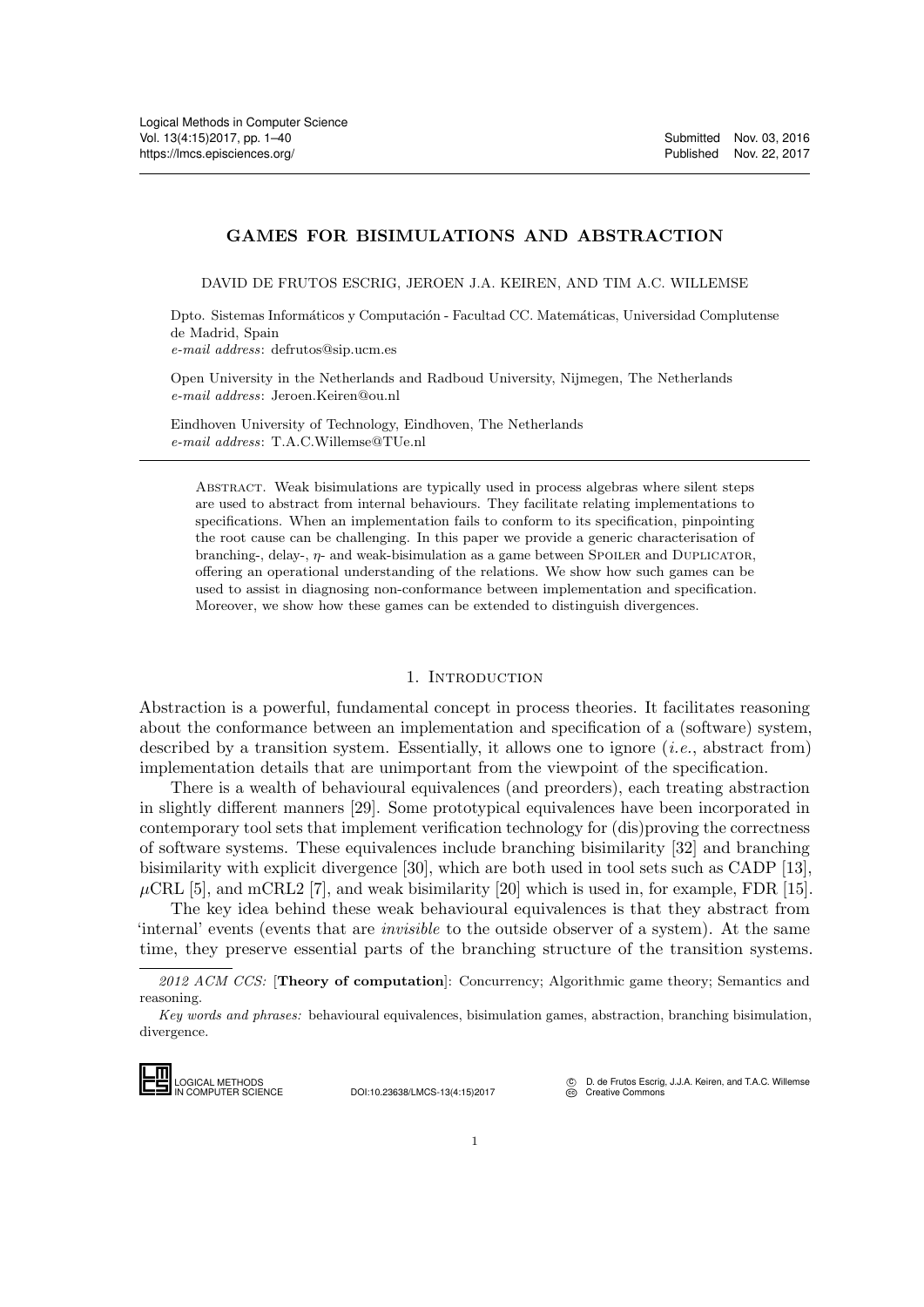The behavioural equivalences differ in the extent to which the branching structure is preserved. Allowing abstraction from invisible actions can make it difficult to explain why a particular pair of states is not equivalent, as one must somehow capture the loss of potential future computations in the presence of internal actions. While (theoretical) tools such as distinguishing formulae can help to understand why two states are distinguishable, these may not always be very accessible and, to date, the idea of integrating such formulae in tool sets seems not to have caught on, as witnessed by their absence in the four prominent tool sets for analysing labelled transition systems, *viz.* CADP [\[13\]](#page-38-3),  $\mu$ CRL [\[5\]](#page-37-0), mCRL2 [\[7\]](#page-37-1) and FDR [\[15\]](#page-38-5); the only tool supporting distinguishing formulae seems to be the (education-focussed) tool CAAL [\[1\]](#page-37-2), which uses both games and formulae. We note that distinguishing formulae and games for behavioural equivalences are complementary. Formulae offer a high-level explanation for the inequivalence of two systems in terms of their 'capabilities', whereas the game characterisation allows for explaining their inequivalence at the level of the structure of the transition systems.

Contributions. We provide game-based views on four weak behavioural equivalences. Such a game-based view provides an alternative point of view on the traditional coinductive definitions. Moreover, we argue, using some examples, how such games can be used to give an operational explanation of the inequivalence of states following the ideas in [\[26\]](#page-38-6), thereby remaining close to the realm of transition systems. Our first main contribution can be summarised as follows:

Contribution 1. We show that branching-,  $\eta$ -, delay-, and weak-bisimilarity can be characterised by Ehrenfeucht-Fraïssé games [\[28\]](#page-38-7) in Theorem [5.2.](#page-15-0)

We do not obtain just a collection of (more or less) similar game-based characterisations. Instead, we present a generic, parameterised characterisation that captures all these (closely related) semantics in a single framework, resulting in a single definition for all four games. In addition, this unified presentation enables a generic proof of the correctness of our game characterisation.

We furthermore study the notion of divergence for all four weak behavioural equivalences. A divergence can be understood as a computation that only involves unobservable behaviour. From the perspective of an observer, a system that diverges can thus appear to be 'stuck'. For that reason, it may be undesirable to abstract from divergences. While coinductive definitions of divergence-aware weak behavioural equivalences treat divergence—in some sense—as a separate issue, we show that divergence is obtained through a natural modification of our generic game-based characterisation of these equivalences. Our second main contribution is therefore as follows:

Contribution 2. We generalise branching bisimilarity with explicit divergence  $[30]$  to branching-,  $\eta$ -, delay-, and weak-bisimilarity with explicit divergence and we show that all four notions can be characterised by Ehrenfeucht-Fraüssé games in Theorem [6.10.](#page-31-0)

This paper is an extended and enhanced version of [\[9\]](#page-38-8), where we defined games for branching bisimilarity, and branching bisimilarity with explicit divergence and proved that these games characterise branching bisimilarity and branching bisimilarity with explicit divergence, respectively. A major difference between the games of the current paper and the game-based characterisations of [\[9\]](#page-38-8) is that in ibid. we employed the stuttering condition in the definition of branching bisimulation, whereas in this paper we need to resort to a slightly different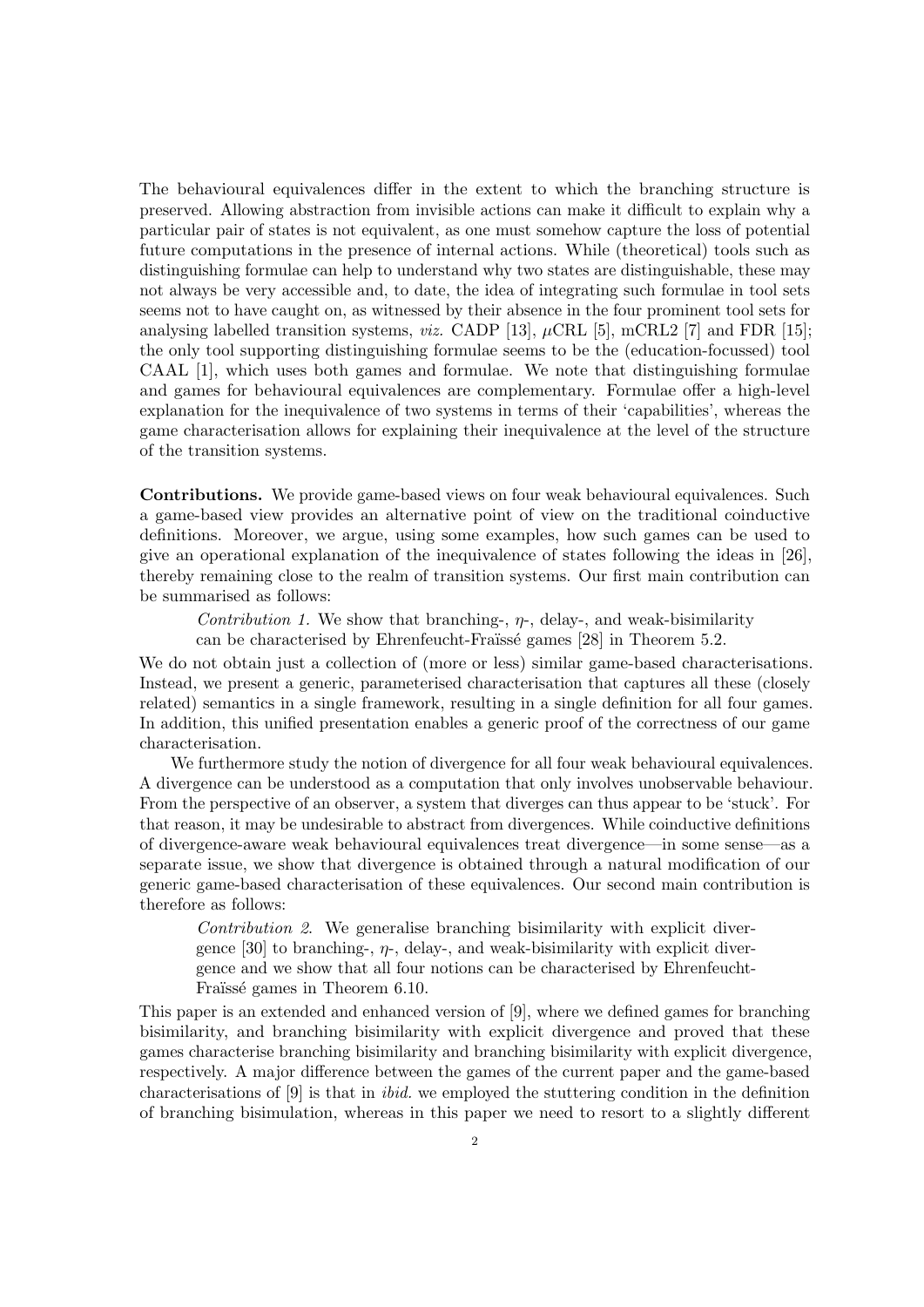mechanism for dealing with the four weak behavioural equivalences in a unified way. The stuttering condition underlies branching bisimilarity and increases its local coinductive character, thus allowing to arrive at a 'simple' game. In Theorem [5.14,](#page-23-0) we nevertheless show how the branching bisimulation game of [\[9\]](#page-38-8) can be recovered from our generic game. The proof of this theorem exposes the close connection between the two games.

Related work. The idea of using two-player games for bisimulation originates with Stirling, who described *strong bisimulation* games [\[27\]](#page-38-9). Yin *et al.* recently presented a branching bisimulation game, in the context of normed process algebra [\[35\]](#page-39-1), but their game uses moves that consist of sequences of silent steps, rather than single steps. As argued convincingly by Namjoshi [\[22\]](#page-38-10), local reasoning using single steps often leads to simpler arguments.

The two-player game for divergence-blind stuttering bisimilarity [\[10\]](#page-38-11) (a relation for Kripke structures that in essence is the same as branching bisimilarity), provided by Bulychev et al. in [\[6\]](#page-37-3) comes closer to our work on games for branching bisimilarity. However, their game-based definition is sound only for transition systems that are essentially free of divergences, so that in order to deal with transition systems containing divergences they need an additional step that precomputes and eliminates these divergences. Such a preprocessing step is a bit artificial, and makes it hard to present the user with proper diagnostics, as it fundamentally modifies the structure of the transition system. Moreover, infinite state transition systems cannot be dealt with this way. As far as we are aware, ours is the first work that tightly integrates dealing with divergences in a game-based characterisation of a behavioural equivalence.

In a broader context, the type of games we study in this paper have been used for characterising different types of relations in settings other than labelled transition systems. For instance, in [\[18\]](#page-38-12), simulation games on Büchi automata are defined with the purpose of approximating the inclusion of trace closures of languages accepted by finite-state automata. Similarly, in [\[11\]](#page-38-13), several algorithms based on games characterising a variety of simulation relations on the state space of a Büchi automaton are studied. In  $[12]$ , a delayed simulation game for parity games is defined and investigated, and in [\[8\]](#page-38-15), the branching bisimulation games we studied in [\[9\]](#page-38-8) are lifted to the setting of parity games.

There is a large number of behavioural equivalences in the context of abstraction, each having its own applications and properties. An extensive overview of these was given by van Glabbeek [\[29\]](#page-38-0). In practice, behavioural equivalences are used that can be computed efficiently, yet that still allow to equate a large number of systems. Weak bisimilarity [\[20\]](#page-38-4) and branching bisimilarity [\[32\]](#page-38-1) are the dominant equivalences in use. The notions of  $\eta$ bisimilarity [\[2\]](#page-37-4) and delay bisimilarity [\[21\]](#page-38-16) are between weak- and branching bisimilarity in terms of distinguishing power.

Divergence has been studied as a concept orthogonal to bisimulation. Different notions of divergence have been defined in the literature, differing in their abilities to, for example, distinguish livelocks (infinite, internal computations) from deadlock. Milner, e.g. studied a notion of observation equivalence with divergence [\[21\]](#page-38-16). In the branching bisimulation setting, the notions of branching bisimilarity with explicit divergence [\[32\]](#page-38-1) and divergence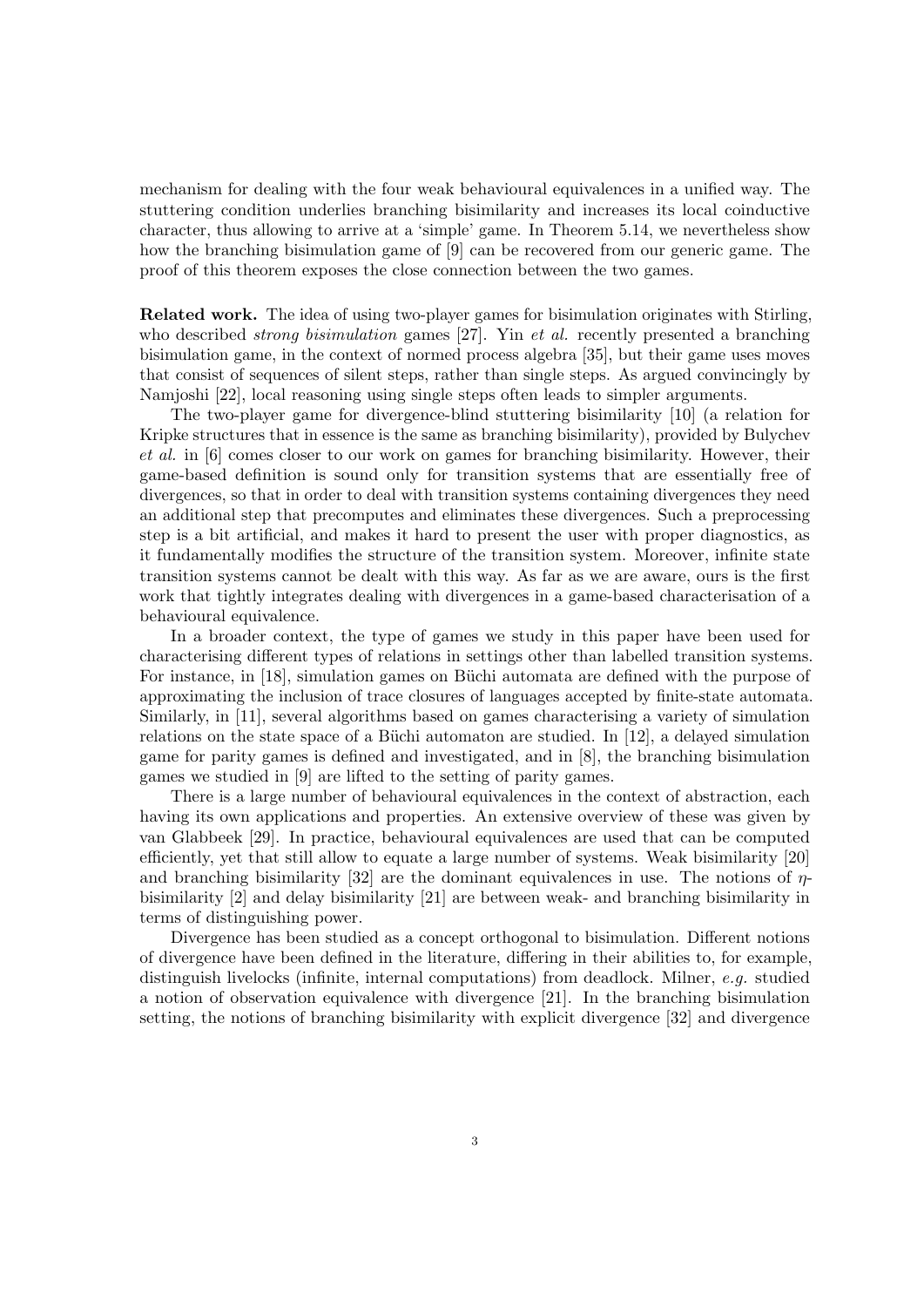sensitive branching bisimilarity [\[10\]](#page-38-11) have been studied. For the first, different, yet equivalent characterisations have been explored by van Glabbeek et al. [\[30\]](#page-38-2).<sup>[1](#page-3-0)</sup>

Outline of the paper. Labelled transition systems, and strong- and branching bisimilarity are introduced in Section [2.](#page-3-1) Subsequently, we introduce bisimulation games, using Stirling's games as an example, in Section [3.](#page-4-0) In the same section, we present Bulychev's version of branching bisimulation games, and explain its shortcomings, and we introduce the branching bisimulation games from [\[9\]](#page-38-8). Next, in Section [4,](#page-9-0) we introduce the coinductive definitions of weak-, delay-, and  $\eta$ -bisimilarity, and present a generic bisimulation definition that covers all three bisimulations as well as branching bisimulation. In Section [5](#page-13-0) we introduce a generic bisimulation game that is parameterised such that it covers all four bisimulations. We discuss the concepts of divergence and simulation, and the changes to our generic bisimulation game required to capture these in Section [6.](#page-25-0) We illustrate our game using a small example in Section [7.](#page-34-0) Finally, we conclude in Section [8.](#page-36-0)

# 2. Preliminaries

<span id="page-3-1"></span>We are concerned here with relations on labelled transition systems that include both *observable* transitions, and *internal* transitions labelled by the special action  $\tau$ .

**Definition 2.1.** A Labelled Transition System (LTS) is a structure  $L = \langle S, A, \rightarrow \rangle$  where:

- $S$  is a set of states,
- A is a set of actions containing a special action  $\tau$ ,
- $\bullet \to \subseteq S \times A \times S$  is the transition relation.

As usual, we write  $s \stackrel{a}{\to} t$  to stand for  $(s, a, t) \in \to$ . The reflexive-transitive closure of the  $\stackrel{\tau}{\to}$  relation is denoted by  $\to$  and the transitive closure of the  $\stackrel{\tau}{\to}$  relation is denoted  $\to^+$ . Given a relation  $R \subseteq S \times S$  on states, we simply write s R t to represent  $(s, t) \in R$ . We say that a labelled transition system is *divergent* if it admits an infinite sequence  $s \stackrel{\tau}{\rightarrow} s_1 \stackrel{\tau}{\rightarrow} s_2 \cdots$ from some state  $s \in S$ , and we say it is *non-divergent* if it contains no such sequence.

Strong bisimulation, due to Park [\[23\]](#page-38-17), is arguably the finest meaningful behavioural equivalence defined for labelled transition systems.

**Definition 2.2** ([\[23\]](#page-38-17)). A symmetric relation  $R \subseteq S \times S$  is said to be a *strong bisimulation* whenever for all s R<sup>t</sup>, if  $s \stackrel{a}{\rightarrow} s'$  then there exists a state t' such that  $t \stackrel{a}{\rightarrow} t'$  and s' Rt'. We write  $s \approx t$  and say that s and t are strongly bisimilar if and only if there is a strong bisimulation relation  $R$  such that  $s R t$ .

In this paper we are mainly concerned with weaker bisimulations, that allow to abstract from internal transitions. The finest such bisimulation is branching bisimulation, that was introduced by van Glabbeek and Weijland in [\[32\]](#page-38-1).

<span id="page-3-2"></span>**Definition 2.3** ([\[32\]](#page-38-1)). A symmetric relation  $R \subseteq S \times S$  is said to be a *branching bisimulation* whenever s R t and  $s \stackrel{a}{\rightarrow} s'$  imply either:

•  $a = \tau$  and s' R t, or

• there exist states  $t', t_1$  such  $t \to t_1 \xrightarrow{a} t', s R t_1$  and  $s' R t'$ ;

<span id="page-3-0"></span><sup>&</sup>lt;sup>1</sup>Note that the literature uses the same names for different notions of sensitivity to divergence, but also uses different names for the same notion of divergence, so when studying these issues one needs to tread carefully.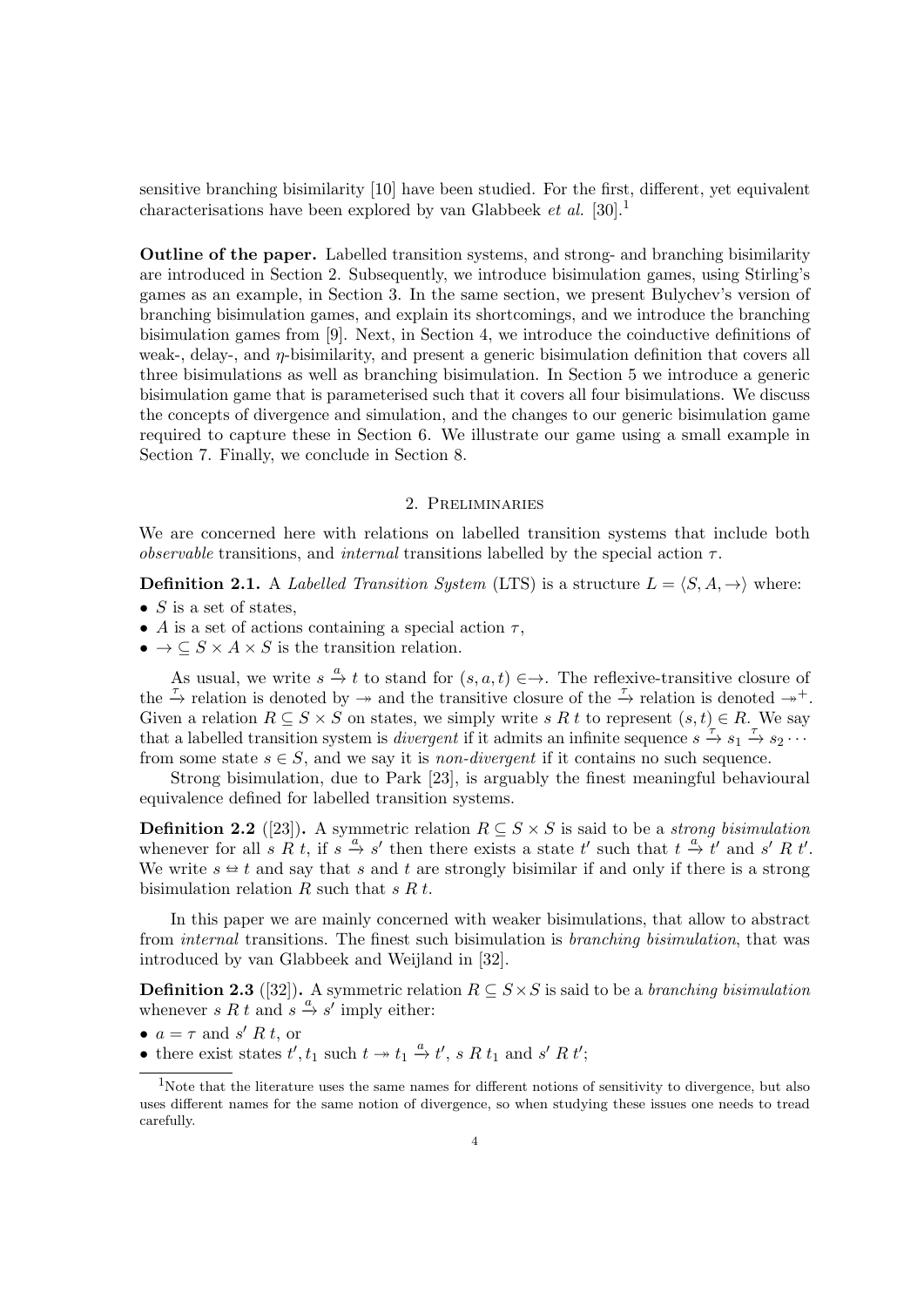We write  $s \leftrightarrow b$  t and say that s and t are branching bisimilar, iff there is a branching bisimulation R such that s R t. Typically we simply write  $\Rightarrow_b$  to denote branching bisimilarity.

Basten [\[3\]](#page-37-5), finally showed that branching bisimilarity is indeed an equivalence relation.

<span id="page-4-1"></span>**Theorem 2.4** ([\[3,](#page-37-5) Corollary 13]). Branching bisimilarity,  $\Rightarrow_b$ , is an equivalence relation.

Branching bisimilarity has the stuttering property, see [\[32,](#page-38-1) Lemma 2.5]. This means that the condition s R  $t''$  imposed on the weak transition  $t \to t''$  at Definition [2.3](#page-3-2) can be strengthened, so that all the intermediate states  $t_i''$  along the weak transition  $t \to t''$ , and not just the final state  $t''$ , will have to satisfy the condition s R  $t''_i$ . This fact is quite useful when studying other properties of branching bisimilarity, and in particular plays a central role when developing the characterisation of branching bisimilarity by means of a branching bisimulation game.

<span id="page-4-2"></span>**Definition 2.5** ([\[32,](#page-38-1) Lemma 2.5], [\[25,](#page-38-18) [30\]](#page-38-2)). A relation R has the *stuttering property* if, whenever  $t_0 \stackrel{\tau}{\rightarrow} t_1 \stackrel{\tau}{\cdots} \stackrel{\tau}{\rightarrow} t_k$  with  $t_0 \stackrel{\tau}{R} t_k$ , then  $t_i R t_j$ , for all  $0 \leq i, j \leq k$ .

## 3. Games for Strong and Branching Bisimulation

<span id="page-4-0"></span>In the previous section we have reiterated the coinductive definitions of strong- and branching bisimulation. There are several alternatives for defining behavioural equivalences. Relations can, for example be defined using a fixed point characterisation, or using a two-player game. In this paper we are concerned with such two-player games. We first give some background on the games, and recall strong bisimulation games, before we proceed to the branching bisimulation games that we introduced in [\[9\]](#page-38-8).

3.1. Games. The games we consider in this paper are, essentially, Ehrenfeucht-Fraüssé games, whose use in computer science has been reviewed in [\[28\]](#page-38-7). They are instances of two-player infinite-duration games with  $\omega$ -regular winning conditions, played on game arenas that can be represented by graphs. In these games each vertex is assigned to one of two players, here called Spoiler and Duplicator. The players move a token over the vertices as follows. The player that 'owns' the vertex where the token is pushes it along an edge to an adjacent vertex, and this continues as long as possible, possibly forever. The winner of the play is decided from the resulting sequence of vertices visited by the token, depending on the predetermined winning criterion. We say that a player can win from a given vertex if she has a strategy such that any play with the token initially at that vertex will be won by her. The games that we consider here are memoryless and determined: every vertex is won by (exactly) one player, and the winning player has a positional winning strategy, meaning that she can decide her winning moves based only on the vertex where the token currently resides, without inspecting the previous moves of the play. A strategy of a player can thus be given by a function that maps each vertex owned by this player to one of its adjacent vertices. A play is consistent with a strategy of a given player whenever on this play, the successor of each vertex owned by this player is given by the strategy. A strategy of a player induces a solitaire game by restricting the edges in the graph that emanate from this player's set of vertices to those used by her strategy. Note that a play that is consistent both with a strategy of Spoiler and a strategy of Duplicator is a unique path in the graph. Winning strategies can be efficiently computed while solving the game. We refer to [\[16\]](#page-38-19) for a more in-depth treatment of the underlying theory.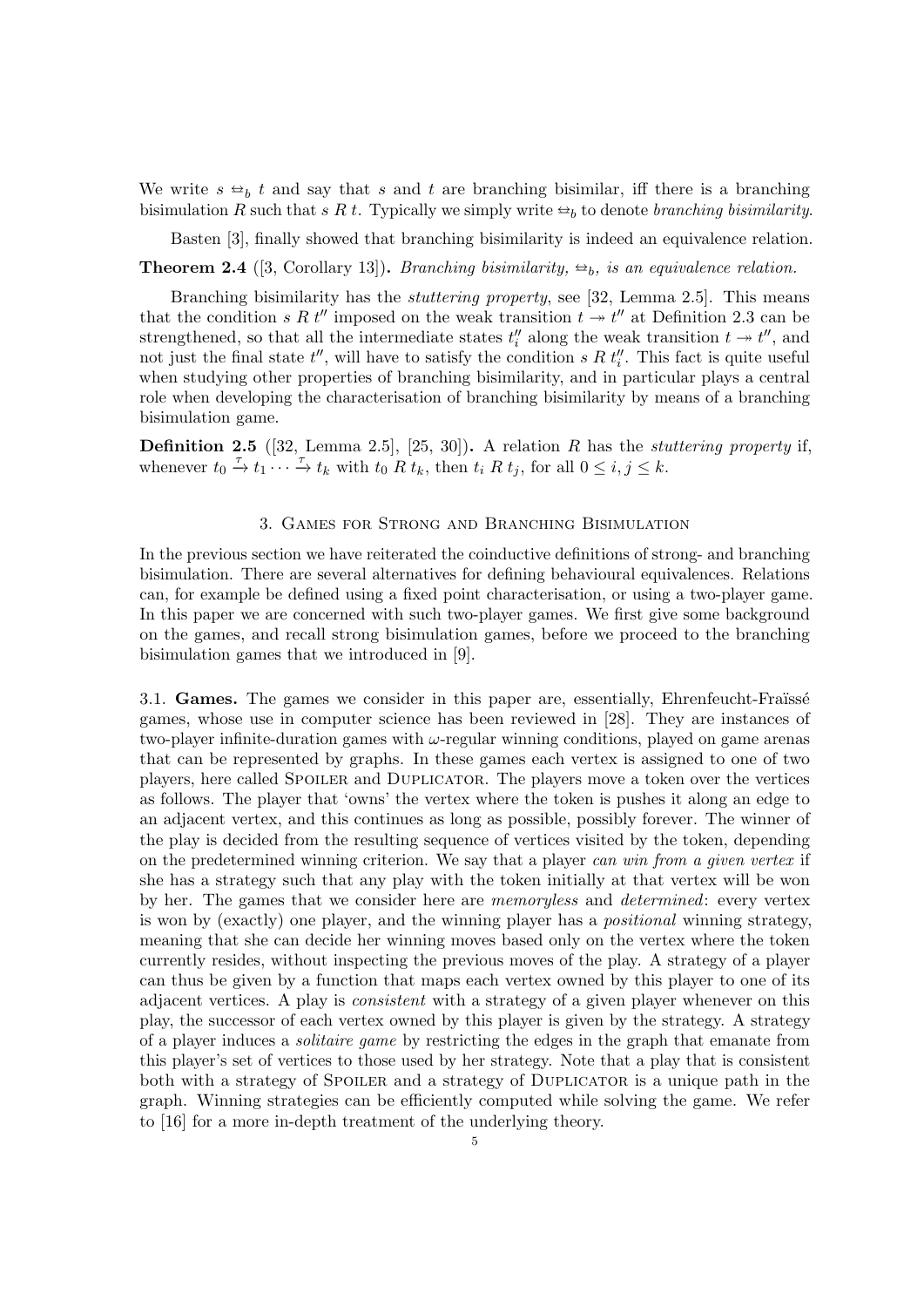3.2. Stirling Games for Strong Bisimulation. The most well-known, and simplest game-based characterisation of a behavioural equivalence is Stirling's notion of a strong bisimulation game [\[27\]](#page-38-9).

The game is played on pairs of states  $(s, t)$  in a labelled transition system, where DUPLICATOR tries to prove that states s and t are strongly bisimilar, whereas SPOILER tries to disprove this. To achieve this, SPOILER plays first, and challenges DUPLICATOR with a move from either s or  $t$ , and DUPLICATOR is required to match this move. If play continues indefinitely, this means DUPLICATOR is always able to match SPOILER's challenges, and the states are equivalent. If not, this means Spoiler found a way to distinguish the states. The game is formally defined as follows.

**Definition 3.1.** A strong bisimulation (sb) game on an LTS L is played by players SPOILER and DUPLICATOR on an arena of SPOILER-owned configurations  $[(s,t)]$  and DUPLICATORowned configurations  $\langle (s, t), c \rangle$ , where  $(s, t) \in$  Position and  $c \in$  Challenge, and Position =  $S \times S$  is the set of positions and Challenge =  $(A \times S)$  the set of pending challenges.

- SPOILER moves from a configuration  $[(s,t)]$  by:
	- (1) selecting  $s \stackrel{a}{\rightarrow} s'$  and moving to  $\langle (s, t), (a, s') \rangle$ , or
	- (2) selecting  $t \stackrel{a}{\rightarrow} t'$  and moving to  $\langle (t, s), (a, t') \rangle$ .
- DUPLICATOR responds from a configuration  $\langle (u, v), (a, u') \rangle$  by playing  $v \stackrel{a}{\rightarrow} v'$  and continuing in configuration  $[(u', v')]$ .

Finite plays are won by DUPLICATOR if and only if SPOILER gets stuck. All infinite plays are won by DUPLICATOR. Full plays of the game start in a configuration  $[(s,t)]$ ; we say that DUPLICATOR wins the sb-game for a position  $(s,t)$ , if the configuration  $[(s,t)]$  is won by her; in this case, we write  $s \equiv_s t$ . Otherwise, we say that SPOILER wins that game.

We illustrate the above game using a small example.

Example 3.2. Consider the four-state transition system depicted below (left).

$$
a \underset{b}{\longleftrightarrow} A \underset{b}{\longleftrightarrow} B \underset{b}{\longleftrightarrow} a
$$
\n
$$
\begin{array}{c}\n\begin{array}{c}\n\begin{array}{c}\n\begin{array}{c}\n\end{array} \\
\begin{array}{c}\n\end{array} \\
\begin{array}{c}\n\end{array} \\
\begin{array}{c}\n\end{array} \\
\begin{array}{c}\n\end{array} \\
\begin{array}{c}\n\end{array} \\
\begin{array}{c}\n\end{array} \\
\begin{array}{c}\n\end{array} \\
\begin{array}{c}\n\end{array} \\
\begin{array}{c}\n\end{array} \\
\begin{array}{c}\n\end{array} \\
\begin{array}{c}\n\end{array} \\
\begin{array}{c}\n\end{array} \\
\begin{array}{c}\n\end{array} \\
\begin{array}{c}\n\end{array} \\
\begin{array}{c}\n\end{array} \\
\begin{array}{c}\n\end{array} \\
\begin{array}{c}\n\end{array} \\
\begin{array}{c}\n\end{array} \\
\begin{array}{c}\n\end{array} \\
\begin{array}{c}\n\end{array} \\
\begin{array}{c}\n\end{array} \\
\begin{array}{c}\n\end{array} \\
\begin{array}{c}\n\end{array} \\
\begin{array}{c}\n\end{array} \\
\begin{array}{c}\n\end{array} \\
\begin{array}{c}\n\end{array} \\
\begin{array}{c}\n\end{array} \\
\begin{array}{c}\n\end{array} \\
\begin{array}{c}\n\end{array} \\
\begin{array}{c}\n\end{array} \\
\begin{array}{c}\n\end{array} \\
\begin{array}{c}\n\end{array} \\
\begin{array}{c}\n\end{array} \\
\begin{array}{c}\n\end{array} \\
\begin{array}{c}\n\end{array} \\
\begin{array}{c}\n\end{array} \\
\begin{array}{c}\n\end{array} \\
\begin{array}{c}\n\end{array} \\
\begin{array}{c}\n\end{array} \\
\begin{array}{c}\n\end{array} \\
\begin{array}{c}\n\end{array} \\
\begin{array}{c}\n\end{array} \\
\begin{array}{c}\n\end{array} \\
\begin{array}{c}\n\end{array} \\
\begin{array}{c}\n\end{array} \\
\begin{array}{c}\n\end{array} \\
\begin{array}{c}\n\end{array} \\
\begin{array}{c}\n\end{array} \\
\begin{array}{c}\n\
$$

Observe that states  $A$  and  $B$  are not strongly bisimilar. This can be seen by the (solitaire) game, depicted right, in which SPOILER plays her winning strategy, first challenging DUPLICATOR to match a b-transition, and, when she does so by moving to  $C$ , switch positions and challenging her to match another b-transition (which DUPLICATOR cannot).

States A and C, on the other hand, are strongly bisimilar. While it is easy to check that, indeed, the relation  $R = \{(A, C), (C, A)\}\$ is a strong bisimulation relation, the fact that both states are strongly bisimilar also follows from the solitaire game depicted below, in which Duplicator plays her winning strategy.

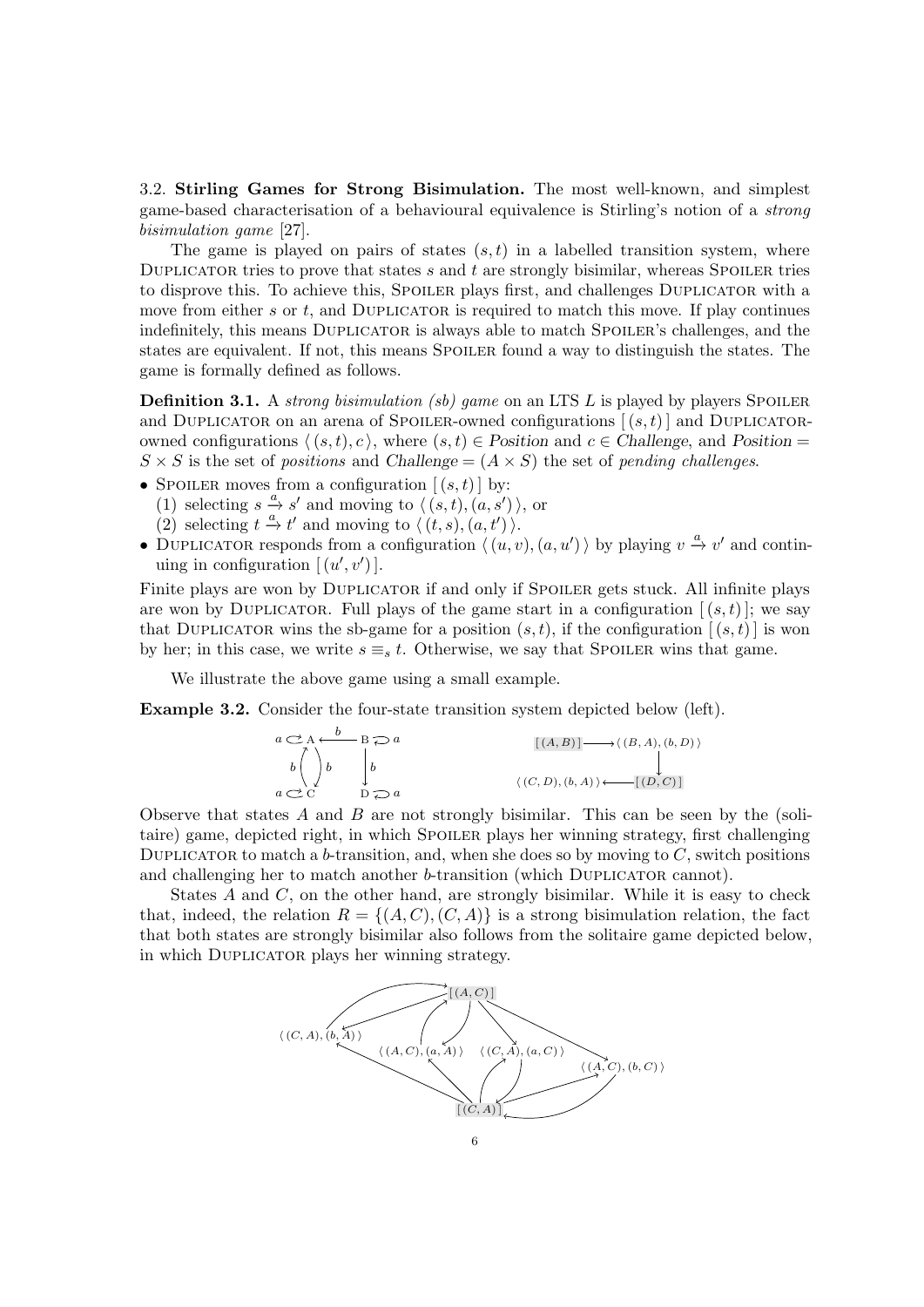3.3. Branching Bisimulation Games for Non-Divergent LTSs. The first attempt to define two-player games for weak bisimulations was made by Bulychev et al. [\[6\]](#page-37-3). Their work defines a game for *(divergence blind)* stuttering equivalence, which is the counterpart of branching bisimulation for Kripke structures (which have state labels instead of edge labels). The following definition is a direct translation of the one from [\[6\]](#page-37-3) to labelled transition systems. In fact, this definition weakens the strong bisimulation game in two ways: first, it allows a  $\tau$ -transition to be mimicked by DUPLICATOR by not moving, and second, when SPOILER challenges with an a-transition, DUPLICATOR can reply by making a  $\tau$  move. These are the first and third move for DUPLICATOR in the following definition. This game is limited to labelled transition systems in which there are no divergences  $(i.e.,$  no infinite sequences of  $\tau$ -transitions are possible).

<span id="page-6-0"></span>**Definition 3.3.** A *limited branching bisimulation (lbb) game* on an LTS  $L$  is played by players SPOILER and DUPLICATOR on an arena of SPOILER-owned configurations  $[(s,t)]$ and DUPLICATOR-owned configurations  $\langle (s, t), c \rangle$ , where  $(s, t) \in$  Position and  $c \in$  Challenge, and Position and Challenge are as before.

- SPOILER moves from a configuration  $[(s, t)]$  by:
	- (1) selecting  $s \stackrel{a}{\rightarrow} s'$  and moving to  $\langle (s, t), (a, s') \rangle$ , or
	- (2) selecting  $t \xrightarrow{a} t'$  and moving to  $\langle (t, s), (a, t') \rangle$ .
- DUPLICATOR responds from a configuration  $\langle (u, v), (a, u') \rangle$  by:
	- (1) not moving if  $a = \tau$  and continuing in configuration  $[(u', v)]$ , or
	- (2) playing  $v \stackrel{\check{a}}{\rightarrow} v'$  if available, and continuing in configuration  $((u', v'))$ , or
	- (3) moving  $v \stackrel{\tau}{\rightarrow} v'$  if possible, and continuing in configuration  $[(u, v')]$ .

Finite plays are won by DUPLICATOR if and only if SPOILER gets stuck. All infinite plays are won by Duplicator. We say that a configuration is won by a player when she has a strategy that wins all plays starting in it. Full plays of the game start in a configuration  $(s,t)$ ; we say that DUPLICATOR wins the lbb-game for a position  $(s,t)$  if the configuration  $[(s,t)]$  is won by her; in this case we write  $s \equiv_{lb} t$ . Otherwise we say that Spoiler wins that game.

By adapting Bulychev et al.'s proof of [\[6,](#page-37-3) Theorem 1] to LTSs and branching bisimulation, we can show that this game-based definition characterises branching bisimulation, provided the labelled transition system does not have divergences, *i.e.* is void of infinite  $\tau$ -paths.

**Theorem 3.4.** Let  $L = \langle S, A, \rightarrow \rangle$  be a non-divergent LTS. We have for all  $s, t \in S$  that  $s \triangleleft_b t$  if and only if  $s \equiv_{lb} t$ .

We conclude this section with an example showing that the definition does not characterise branching bisimilarity for arbitrary LTSs (i.e. those that exhibit divergence).

Example 3.5. Consider the following LTS, in which the states are labelled with their name.

$$
\tau \underset{\textstyle \sim}{\mathop{\sim}} t \overset{a}{\longleftrightarrow} \overset{b}{s} \overset{a}{\longrightarrow} u \overset{a}{\longrightarrow} v
$$

Observe that there is a divergence because of the  $\tau$ -loop in t. Furthermore, t and u are not branching bisimilar since  $u \stackrel{a}{\rightarrow} v$  can never be mimicked from t. However, DUPLICATOR can win the lbb-game starting in  $[(t, u)]$  according to Definition [3.3](#page-6-0) (regardless of SPOILER's moves). When starting in  $[(t, u)]$ , SPOILER can choose to play on u or on t. We distinguish these two cases: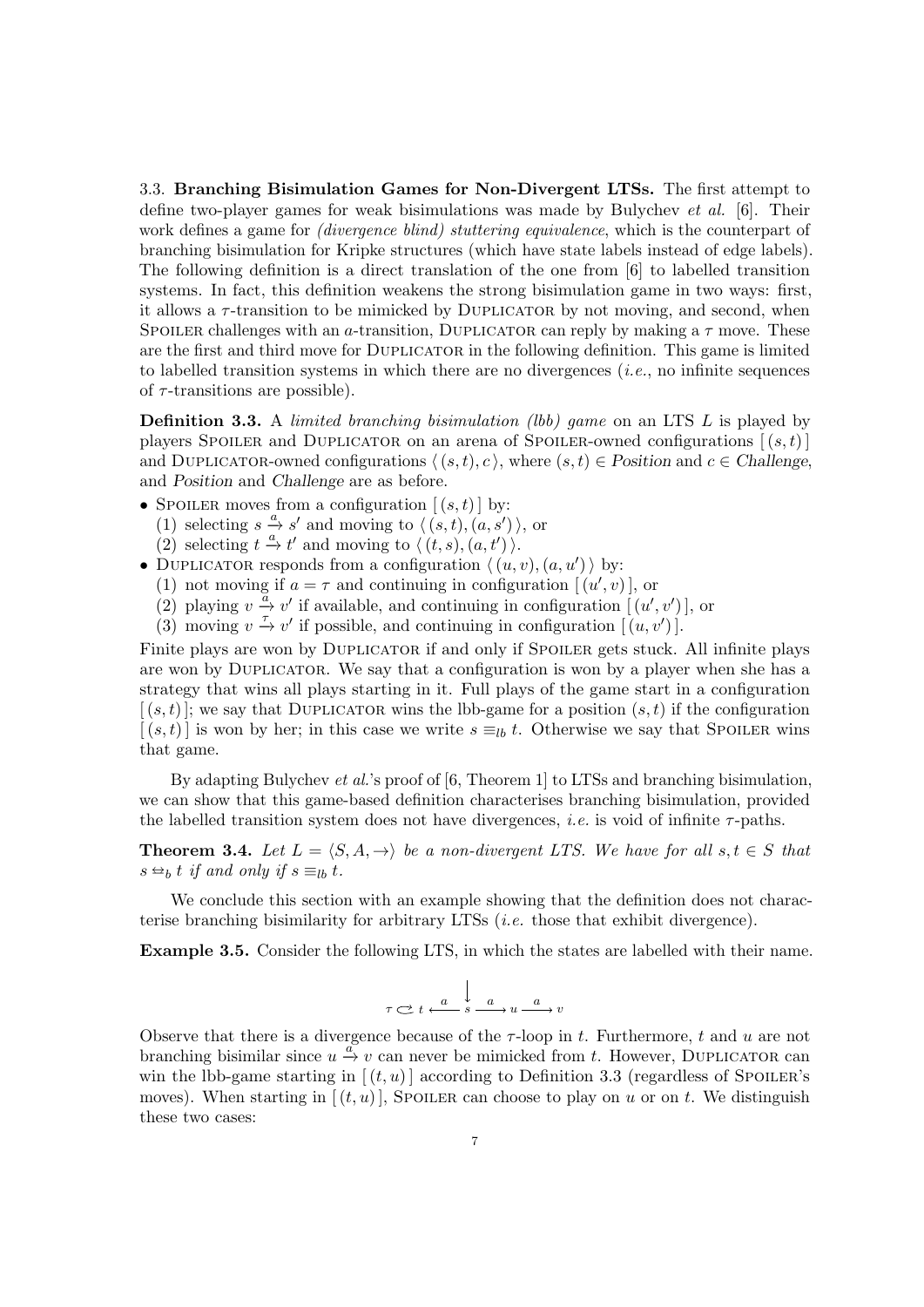- $[(t, u)] \rightarrow \langle (u, t), (a, v) \rangle$ , then DUPLICATOR can respond with  $\langle (u, t), (a, v) \rangle \rightarrow [(u, t)]$ by playing  $t \stackrel{\tau}{\rightarrow} t$  according to her third move, or
- $[(t, u)] \rightarrow \langle (t, u),(\tau, t)\rangle$ , then DUPLICATOR can respond with  $\langle (t, u),(\tau, t)\rangle \rightarrow [(t, u)]$  by not moving according to her first move.

In both cases, the game ends up in a configuration for which we have shown DUPLICATOR can respond, and the game will continue indefinitely, hence DUPLICATOR wins, even though  $t \not\not\not\not\neg_b u.$ 

3.4. Branching Bisimulation Games. Since all vertices on a strongly connected component reachable through  $\tau$ -transitions are branching bisimilar, any finite LTS can be preprocessed and turned into a non-divergent LTS. Such preprocessing is often part of a state space minimisation algorithm. However, for use cases such as debugging a specification or an implementation, it is desirable to avoid any preprocessing, and stay as close as possible to any user-provided specification. Furthermore, for infinite LTSs, such a preprocessing step is impossible altogether. In [\[9\]](#page-38-8) we therefore investigated an alternative game-based characterisation for branching bisimulation. We introduce this alternative in this section.

First, let us take a closer look at Definition [3.3.](#page-6-0) Observe that, when SPOILER challenges DUPLICATOR by playing, e.g.,  $s \stackrel{a}{\rightarrow} s'$ , DUPLICATOR can get away with not ever playing an a-transition, by playing a  $\tau$ -transition instead. Intuitively, this means that DUPLICATOR never truly answers to SPOILER's challenge, since this challenge is forgotten after she plays the  $\tau$ -transition in her third move. The key idea in our branching bisimulation game is to preserve an unanswered challenge after DUPLICATOR's move. To facilitate this, we also include the challenge in SPOILER's configurations. Next, we also introduce a reward for Duplicator that she earns whenever she actually matches Spoiler's challenge. The need for this reward is illustrated by the following example.

**Example 3.6.** Consider the first LTS depicted in Figure [1.](#page-7-0) Observe that  $s_0$  and  $t_0$  are branching bisimilar. Suppose SPOILER tries (in vain) to disprove that  $s_0$  and  $t_0$  are branching bisimilar and challenges DUPLICATOR by playing  $s_0 \stackrel{a}{\rightarrow} c_1$ . DUPLICATOR may respond with an infinite sequence of  $\tau$ -steps, moving between  $t_0$  and  $t_1$ , so long as SPOILER sticks to her challenge. In this way she would win the play following the rules in Definition [3.3,](#page-6-0) but such *procrastinating* behaviour of DUPLICATOR is not rewarded in our game. Instead, DUPLICATOR has to eventually move to  $c_1$ , matching the challenge, if she wants to win the play.



<span id="page-7-0"></span>Figure 1: LTSs illustrating some consequences and subtleties of using challenges.

<span id="page-7-1"></span>**Definition 3.7.** A *branching bisimulation (bb) game* on an LTS  $L$  is played by players SPOILER and DUPLICATOR on an arena of SPOILER-owned configurations  $[(s,t), c, r]$  and DUPLICATOR-owned configurations  $\langle (s, t), c, r \rangle$ , where  $((s, t), c, r) \in Position \times Challenge_t \times$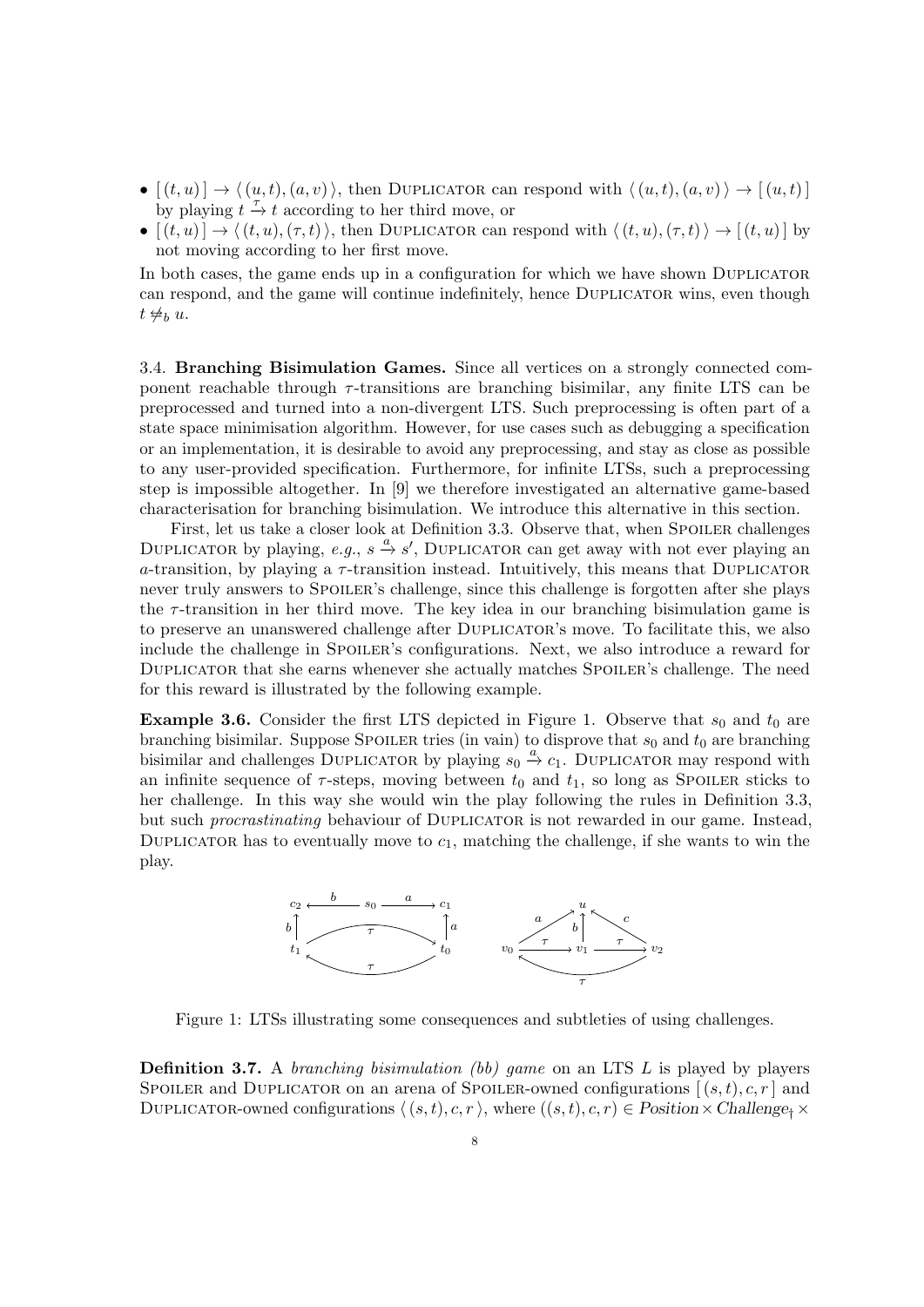Reward, and Position and Challenge are as before, Challenge<sub>†</sub> = Challenge $\cup \{\dagger\}$  is the set of challenges where  $\dagger$  signifies absence of a challenge, and  $Reward = \{*, \checkmark\}$  is a set of *rewards*. By convention, we write  $((s, t), c, r)$  if we do not care about the owner of the configuration.

- SPOILER moves from a configuration  $[(s,t), c, r]$  by:
	- (1) selecting  $s \stackrel{a}{\to} s'$  and moving to  $\langle (s, t), (a, s'), * \rangle$  if  $c = (a, s')$  or  $c = \dagger$ , and to  $\langle (s,t), (a, s'), \checkmark \rangle$ , otherwise; or
	- (2) picking some  $t \stackrel{d}{\rightarrow} t'$  and moving to  $\langle (t, s), (a, t'), \checkmark \rangle$ .
- <span id="page-8-0"></span>• DUPLICATOR responds from a configuration  $\langle (u, v), (a, u'), r \rangle$  by:
	- (1) not moving if  $a = \tau$  and continuing in configuration  $[(u', v), \dagger, \checkmark, \mathcal{N}])$ , or,
	- (2) moving  $v \stackrel{\alpha}{\rightarrow} v'$  if available and continuing in configuration  $((u', v'), \dagger, \checkmark)$ , or
	- (3) moving  $v \stackrel{\tau}{\rightarrow} v'$  if available and continuing in configuration  $[(u, v'), (a, u'), *]$ .

DUPLICATOR wins a finite play starting in a configuration  $((s, t), c, r)$  if Spoiler gets stuck, and she wins an infinite play if the play yields infinitely many  $\checkmark$  rewards. All other plays are won by SPOILER. We say that a configuration is won by a player when she has a strategy that wins all plays starting in it. Full plays of the game start in a configuration  $[(s,t), \dagger, *]$ ; we say that DUPLICATOR wins the bb-game for a position  $(s, t)$ , if the configuration  $[(s, t), \dagger, \dagger]$ is won by her; in this case, we write  $s \equiv_b t$ . Otherwise, we say that SPOILER wins that game.

Note that by definition both players strictly alternate their moves along plays.

We have not yet explained the rewards that are handed to DUPLICATOR in some of SPOILER's moves. The need for those are illustrated by the following example.

**Example 3.8.** Again consider the first LTS depicted in Figure [1.](#page-7-0) Suppose SPOILER tries to disprove (again in vain) that  $s_0$  and  $t_0$  are branching bisimilar, and challenges DUPLICATOR by playing  $s_0 \stackrel{b}{\rightarrow} c_2$ . The only response for DUPLICATOR is to move  $t_0 \stackrel{\tau}{\rightarrow} t_1$ , for which she gets a  $*$  reward, and the pending challenge  $(b, c_2)$  is kept, generating the new configuration  $[(s_0, t_0), (b, c_2), *]$ . If Spoiler again plays  $s_0 \stackrel{b}{\rightarrow} c_2$ , DUPLICATOR can win by playing  $t_1 \stackrel{b}{\rightarrow} c_2$ . If SPOILER changes, and plays  $s_0 \stackrel{a}{\rightarrow} c_1$ , then DUPLICATOR can only respond with  $t_1 \stackrel{\tau}{\rightarrow} t_0$ , getting a  $*$  reward and continuing from configuration  $[(s_0, t_0), (a, c_1), *]$ . Spoiler can continue switching between the moves  $s_0 \stackrel{b}{\rightarrow} c_2$  and  $s_0 \stackrel{a}{\rightarrow} c_1$ , and DUPLICATOR will never be able to match the move directly. However, note that  $\sqrt{s}$  are only awarded whenever SPOILER switches away from his current challenge, and DUPLICATOR still wins this play. If we were not to award  $\sqrt{s}$  whenever SPOILER switches away from the current challenge, SPOILER would win the game starting in  $(s_0, t_0)$ , whereas  $s_0 \leftrightarrow b_0 t_0$ .

Now consider the second LTS in Figure [1.](#page-7-0) In this LTS,  $v_0 \leftrightarrow_b v_1 \leftrightarrow_b v_2$ . Now, if the game starts in  $[(v_1, v_0), \dagger, *]$ , Spoiler can play to  $\langle (v_0, v_1), (a, u), \checkmark \rangle$ , to which DUPLICATOR can only respond by playing to  $[(v_0, v_2), (a, u), *]$ . This play can be extended, each time not leaving any choice for DUPLICATOR, as  $[(v_0, v_2), (a, u), *] \rightarrow \langle (v_2, v_0), (c, u), \checkmark \rangle \rightarrow$  $[(v_2, v_1), (c, u), *] \rightarrow \langle (v_1, v_2), (b, u), \checkmark \rangle \rightarrow [(v_1, v_0), (b, u), *] \rightarrow \langle (v_0, v_1), (a, u), \checkmark \rangle \rightarrow \cdots$ If we do not reward Duplicator when Spoiler plays the second move, this play is winning for SPOILER, whereas  $v_1 \leftrightarrow_b v_0$ .

In [\[9\]](#page-38-8) we proved that the bb-game captures branching bisimilarity. The result also follows from our results concerning the generic games in Section [5.](#page-13-0)

**Theorem 3.9.** We have  $\Rightarrow_b = \equiv_b$ .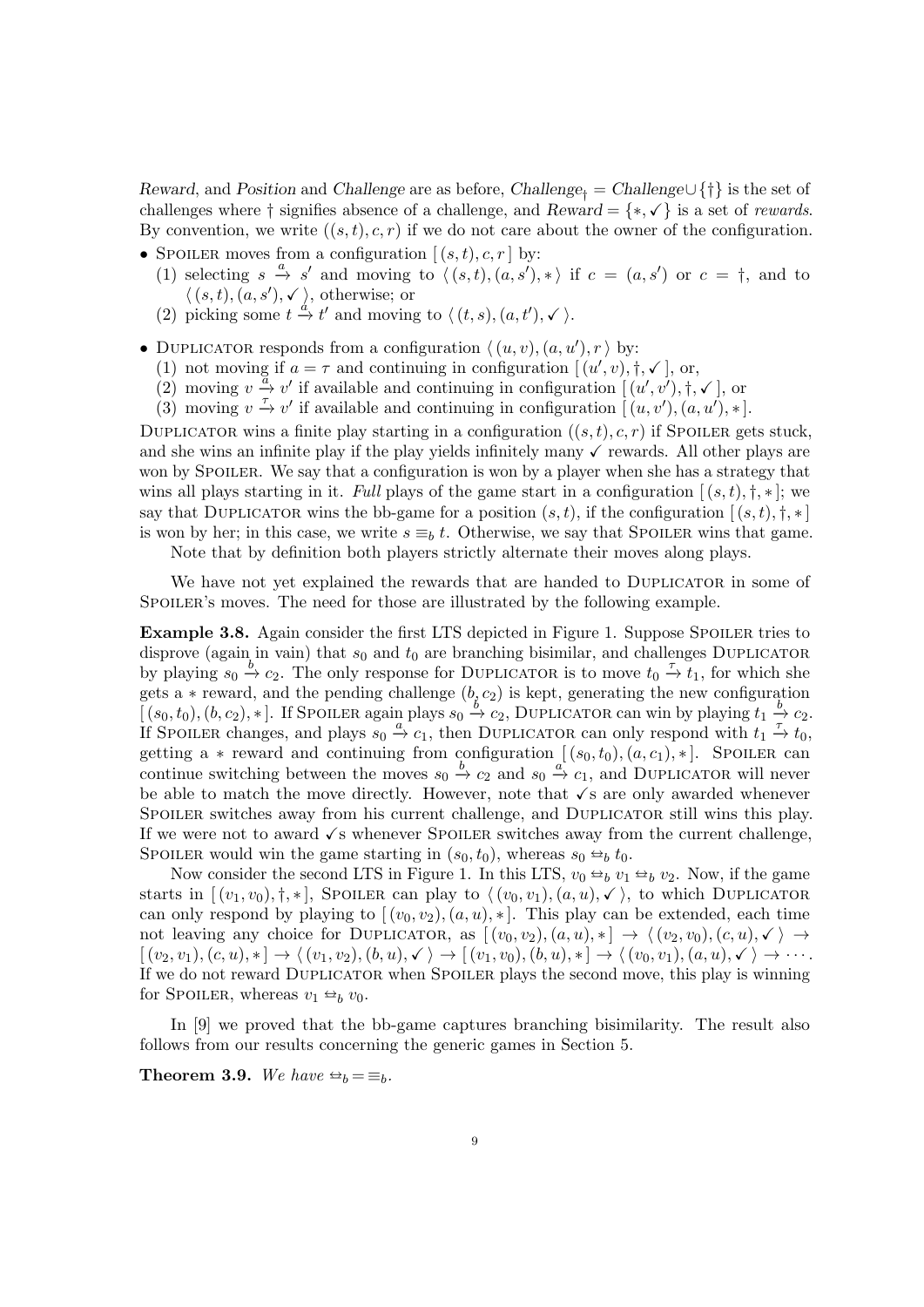### 4. A Generic Bisimulation for Abstraction

<span id="page-9-0"></span>Branching bisimilarity induces a weak semantics of systems; it achieves this by partially abstracting from  $\tau$  moves so that they need not be matched one by one as is the case for strong bisimulation. A much more direct way of abstracting from  $\tau$  moves is to modify strong bisimulation in such a way that each concrete transition  $\stackrel{a}{\rightarrow}$  is 'weakly' matched using a weak transition  $\stackrel{a}{\Rightarrow}$ , where the weak transition relation  $\Rightarrow$  is essentially  $\rightarrow \circ \rightarrow \circ \rightarrow$ . The relation obtained this way is called *weak bisimulation*, which is the basis for weak bisimilarity.

As explained in detail in [\[32\]](#page-38-1), the definition of branching bisimulation can be obtained from the definition of weak bisimulation by imposing additional conditions on the relation. By varying these conditions, two further behavioural equivalences can be obtained, *viz. delay* bisimilarity and η-bisimilarity. This is nicely visualised in [\[32\]](#page-38-1) using the diagram of Figure [2.](#page-9-1)



<span id="page-9-1"></span>Figure 2: Weakly matching a concrete transition  $s \stackrel{a}{\rightarrow} s'$  by an abstract transition from  $t \stackrel{a}{\Longrightarrow} t'$ . By requiring (1) and (2) to hold, or not, variations on weak bisimulations are obtained:  $\eta$ -bisimulation is obtained by requiring (1), delay bisimulation is obtained by requiring (2) and branching bisimulation is obtained by requiring both  $(1)$  and  $(2)$ .

In this section we give a parametric bisimulation, which we refer to as  $(x, y)$ -generic bisimulation, that gives a unified definition for branching bisimulation and the three other abstract bisimulations. This definition in essence reflects the diagram of Figure [2:](#page-9-1) we use parameters x and y to indicate which extra conditions (if any) are imposed on the definition of weak bisimulation. Before we formally state our parametric bisimulation, we briefly recall the definitions of weak bisimulation, delay bisimulation and  $\eta$ -bisimulation and state a few well-known facts about them.

**Definition 4.1** ([\[20\]](#page-38-4)). A symmetric relation  $R \subseteq S \times S$  is a weak bisimulation whenever s R t and  $s \stackrel{a}{\rightarrow} s'$  imply either:

•  $a = \tau$  and s' R t, or

• there exist states  $t', t_1, t_2$  such that  $t \to t_1 \stackrel{a}{\to} t_2 \to t'$  and  $s' R t'$ .

We write  $s \triangleleft_w t$  and say that s and t are weak bisimilar iff there is a weak bisimulation R such that s R t. Typically we simply write  $\omega_w$  to denote weak bisimilarity.<sup>[2](#page-9-2)</sup>

Note that compared to branching bisimulation, weak bisimulation drops all conditions imposed on states reached silently before and after the execution of a weakly matching a-transition. The difference between the two relations is nevertheless subtle, as illustrated by the LTS depicted in Figure [3,](#page-10-0) taken from Korver [\[19\]](#page-38-20). It is not too hard to check that states 0 and 5 are weak bisimilar (and, in fact, also delay bisimilar). Nonetheless, the argument why these states are not branching bisimilar is more subtle and is best explained using the branching bisimulation game of the previous section, as we also indicated in [\[9\]](#page-38-8). Indeed,

<span id="page-9-2"></span><sup>&</sup>lt;sup>2</sup>The definition in [\[20\]](#page-38-4) uses the weak transition  $s \stackrel{a}{\Rightarrow} s'$  to denote  $s \rightarrow s'' \stackrel{a}{\rightarrow} s''' \rightarrow s'$  in our notation.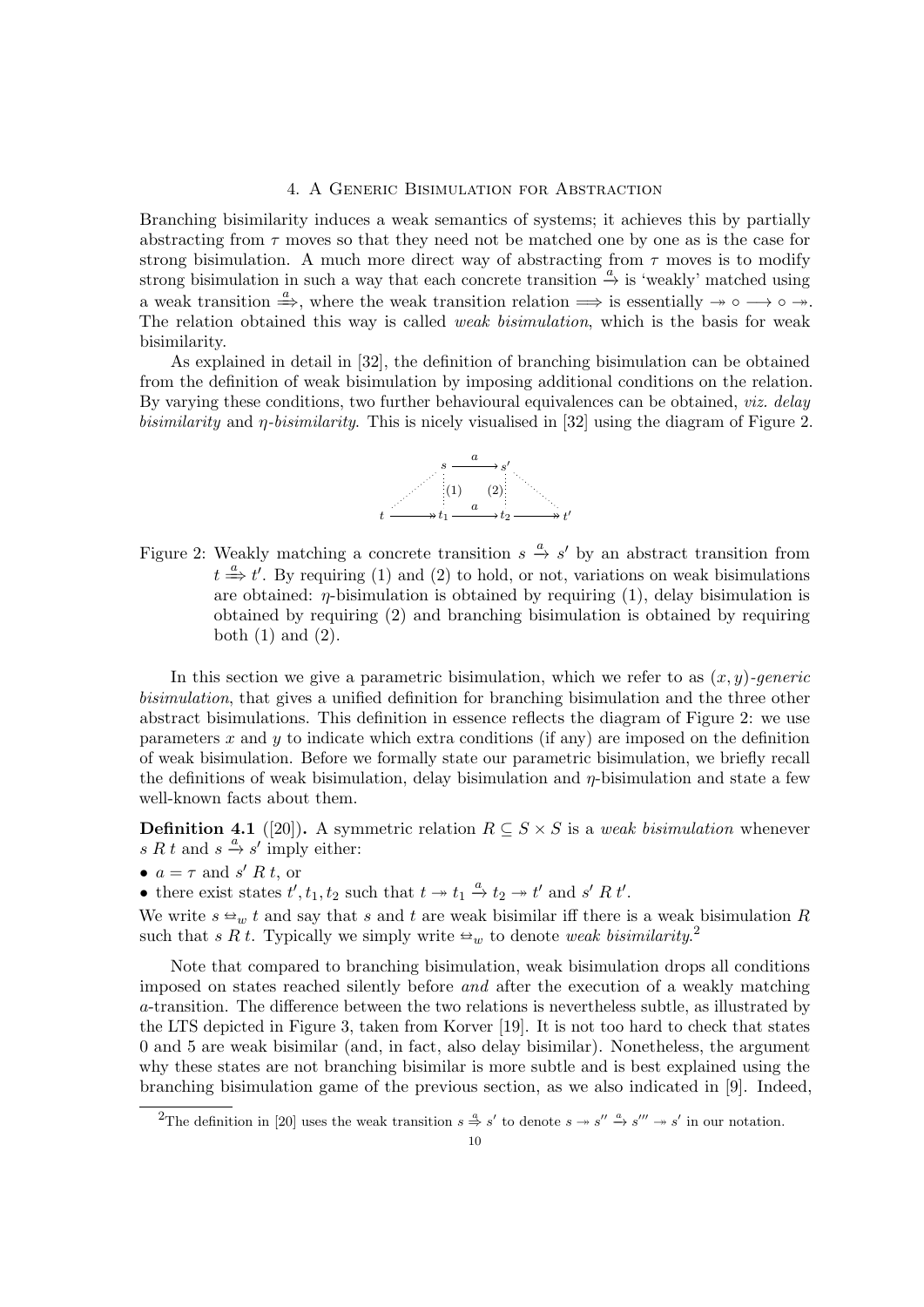

<span id="page-10-0"></span>Figure 3: An illustration of the difference between weak bisimulation and branching bisimulation: states 0 and 5 are weak bisimilar but not branching bisimilar.

SPOILER wins the branching bisimulation game by moving  $0 \stackrel{a}{\rightarrow} 1$ . DUPLICATOR can only respond to this challenge by moving  $5 \stackrel{\tau}{\rightarrow} 6$ . Now, continuing from  $[(0,5),(a,1),*]$  Spoiler plays her second option and challenges DUPLICATOR to mimic move  $0 \stackrel{b}{\rightarrow} 4$ , something that DUPLICATOR cannot match.

**Definition 4.2** ([\[21,](#page-38-16) [32\]](#page-38-1)). A symmetric relation  $R \subseteq S \times S$  is a delay bisimulation whenever s R t and  $s \stackrel{a}{\rightarrow} s'$  imply either:

•  $a = \tau$  and s' R t, or

• there exist states  $t', t_1$  such that  $t \to t_1 \xrightarrow{a} t'$  and  $s' R t'$ .

We write  $s \trianglelefteq_t t$  and say that s and t are delay bisimilar iff there is a delay bisimulation R such that s R t. Typically we simply write  $\triangleq_d$  to denote delay bisimilarity.

We remark that the original 'delay bisimulation' originates with Milner in [\[21\]](#page-38-16), where it is called observation equivalence. It is not presented in a coinductive way but by means of a sequence of approximations. Moreover, the definition from [\[21\]](#page-38-16) is sensitive to divergences, and coincides with our definition only for non-divergent systems. The fact that weak transitions where the execution of an observable action can be preceded, but not followed, by a finite sequence of internal actions, is indeed the seed for the–by now–'classical' notion of delay bisimulation that we present above, and which stems from [\[32\]](#page-38-1).

Observe that delay bisimulation essentially renders the existentially quantified state  $t_2$ in the definition of weak bisimulation superfluous as it requires it to coincide with  $t'$  in that definition. We note that from this it also immediately follows that every delay bisimulation is a weak bisimulation, but not vice versa.

**Definition 4.3** ([\[2\]](#page-37-4)). A symmetric relation  $R \subseteq S \times S$  is an *η-bisimulation* whenever s R t and  $s \stackrel{a}{\rightarrow} s'$  imply either:

•  $a = \tau$  and s' R t, or

• there exist states  $t', t_1, t_2$  such that  $t \to t_1 \stackrel{a}{\to} t_2 \to t'$ , s R  $t_1$  and s' R  $t'$ .

We write  $s \triangleq_e t$  and say that s and t are  $\eta$ -bisimilar iff there is an  $\eta$ -bisimulation R such that s R t. Typically we simply write  $\triangleq_e$  to denote *η-bisimilarity*.

As shown in [\[32\]](#page-38-1), each of the relations we define above are equivalence relations.

<span id="page-10-1"></span>**Theorem 4.4** ([\[32\]](#page-38-1)). The relations  $\triangleq_e$ ,  $\triangleq_d$  and  $\triangleq_w$  are equivalence relations.

From their definitions it immediately follows that the four equivalences  $\Rightarrow_b, \Rightarrow_c \Rightarrow_d$  and  $\omega_w$ , are ordered according to the lattice depicted in Figure [4,](#page-11-0) as was also shown in [\[25\]](#page-38-18). The equivalences lower in the lattice are coarser than the equivalences higher in the lattice.

We next exploit the similarity between the four abstract bisimulations by explicitly giving a parameterised definition from which the original definitions can be recovered. Before we state this parameterised definition, we introduce some auxiliary notation to facilitate a concise parametric definition.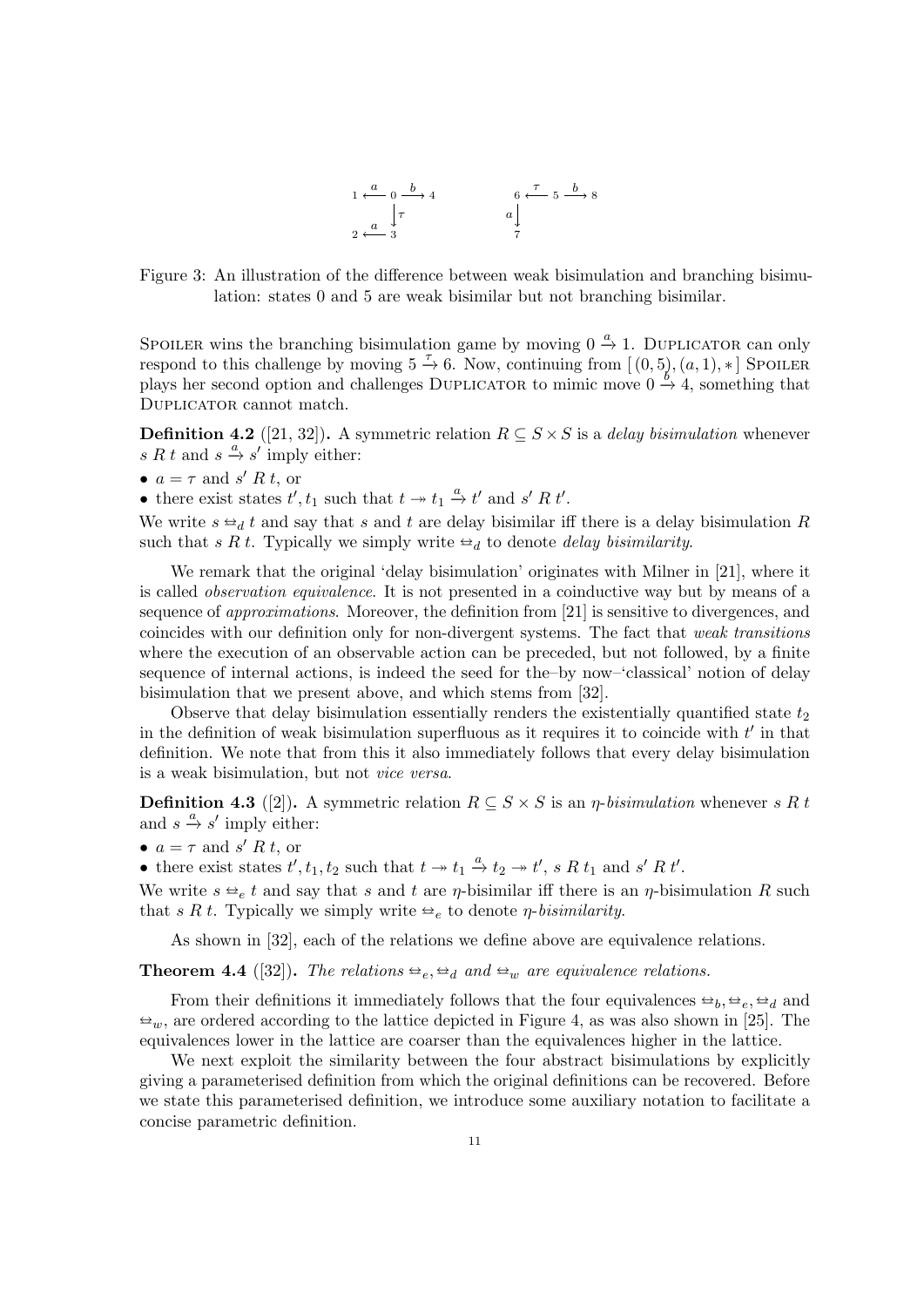

<span id="page-11-0"></span>Figure 4: The lattice of abstract behavioural equivalences.

Let  $R \subseteq S \times S$  and let  $s, s', t \in S$ . We write  $s \to_{o,R,t} s'$  iff  $s \to s'$ , while we write  $s \rightarrow_{b,R,t} s'$  iff  $s \rightarrow s'$ , t R s and t R s'. In this way, when  $x \in \{o,b\}$ , a general weak transition  $s \rightarrow x, R, t$  s' is just a plain weak transition  $s \rightarrow s'$ , when  $x = 0$ , while, when  $x = b$ , we additionally impose the 'context' conditions  $t R s$  and  $t R s'$ . In a similar way, we write  $s \Longrightarrow_{x,R,t} s'$  iff  $s \to s'$  and either  $x = o$ , or  $x = b$  and there is a finite sequence of transitions  $s = s_0 \stackrel{x_1, x_2, \dots, x_n}{\rightarrow} s_1 \stackrel{\tau}{\rightarrow} \cdots \stackrel{\tau}{\rightarrow} s_n = s'$  such that for all i, t R  $s_i$ . It is clear that  $s \implies x_i R_i t$  s' implies  $s \rightarrow_{x,R,t} s'$ , because we are not only imposing t R  $s_0$  and t R  $s_n$ , but also that t R  $s_i$  for any intermediate state. Instead, the implication from right to left generally does not hold, because those additional conditions for the intermediate states are not (explicitely) imposed by the definition of our general weak transitions.

<span id="page-11-2"></span>**Definition 4.5.** For  $x, y \in \{o, b\}$ , a symmetric relation  $R \subseteq S \times S$  is an  $(x, y)$ -generic *bisimulation*, whenever  $s R t$  and  $s \stackrel{a}{\rightarrow} s'$  imply either:

•  $a = \tau$  and s' R t, or

• there exist states  $t', t_1, t_2$  such that  $t \to_{x,R,s} t_1 \stackrel{a}{\to} t_2 \to_{y,R,s'} t'$  and  $s' R t'.$ 

Now, for the corresponding values of x and y, we write  $s \trianglelefteq_{(x,y)} t$  and say that s and t are  $(x, y)$  concrete biginally if there is an  $(x, y)$  concrete biginal tion. B such that  $s B t$ . Tunically  $(x, y)$ -generic bisimilar iff there is an  $(x, y)$ -generic bisimulation R such that sR t. Typically, we simply write  $\triangleq_{(x,y)}$  to denote  $(x, y)$ -generic bisimilarity.

As formally claimed by the proposition below, the above parametric bisimulation definition captures all four abstract bisimulations.

<span id="page-11-1"></span>**Proposition 4.6.** We have the following correspondences for  $R \subseteq S \times S$ :

- R is a weak bisimulation iff it is an  $(o, o)$ -generic bisimulation;
- R is a delay bisimulation iff it is an  $(o, b)$ -generic bisimulation;
- R is an  $\eta$  bisimulation iff it is a  $(b, o)$ -generic bisimulation;
- R is a branching bisimulation iff it is a  $(b, b)$ -generic bisimulation.

*Proof.* First observe that the definition of  $(o, o)$ -generic bisimulation coincides exactly with the definition of weak bisimulation. Likewise, the definition of  $(b, o)$ -generic bisimulation reduces to the definition of  $\eta$ -bisimulation.

As for the remaining two relations, we find that the implication from right to left follows because the requirements for being a  $(b, b)$ -generic bisimulation (resp. an  $(o, b)$ -generic bisimulation) are stronger than the requirements for being a branching bisimulation (resp. a delay bisimulation). For the implication from left to right we note that for any delay bisimulation (resp. a branching bisimulation) R, then R is an  $(o, b)$ -generic bisimulation (resp. a  $(b, b)$ -generic bisimulation) by simply choosing  $t_2 = t'$ .  $\Box$ 

It follows from the above theorem that, by equipping the set  $\{o, b\}$  with an ordering  $\leq$ , where  $x \leq x$  for all x and  $o < b$ , and lifting this ordering to pairs taken from  $\{o, b\} \times \{o, b\}$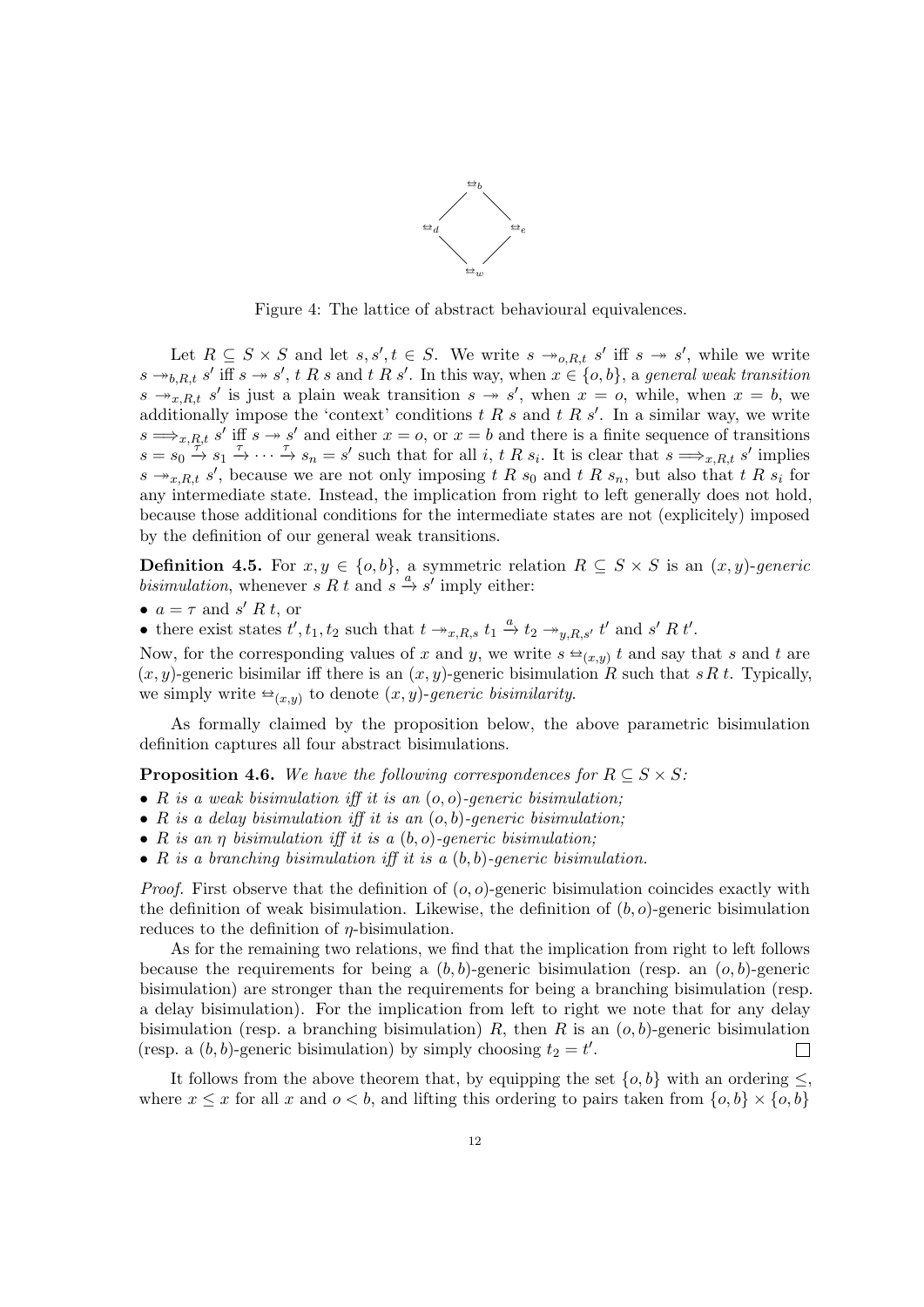we can recover the lattice of Figure [4.](#page-11-0) We furthermore note that in view of Proposition [4.6](#page-11-1) and Theorems [2.4](#page-4-1) and [4.4](#page-10-1) we have the following corollary.

**Corollary 4.7.** Let  $x, y \in \{o, b\}$ . Then  $\triangleq_{(x,y)}$  is an equivalence relation.

Additionally, it is not hard to prove that  $(x, y)$ -generic bisimilarity, like branching bisimilarity, satisfies the stuttering property.

<span id="page-12-0"></span>**Lemma 4.8.** Let  $x, y \in \{o, b\}$ . Then  $\triangleq_{(x,y)}$  satisfies the stuttering property (Definition [2.5\)](#page-4-2).

Proof. The proof is essentially a translation to the general case of that given in [\[25,](#page-38-18) Lemma 4.9.2], for the particular case of branching bisimulation. Let  $t_0 \stackrel{\tau}{\to} t_1 \cdots \stackrel{\tau}{\to} t_k$  with  $t_0 \stackrel{\leftarrow}{\to}_{(x,y)} t_k$ . We define relation  $R$  as follows:

$$
R = \{(t_0, t_i), (t_i, t_0) \mid 0 \le i < k\} \cup \triangleq_{(x, y)}
$$

Let us see that R is an  $(x, y)$ -generic bisimulation relation, by proving the transfer condition for all pairs  $t_0 R t_i$ .

- When we have  $t_i \stackrel{a}{\to} t'_i$ , we immediately obtain  $t_0 \to x, R, t_i$   $t_i \stackrel{a}{\to} t'_i \to y, R, t'_i$   $t'_i$ , which is trivially true because  $t_i R t_i$ . Moreover, it is equally trivial that  $t_i R t_i'$ .
- When we have  $t_0 \stackrel{a}{\rightarrow} t'_0$ , from  $t_0 \stackrel{\leftrightarrow}{\rightarrow}_{(x,y)} t'_k$  we infer that we have either:
- $a = \tau$  and  $t'_0 R t_k$ , or

 $\frac{1}{\sqrt{2}}$  there exist states  $t'_{k}$ ,  $t''_{k}$ ,  $t'''_{k}$  such that  $t_{k} \rightarrow x R,t_{0}$ ,  $t'_{k} \rightarrow t''_{k}$ ,  $\rightarrow t''_{k}$ ,  $\rightarrow t'''_{k}$ ,  $\rightarrow t'''_{k}$ ,  $\rightarrow t'''_{k}$ ,  $\rightarrow t'''_{k}$ ,

In both cases we can start the matching computation from  $t_i$  by means of the weak transition  $t_i \rightarrow t_k$ , thus getting either:

 $-a = \tau$  and we have  $t_i \stackrel{\circ}{\rightarrow}_{x,R,t_0} t_{k-1} \stackrel{a}{\rightarrow} t_k \stackrel{u}{\rightarrow}_{y,R,t_0'} t_k$ , because  $t_0 R t_{k-1}$  and  $t_0 R t_k$ , or - there exist states  $t'_{k}$ ,  $t''_{k}$ ,  $t'''_{k}$  such that  $t_{i} \rightarrow t''_{k}$ ,  $t''_{k} \rightarrow t''_{k}$ ,  $\rightarrow t''_{k}$ ,  $t'''_{k}$ , and  $t'_{0}$   $R$ ,  $t'''_{k}$ , thus concluding the proof.  $\Box$ 

Using the stuttering property, we find that we may rephrase  $(x, y)$ -generic bisimilarity as per the following theorem. Essentially, this says we may require the intermediate states along the stuttering paths of the transfer condition to be related without changing the definition.

<span id="page-12-1"></span>**Theorem 4.9.** For every  $x, y \in \{o, b\}$  and  $\overline{s}, \overline{t} \in S$ , we have  $\overline{s} \oplus_{(x,y)} \overline{t}$  iff  $\overline{s}$  R $\overline{t}$  for some example relation  $B \subseteq S \times S$  estisting that whenever  $s, B$  to and  $s, s'$  are have. symmetric relation  $R \subseteq S \times S$  satisfying that whenever s R t and  $s \stackrel{(x,y)}{\rightarrow} s'$  we have:

- $a = \tau$  and s' R t, or
- there exist states  $t', t_1, t_2$  such that  $t \Longrightarrow_{x,R,s} t_1 \stackrel{a}{\to} t_2 \Longrightarrow_{y,R,s'} t'$  and s' R t'.

Proof. Immediate. Even if the original definition of the parameterised bisimulations used  $\rightarrow x,R,s$  and  $\rightarrow y,R,s'$  instead of  $\Longrightarrow_{x,R,s}$  and  $\Longrightarrow_{y,R,s'}$ , the additional conditions added by the latter relations follow from those imposed by the former ones per Lemma [4.8.](#page-12-0)  $\Box$ 

As a consequence of the above theorem, we may henceforth and without loss of generality. use a stronger definition for  $(x, y)$ -generic bisimilarity than the one stated in Definition [4.5,](#page-11-2) viz. the one implied by Theorem [4.9.](#page-12-1)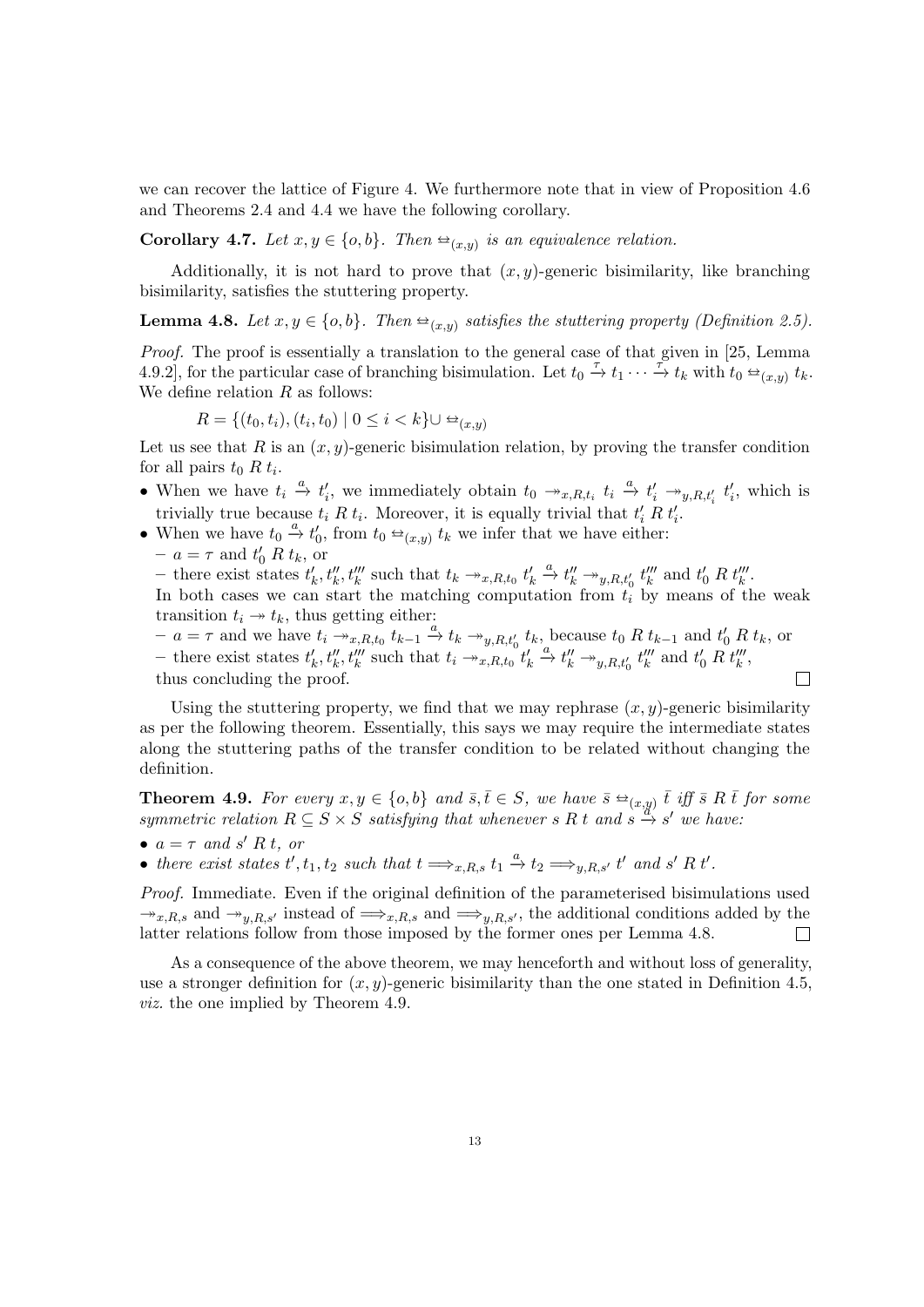### 5. Generic Bisimulation Games

<span id="page-13-0"></span>As we illustrated in the previous section, branching bisimulation is one of four bisimulations for providing a weak semantics to systems. Rather than defining a dedicated game for each of these bisimulations, we show that these four relations are captured by instances of a generic bisimulation game, which we introduce in Section [5.1.](#page-13-1) In particular, in Section [5.2](#page-16-0) we show that this game is sound and complete for  $(x, y)$ -generic bisimilarity. Moreover, in Section [5.3](#page-21-0) we shall see that the branching bisimulation game that we defined in Section [3](#page-4-0) specialises our generic bisimulation game. Finally, in Section [5.4](#page-24-0) we discuss two variations on the game for characterising  $(x, y)$ -generic bisimilarity.

<span id="page-13-1"></span>5.1. A Generic Bisimulation Game. As we explained in Section [3,](#page-4-0) SPOILER's and DUPLICATOR's role in the games we consider is to *refute* and *prove*, respectively, that states in an LTS can be related. In general, given some game characterising a relation on states, we can obtain a weaker relation by either restricting SPOILER's capabilities, or by offering more liberal options to Duplicator. The game we present in this section essentially does the latter: it will—depending on which relation we wish to capture—give Duplicator fewer or more options to respond to SPOILER's challenges. Before we move to defining our generic



<span id="page-13-2"></span>Figure 5: Diagram that illustrates the different scenarios that need to be considered when 'weakly' matching a challenge by SPOILER

bisimulation game, consider the diagram above (see also Figure [2\)](#page-9-1). It illustrates that a 'challenge'  $s \stackrel{\alpha}{\rightarrow} s'$ , posed by SPOILER, is to be matched 'weakly' through  $t \rightarrow t_1 \stackrel{a}{\rightarrow} t_2 \rightarrow t'$ . Intuitively, we can capture this weak match by recording the progress made by Duplicator using a 'pebble' which DUPLICATOR can push along the  $\tau$  or a-edges in the transition system. Moreover, we need to record whether Duplicator is pushing the pebble along the  $\degree$ -decorated'  $\tau$ -path or the  $\degree$ -decorated'  $\tau$ -path if we wish to prevent her from meeting SPOILER's challenge by taking multiple (or no)  $a$ -transitions. The relation one intuitively obtains in this way characterises weak bisimilarity.

On the other hand, we must disallow Duplicator to merely push the pebble when we wish to characterise branching bisimilarity. Instead, she must move to a configuration with an updated position so that SPOILER can renew her challenge for this new position. Indeed, since branching bisimilarity has the stuttering property, DUPLICATOR should be able to move along  $\tau$ -paths in which every state is related to the state from which SPOILER posed her challenge. A similar observation can be made for  $\eta$ -bisimilarity: in this case, DUPLICATOR must update her position while traversing the  $\tau$ -path to the state from which a matching a-action can be performed, while, after the match, she may move 'freely' by pushing the pebble to a state that matches Spoiler's target state. In delay bisimilarity, DUPLICATOR can first push the pebble along the  $\odot$ -decorated  $\tau$ -path to a state from which a matching action can be performed, but she must update the position immediately upon choosing this matching transition.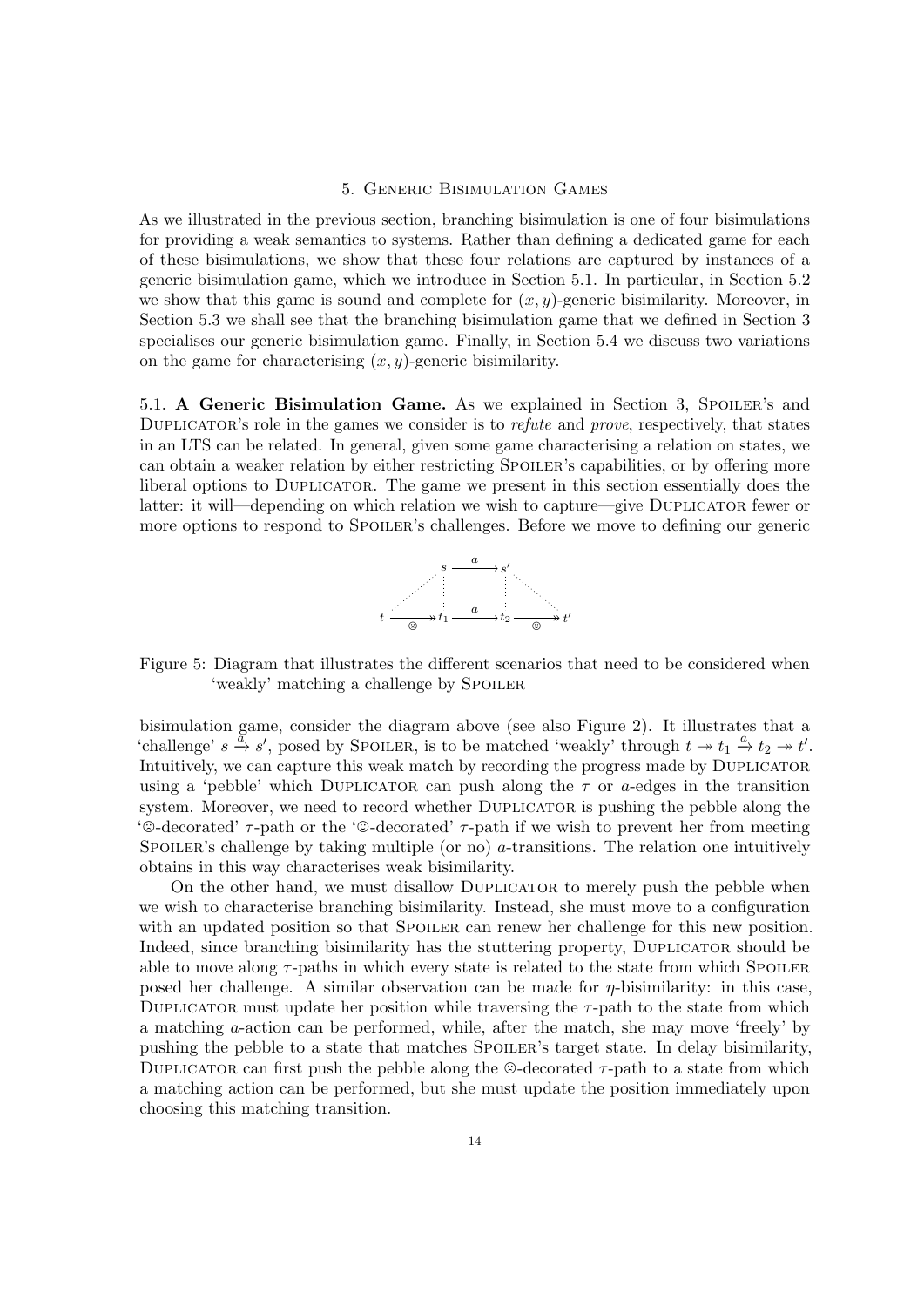This means that we can tweak DUPLICATOR's powers by enabling or disabling those rules that would allow her to merely push pebbles. That is, in case of branching bisimilarity, she is never allowed to use such rules, whereas for weak bisimilarity, she can always employ such rules. For the other two relations, we can disable the rules associated with pushing the pebble essentially by relying on whether DUPLICATOR is on a  $\circledcirc$  or  $\circledcirc$   $\tau$ -path. Below, we make these ideas more precise.

<span id="page-14-11"></span>**Definition 5.1.** For each  $E \subseteq \{\odot, \odot\}$ , a generic bisimulation (gb) game (also noted as E-gb game when we want to stress the corresponding set  $E$ ) on an LTS  $L$  is played by players SPOILER and DUPLICATOR on an arena of SPOILER-owned configurations  $[(s,t), c, m, r]$  and DUPLICATOR-owned configurations  $\langle (s, t), c, m, r \rangle$ , where  $(s, t) \in$  Position,  $c \in$  Challenge<sub>†</sub>,  $m \in Match_{\dagger}$  and  $r \in Reward$ , and Position, Challenge<sub>†</sub> and Reward are as before, and  $Match_{\dagger} = (S \times \{\circledcirc, \circledcirc\}) \cup \{\dagger\}$  is the set of partial matches. We write  $((s, t), c, m, r)$  if we do not care about the owner of the configuration. SPOILER's and DUPLICATOR's possible moves are given by the following rules:

- <span id="page-14-1"></span><span id="page-14-0"></span>• From a configuration  $[(s,t), c, m, r]$ , Spoiler can:
	- (1) move to  $\langle (s, t), c, m, * \rangle$  if  $c \neq \dagger$ , or
	- (2) for some  $s \stackrel{a}{\rightarrow} s'$ , move to either:
		- (a)  $\langle (s, t), (a, s'), (t, \mathcal{D}), * \rangle$ , if  $c = \dagger$ , or
		- (b)  $\langle (s, t), (a, s'), (t, \odot), \checkmark \rangle$ , if  $c \neq (a, s')$
	- (3) for some  $t \stackrel{\alpha}{\to} t'$ , move to:  $\langle (t, s), (a, t'), (s, \mathcal{O}), \checkmark \rangle$ .
- <span id="page-14-9"></span><span id="page-14-6"></span><span id="page-14-5"></span><span id="page-14-4"></span><span id="page-14-3"></span><span id="page-14-2"></span>• From a configuration  $\langle (u, v), (a, u'), (\bar{v}, f), r \rangle$ , DUPLICATOR can:
	- (1) move to  $[(u', \bar{v}), \dagger, \dagger, \checkmark]$  when  $a = \tau$ , or
	- (2) if  $f = \bigcirc$  and  $\overline{v} \xrightarrow{a} v'$ , move to one of the following:
		- (a)  $[(u', v'), (a, u'), (v', \mathcal{D}), *]$ , in any case, or
		- (b)  $(u', v'), \dagger, \dagger, \checkmark$ , in any case, or
		- (c)  $[(u, v), (a, u'), (v', \mathbb{O}), *]$ , only if  $\mathbb{O} \in E$
	- (3) for some  $\overline{v} \stackrel{\overbrace{\tau}}{\rightarrow} v'$ , move to one of the following:
		- (a)  $[(u, v'), (a, u'), (v', f), *]$ , in any case, or
		- (b)  $[(u', v'), \dagger, \dagger, \checkmark]$ , only if  $f = \mathcal{O}$
		- (c)  $[(u, v), (a, u'), (v', f), *],$  only if  $f \in E$

<span id="page-14-10"></span><span id="page-14-8"></span><span id="page-14-7"></span>DUPLICATOR wins a finite play starting in a configuration  $((s,t), c, m, r)$  if Spoiler gets stuck, and she wins an infinite play if the play yields infinitely many  $\checkmark$  rewards. All other plays are won by Spoiler. A player wins a configuration when she has a strategy that wins all plays starting in it. Full plays of the game start in a configuration  $[(s,t),t,t^*,\cdot]$ ; we say that DUPLICATOR wins the game for a position  $(s, t)$ , if the configuration  $[(s, t), \dagger, \dagger, \dagger, \dagger]$  is won by her. In this case, we write  $s \equiv_E t$ . Otherwise, we say that SPOILER wins that game.

Note that the moves in the game, like in the branching bisimulation game of Definition [3.7,](#page-7-1) alternate between Spoiler and Duplicator. Spoiler typically issues a challenge, which, in case of rule [\(1\)](#page-14-0) consists of a previously coined challenge, in case of rule [\(2a\)](#page-14-1) is a fresh challenge, in case of rule [\(2b\)](#page-14-2) overrides a pre-existing challenge, and in case of rule [\(3\)](#page-14-3), is a fresh challenge but issued from the second state in the position of the configuration. Intuitively, when Duplicator is to respond from a configuration, she will try to 'weakly' match the challenge using any of her rules. Using rule [\(1\)](#page-14-4), she can decide to instantly meet  $a \tau$ -challenge and leave the task of disproving that the states in the resulting position are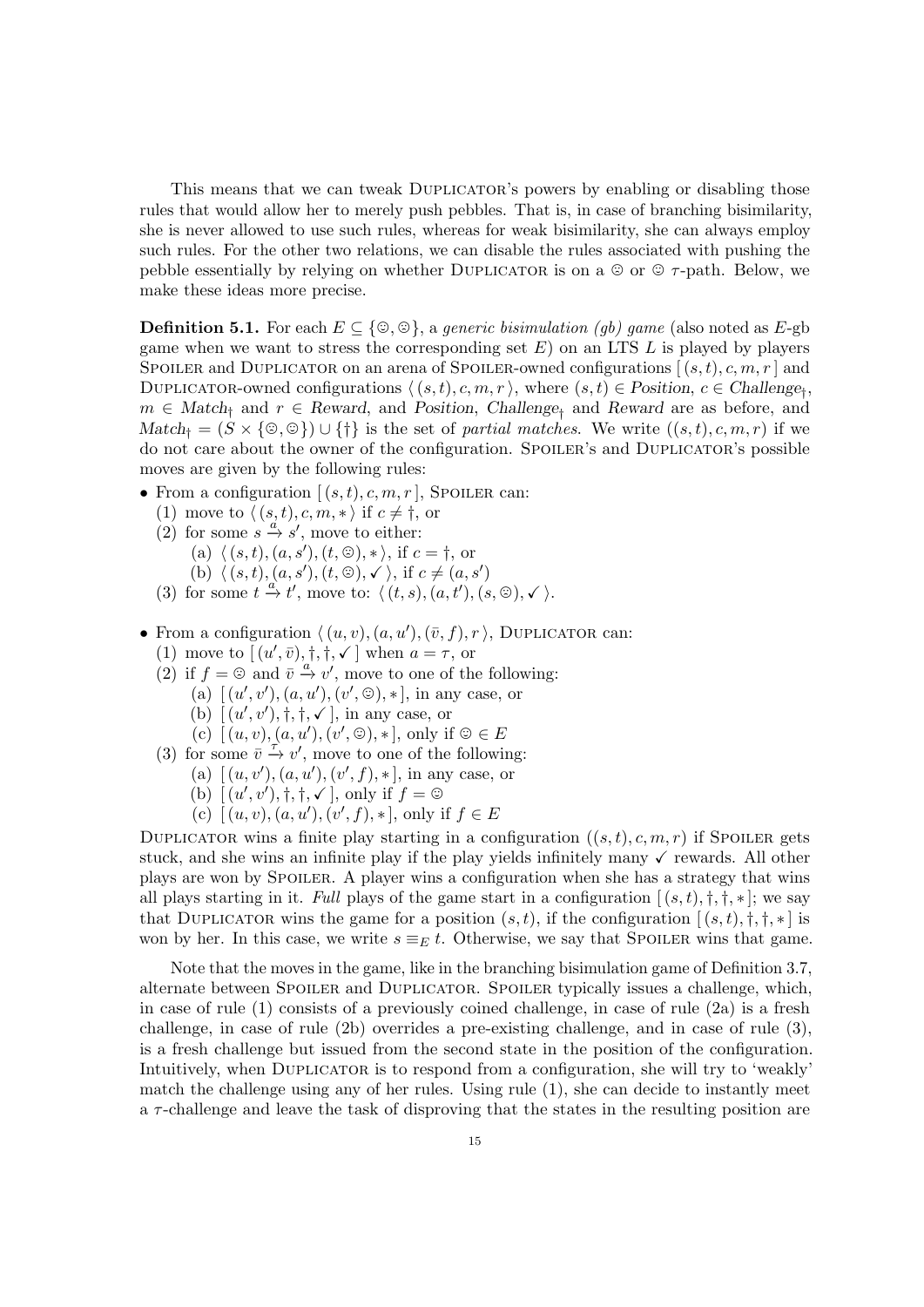not related, to SPOILER. Alternatively, DUPLICATOR can also face a challenge by making (at least) one (explicit) move. The actual matching (or cancelling) of SPOILER's challenge is captured in rules  $(2a)-(2c)$  $(2a)-(2c)$  $(2a)-(2c)$ . Additionally, DUPLICATOR can use rules  $(3a)-(3c)$  $(3a)-(3c)$  $(3a)-(3c)$  to 'push' the pebble from the position on the partial match closer to a state in which she can finally match the challenge as above (when the pebble is still on a  $\odot$ -decorated path in terms of Figure [5\)](#page-13-2), or she can continue to 'push' the pebble closer to the final position where she can finally cancel the challenge. Note that in rules  $(2a)$ ,  $(2c)$ ,  $(3a)$ , and  $(3c)$  the state  $v'$  at the match reflects the progress of SPOILER until the completion of the matching that cancels it. The matching is completed by updating the position in Duplicator's rules [\(1\)](#page-14-4), [\(2b\)](#page-14-9), and [\(3b\)](#page-14-10).

Let the set  $E(x, y)$  be the smallest set such that  $\mathcal{D} \in E(o, y)$  and  $\mathcal{D} \in E(x, o)$  for all  $x, y \in \{o, b\}$ . Using this notation, we can instantiate our gb-games to games for the four instances of  $(x, y)$ -generic bisimulation. That is, we have:

- the branching bisimulation game, when  $E(x, y) = \emptyset$
- the delay bisimulation game, when  $E(x, y) = \{\circledcirc\}$
- the *η*-bisimulation game, when  $E(x, y) = \{\circledcirc\}$
- the weak bisimulation game, when  $E(x, y) = \{\mathcal{Q}, \mathcal{Q}\}.$

Therefore, the faces  $\odot$  and  $\odot$ , included in each of the sets  $E(x, y)$ , state exactly the degree of freedom of the corresponding bisimulation relations. They govern when (before and/or after the matching a actions) we do not have new bisimulation obligations that would generate new positions to check. That means that the fewer faces we have, the finer the bisimulation relation we get.

To be exact, our generic game could be presented as a collection of (four) games in a single family. The 'unity' of this family is supported by the single (parameterised) definition of its elements. This allows us to claim the following correspondence between our gb-game and  $(x, y)$ -generic bisimilarity.

<span id="page-15-0"></span>**Theorem 5.2.** For all  $x, y \in \{o, b\}$ , we have  $s \triangleq_{(x,y)} t$  iff  $s \equiv_{E(x,y)} t$ .

The proof of this claim is discussed in detail in the next section. We first illustrate the definition using a small example.

<span id="page-15-1"></span>Example 5.3. Consider the transition system depicted to the left below. Note that the transition system is essentially the result of merging all deadlocking and 'determined' states of the two transition systems depicted in Figure [3.](#page-10-0) That is, state A represents state 0 of Figure [3,](#page-10-0) state B represents the deadlock states 1, 2, 4, 7 and 8 of Figure [3,](#page-10-0) state C represents state 5 of Figure [3](#page-10-0) and state D represents states 3 and 6 of Figure [3.](#page-10-0)

A  
\na  
\n
$$
\uparrow \qquad B \qquad C
$$
\n
$$
\uparrow \qquad \qquad \uparrow \qquad C
$$
\n
$$
\uparrow \qquad \qquad \uparrow \qquad \qquad \downarrow \qquad C
$$
\n
$$
\uparrow \qquad \qquad \downarrow \qquad C
$$
\n
$$
\uparrow \qquad \qquad \downarrow \qquad C
$$
\n
$$
\uparrow \qquad \qquad \downarrow \qquad C
$$
\n
$$
\uparrow \qquad \qquad \downarrow \qquad C
$$
\n
$$
\downarrow \qquad \qquad \downarrow \qquad C
$$
\n
$$
\downarrow \qquad \qquad \downarrow \qquad C
$$
\n
$$
\downarrow \qquad \qquad \downarrow \qquad C
$$
\n
$$
\downarrow \qquad \qquad \downarrow \qquad \downarrow \qquad \downarrow \qquad C
$$
\n
$$
\downarrow \qquad \qquad \downarrow \qquad \downarrow \qquad \downarrow \qquad \downarrow \qquad \downarrow \qquad \downarrow \qquad \downarrow \qquad \downarrow \qquad \downarrow \qquad \downarrow \qquad \downarrow \qquad \downarrow \qquad \downarrow \qquad \downarrow \qquad \downarrow \qquad \downarrow \qquad \downarrow \qquad \downarrow \qquad \downarrow \qquad \downarrow \qquad \downarrow \qquad \downarrow \qquad \downarrow \qquad \downarrow \qquad \downarrow \qquad \downarrow \qquad \downarrow \qquad \downarrow \qquad \downarrow \qquad \downarrow \qquad \downarrow \qquad \downarrow \qquad \downarrow \qquad \downarrow \qquad \downarrow \qquad \downarrow \qquad \downarrow \qquad \downarrow \qquad \downarrow \qquad \downarrow \qquad \downarrow \qquad \downarrow \qquad \downarrow \qquad \downarrow \qquad \downarrow \qquad \downarrow \qquad \downarrow \qquad \downarrow \qquad \downarrow \qquad \downarrow \qquad \downarrow \qquad \downarrow \qquad \downarrow \qquad \downarrow \qquad \downarrow \qquad \downarrow \qquad \downarrow \qquad \downarrow \qquad \downarrow \qquad \downarrow \qquad \downarrow \qquad \downarrow \qquad \downarrow \qquad \downarrow \qquad \downarrow \qquad \downarrow \qquad \downarrow \qquad \downarrow \qquad \downarrow \qquad \downarrow \qquad \downarrow \qquad \downarrow \qquad \downarrow \qquad \downarrow \qquad \downarrow \qquad \downarrow
$$

The states A and C are delay bisimilar and weak bisimilar, but they are not branching bisimilar or  $\eta$ -bisimilar as we explained earlier. Spoiler's strategy to win the branching bisimulation game, which we explained on page [11,](#page-10-0) can be replayed in the gb-game, as illustrated by the (solitaire) game graph depicted next to the transition system: for Spoilerowned configurations (marked grey), SPOILER uses her rule  $(2a)$ , followed by rule  $(2b)$ , and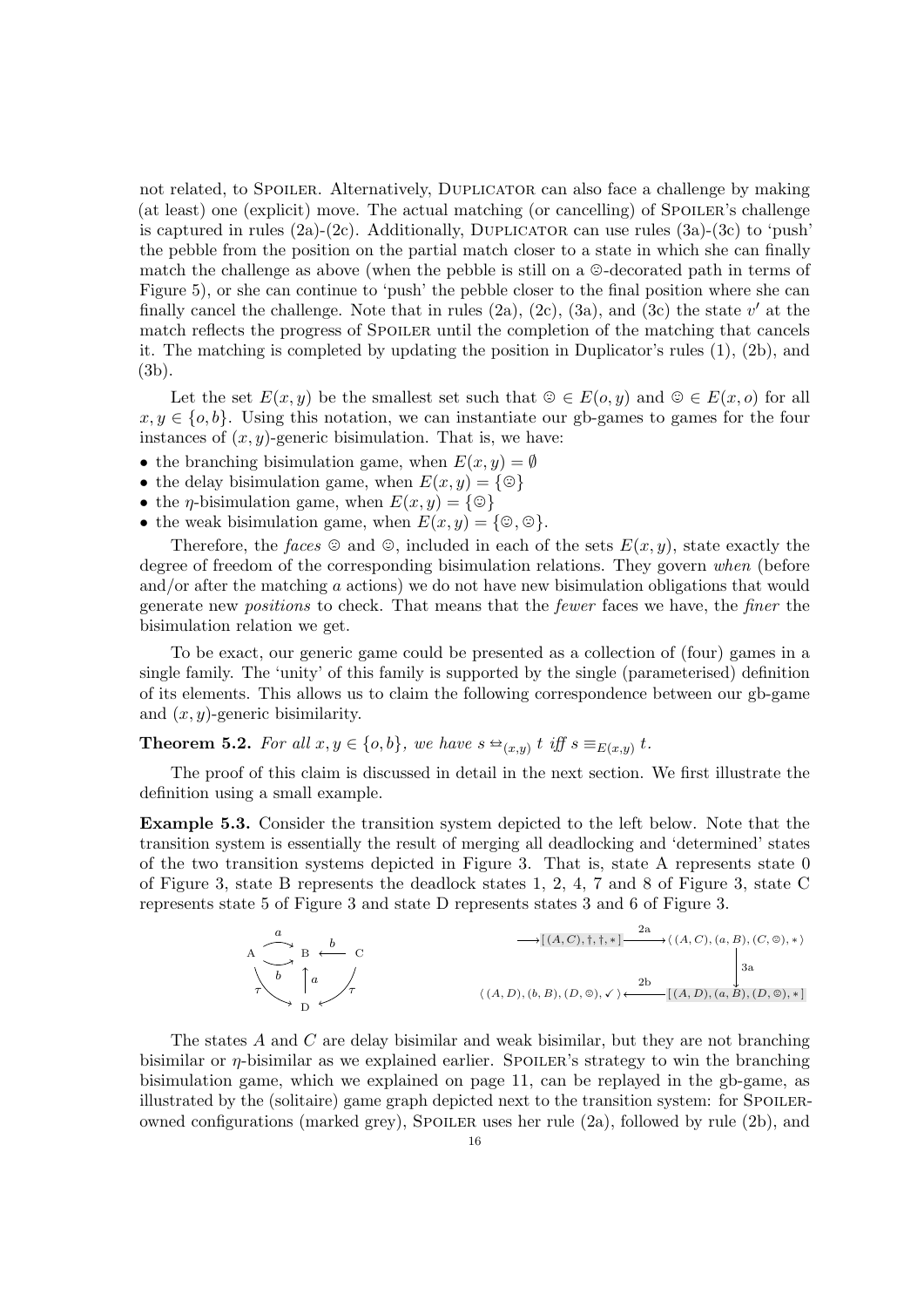DUPLICATOR can only use rule [\(3a\)](#page-14-7). Notice that SPOILER's strategy is winning in both the  $\equiv_{E(b,b)}$  game and the  $\equiv_{E(b,o)}$  game; in both cases, the same (solitaire) game graph is obtained.

We elaborate on DUPLICATOR's winning strategy in the  $\equiv_{E(o,o)}$  game in Example [5.6](#page-18-0) on page [19.](#page-18-0)

<span id="page-16-0"></span>5.2. Soundness and Completeness. For our completeness result, we essentially need to show that any pair of states  $s, t$  related through a generic bisimulation, yields a configuration  $[(s,t),\dagger,\dagger,\ast]$  in our generic bisimulation game that is won by DUPLICATOR. A play generally passes through configurations that have a challenge and partial match different from †, so in our proof of completeness, we must deal with such configurations, too. More specifically, our completeness proof deals with configurations of a particular shape; we call such configurations good.

**Definition 5.4.** Let  $((s, t), c, m, r)$  be an arbitrary configuration in a gb-game. We say this configuration is  $(x, y)$ -good with respect to a given relation  $R \subseteq S \times S$  iff s R t,  $m = \dagger$ implies  $c = \dagger$ , and for  $c = (a, s')$  and  $m = (t_1, f)$ , either  $a = \tau$  and  $s' R t_1$ , or there is some  $t'$  such that  $s' R t'$  and:

- if  $f = \mathcal{Q}$  then  $t_1 \Longrightarrow_{y,R,s'} t'$ ;
- if  $f = \textcircled{2}$  then there are  $t_2, t_3$  so that  $t_1 \Longrightarrow_{x,R,s} t_2 \stackrel{a}{\rightarrow} t_3 \Longrightarrow_{y,R,s'} t'$ .

When the relation  $R$  and both  $x$  and  $y$  are clear from the context, we simply write that a configuration is good rather than  $(x, y)$ -good for R.

<span id="page-16-1"></span>**Lemma 5.5** (Completeness). For all  $x, y \in \{o, b\}$ , whenever we have  $s \triangleq_{(x,y)} t$ , we also have  $s = (x, y, t)$ have  $s \equiv_{E(x,y)} t$ .

Proof. We design a partial strategy for DUPLICATOR and show that this strategy is winning for configurations that are good with respect to  $\trianglelefteq_{(x,y)}$ . Since  $[(s,t), \dagger, \dagger, *]$  is good follows from  $s \triangleq_{(x,y)} t$ , it follows that DUPLICATOR wins the  $\equiv_{E(x,y)}$  game and we thus have  $s \equiv_{E(x,y)} t$ .

Fix  $x, y \in \{o, b\}$ . For convenience, we write R for the relation  $\triangleq_{(x,y)}$ . We first show that from every configuration that is good with respect to  $R$ , SPOILER can only move to a configuration that is again good. Suppose  $[(s,t), c, m, r]$  is such a configuration. Then SPOILER may play such that the play will continue in either:

•  $\langle (s, t), c, m, * \rangle$  if  $c \neq \dagger$  and Spoiler passes on the configuration unchanged using rule [\(1\)](#page-14-0);

•  $\langle (s, t), (a, s'), (t, \odot), * \rangle$  for some  $s \stackrel{a}{\underset{a}{\rightarrow}} s'$  if  $c = \dagger$  when SpOILER uses rule [\(2a\)](#page-14-1);

 $\langle (s, t), (a, s'), (t, \otimes), \checkmark \rangle$  for some  $s \stackrel{a}{\rightarrow} s'$  for which  $c \neq (a, s')$  when SpOILER uses rule [\(2b\)](#page-14-2); •  $\langle (t, s), (a, t'), (s, \mathfrak{S}), \checkmark \rangle$  for some  $t \stackrel{a}{\to} t'$  if Spoiler uses rule [\(3\)](#page-14-3).

In the first case, the fact that  $\langle (s, t), c, m, r \rangle$  is good follows from the fact that  $[(s, t), c, m, r]$ is good. The configurations of the remaining three cases can be seen to be good by an immediate application of the conditions stating when two states are related by an  $(x, y)$ generic bisimulation, as a consequence of the fact that  $s R t$  is imposed by definition of good configurations. Recall that R here is (the largest)  $(x, y)$ -generic bisimulation. Moreover, note that every DUPLICATOR-owned configuration reached by SPOILER—when starting from a configuration that is good—has a non-† challenge; consequently, such configurations—being good—also carry a non-† partial match.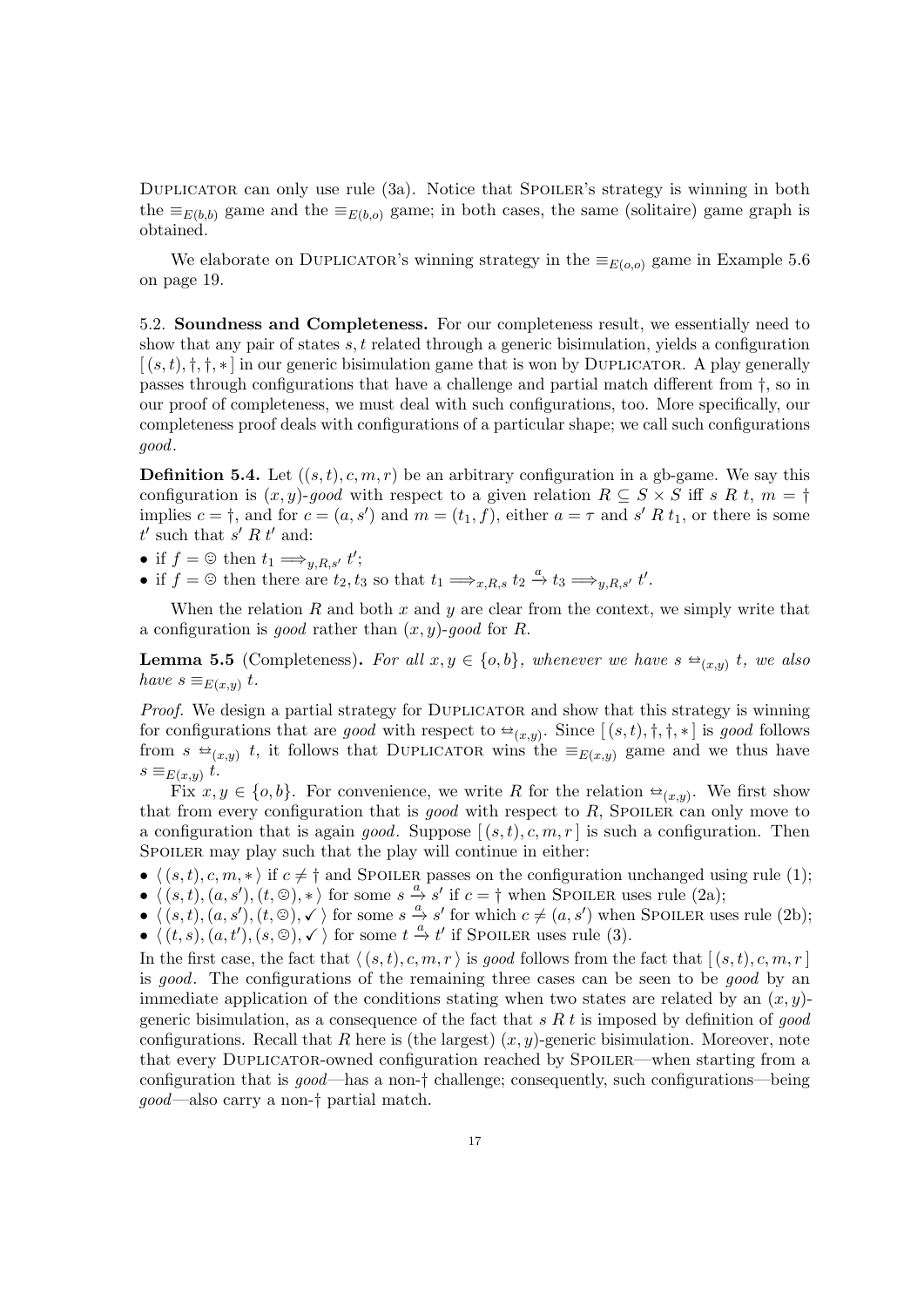We next focus on configurations of the form  $\langle (s, t), (a, s'),(\bar{t}, f), r \rangle$  that are good and we argue that Duplicator can always move to a Spoiler-owned configuration that is again good. Let  $\langle (s, t), (a, s'), (\bar{t}, f), r \rangle$  be such a configuration. We distinguish three (mutually exclusive) cases.

- [\(1\)](#page-14-4) Suppose  $a = \tau$  and s' R  $\bar{t}$ . Then, using rule (1), DUPLICATOR plays to configuration  $[(s', \overline{t}), \dagger, \dagger, \checkmark]$ . Clearly this configuration is good.
- (2) Case  $f = \mathcal{O}$ , and  $a \neq \tau$  or not s' R  $\overline{t}$ . Since  $\langle (s, t), (a, s'), (\overline{t}, f), r \rangle$  is good and  $f = \mathcal{O}$ , there are  $t', t_2, t_3$  so that  $\bar{t} \Longrightarrow_{x,R,s} t_2 \stackrel{a}{\to} t_3 \Longrightarrow_{y,R,s'} t'$  and  $s' R t'$ . Fix states  $t', t_2$  and  $t_3$  on a shortest path witnessing these properties. We distinguish three further cases:
	- Case  $t_2 = \overline{t}$  but  $t_3 \neq t'$ . If  $\odot \notin E(x, y)$  then DUPLICATOR plays to configuration  $[(s', t_3), (a, s'), (t_3, \mathcal{O}), *]$  using rule [\(2a\)](#page-14-5); otherwise she moves to configuration  $[(s,t),(a,s'),(t_3,\Theta),*]$  using rule [\(2c\)](#page-14-6). Both configurations are good.
	- Case  $t_2 = \overline{t}$  and  $t_3 = t'$ . Then DUPLICATOR plays to configuration  $[(s', t_3), \dagger, \dagger, \checkmark]$ using rule  $(2b)$ , which is again good.
	- Case  $t_2 \neq \overline{t}$ . We consider the set of paths underlying  $\overline{t} \Longrightarrow_{x,R,s} t_2$ , and in particular the *shortest* paths in this set. Now we take as  $t^*$  the  $\tau$ -successor of  $\bar{t}$  in any of these shortest paths. DUPLICATOR then can play to configuration  $[(s, t^*), (a, s'), (t^*, \otimes), *]$ if  $\mathcal{D} \notin E(x, y)$ , using rule [\(3a\)](#page-14-7), and to configuration  $[(s, t), (a, s'), (t^*, \mathcal{D}), *]$ , otherwise using rule [\(3c\)](#page-14-8). Again, both configurations are good.
- (3) Case  $f = \mathcal{O}$  and not s' R  $\overline{t}$ . Since  $\langle (s, t), (a, s'), (\overline{t}, f), r \rangle$  is good and  $f = \mathcal{O}$ , there is some t' such that  $\bar{t} \Longrightarrow_{y,R,s'} t'$  and  $s' R t'$ . Consider a t' closest to  $\bar{t}$  (with respect to the lengths of the paths underlying  $\Longrightarrow_{y,R,s'}$  with the property s' R t'. At this point, we can draw two conclusions:
	- $y = o$  since  $y = b$  and  $\bar{t} \Longrightarrow_{y,R,s'} t'$  contradicts not s' R  $\bar{t}$ ;
	- $\bar{t} \neq t'$  since s' R t' but not s' R  $\bar{t}$ .

From the first, it follows that  $\mathcal{Q} \in E(x, y)$  so DUPLICATOR may play either rule [\(3a\)](#page-14-7) or rule [\(3b\)](#page-14-10). From the second, it follows that  $\bar{t} \implies_{y,R,s'} t'$  reduces to  $\bar{t} \rightarrow t'$  and since  $\bar{t} \neq t'$  there must be some immediate  $\tau$ -successor  $t^*$  of  $\bar{t}$  on the shortest  $\tau$ -path from  $\bar{t}$  to t'. Then DUPLICATOR plays to configuration  $[(s,t), (a,s'), (t^*,\mathcal{D}), *]$  if this  $t^* \neq t'$ , and configuration  $[(s', t'), \dagger, \dagger, \mathcal{N}]$  otherwise. We observe that both configurations are again good.

Since in all cases, DUPLICATOR can move to a configuration that is again *good*, it follows that if SPOILER starts in a configuration that is good, no play can pass along configurations that are not good. Moreover, Duplicator never gets stuck playing her strategy.

Finally, we argue that DUPLICATOR wins all plays starting in configurations that are  $qood$ . Let  $\Pi$  be the set of all plays consistent with DUPLICATOR's strategy that start in some SPOILER-owned configuration that is  $good$ . Since on plays in  $\Pi$ , DUPLICATOR never gets stuck, all finite plays in  $\Pi$  are won by DUPLICATOR. It thus suffices to prove that Duplicator wins all infinite plays in Π.

Towards a contradiction, assume that  $\pi \in \Pi$  is a play won by SPOILER. That means that there are only finitely many configurations on  $\pi$  in which DUPLICATOR earns a  $\checkmark$ . Consequently, DUPLICATOR plays rules [\(1\)](#page-14-4), [\(2b\)](#page-14-9) or [\(3b\)](#page-14-10) only finitely often. Furthermore, there are only finitely many configurations on  $\pi$  with a non-† challenge. This can be seen as follows: only Spoiler-owned configurations can have † challenges and Duplicator only produces a  $\dagger$  challenge by applying one of the rules  $(1)$ ,  $(2b)$  or  $(3b)$ , which she does only finitely often. Thus,  $\pi$  must have an infinite suffix without  $\checkmark$  rewards and only non- $\dagger$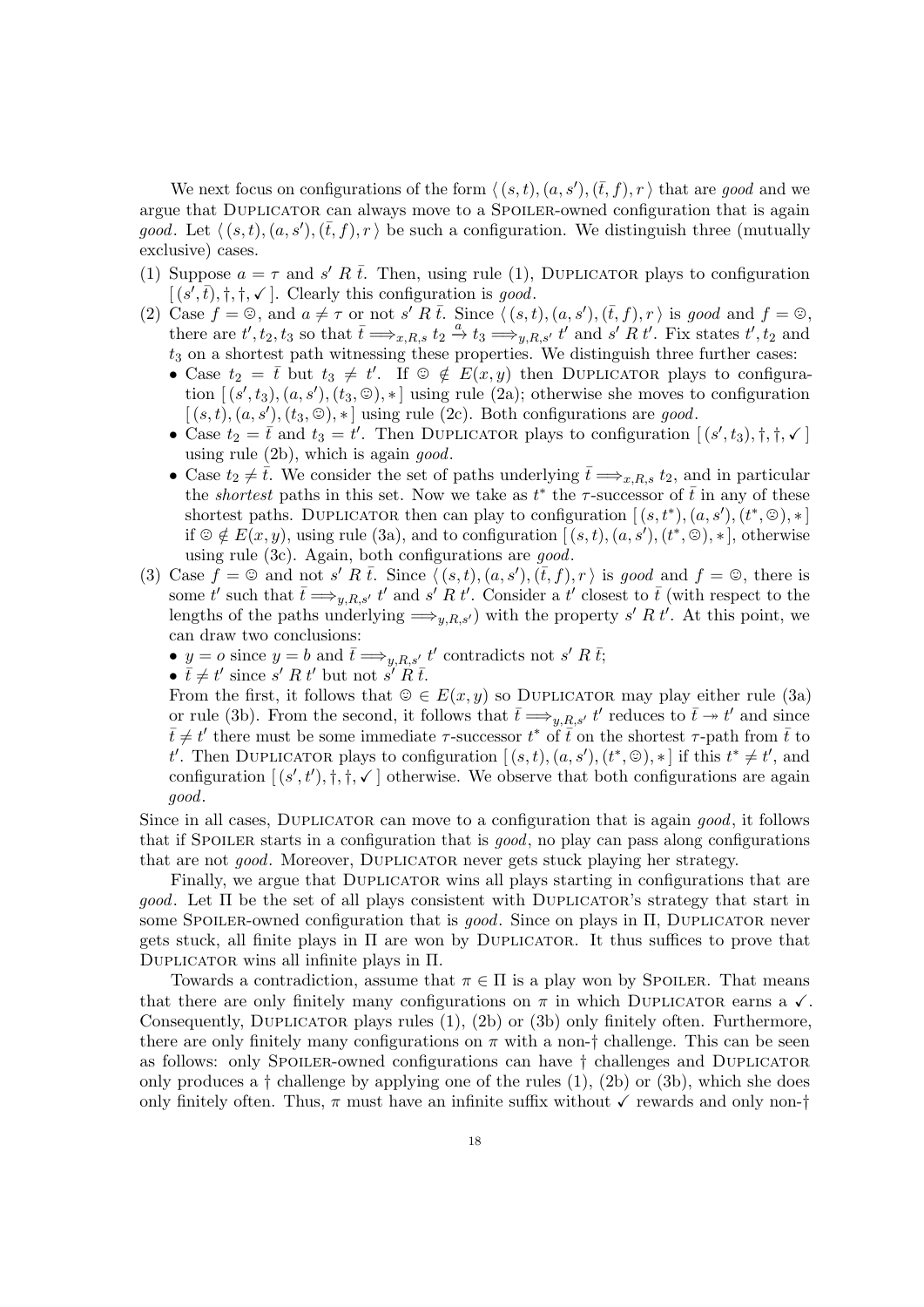challenges. On this suffix, SPOILER's only moves consist of passing on the configuration unchanged to Duplicator.

Consider the *i*-th DUPLICATOR-owned configuration  $\langle (s_i, t_i), (a, s'), (\bar{t}_i, f_i), * \rangle$  on this suffix. Since this configuration is good, there must be some t' such that  $s' R t'$  and there must be some finite path from  $\bar{t}_i$  to  $t'$ . Now DUPLICATOR can simply follow this path, as it was done in cases 2 and 3 in the analysis we conducted to prove that goodness can be preserved by Duplicator. In particular, Duplicator will apply either rule [\(2b\)](#page-14-9) or [\(3b\)](#page-14-10) when  $t'$  is finally reached, but in such a case she earns a  $\checkmark$ , which means a contradiction. So  $\pi$  is won by DUPLICATOR. П

We illustrate DUPLICATOR's winning strategy as constructed in the proof above using a small example.

<span id="page-18-0"></span>Example 5.6. Reconsider the states A and C of Example [5.3,](#page-15-1) depicted again in Figure [6](#page-19-0) for convenience. As we noted before, these states are not branching bisimilar, but they are weak bisimilar, and, hence, they are  $(o, o)$ -bisimilar. Following the strategy explained in the proof of Lemma [5.5,](#page-16-1) this is illustrated by the  $E(o, o)$ -bisimulation subgame starting in  $[(A, C), \dagger, \dagger, \ast]$ , depicted in Figure [6](#page-19-0) when Duplicator plays according to the aforementioned strategy. Note also that SPOILER can only employ move [2a](#page-14-1) in those configurations in which there is no pending challenge. She can, however, at all times change her challenge by playing either move [2b](#page-14-2) or move [3.](#page-14-3)

We next focus on the soundness of our game; that is, we will show that DUPLICATOR cannot win configurations  $[(s, t), \dagger, \dagger, *]$  for states s and t that are not  $(x, y)$ -generic bisimilar. Before we give a formal proof of soundness, we first state two useful observations concerning the gb-games.

<span id="page-18-1"></span>**Proposition 5.7.** Configurations  $[(s,t), c, m, *]$  and  $[(s,t), c, m, \checkmark]$  are both won by the same player. So are  $\langle (s, t), c, m, * \rangle$  and  $\langle (s, t), c, m, \checkmark \rangle$ .

*Proof.* This follows immediately from the Büchi winning condition: any player that wins some suffix of an infinite play also wins the infinite play itself. Furthermore, note that neither SPOILER nor DUPLICATOR can get stuck playing a game by changing a reward from ∗ to X or vice versa. П

<span id="page-18-2"></span>**Proposition 5.8.** If DUPLICATOR wins a configuration  $[(s,t), c, m, r]$ , then she also wins the configuration  $[(s,t), \dagger, \dagger, \checkmark].$ 

*Proof.* Let  $[(s, t), c, m, r]$  be a SPOILER-owned consistent configuration that is won by DUPLICATOR. We simply observe that any configuration reached by a move by SPOILER from the configuration  $[(s,t), \dagger, \dagger, \checkmark]$ , can also be reached from the given  $[(s,t), c, m, r]$  up to possibly the value of r. Next we simply apply Proposition [5.7](#page-18-1) to conclude the result.  $\Box$ 

Remark 5.9. The converse of the result above does not hold in general. To illustrate this, consider a transition system with states s, s' and one transition  $s \stackrel{\alpha}{\to} s'$ , where  $a \neq \tau$ . Clearly, DUPLICATOR wins  $[(s, s), \dagger, \dagger, \checkmark]$  but she does not, for instance, win  $[(s, s), (a, s'), (s', \circledcirc), *]$ .

Note that as a consequence of Proposition [5.8,](#page-18-2) DUPLICATOR's rule [\(2a\)](#page-14-5) is redundant. That is, a game that lacks rule [\(2a\)](#page-14-5) is equivalent (from the point of view of  $\equiv_E$ ) to the game we define in Definition [5.1;](#page-14-11) we briefly return to this matter in Section [5.3.](#page-21-0) Although our game contains some redundancy, we believe that our presentation of the game better reflects the diagram and intuition of Figure [2.](#page-9-1)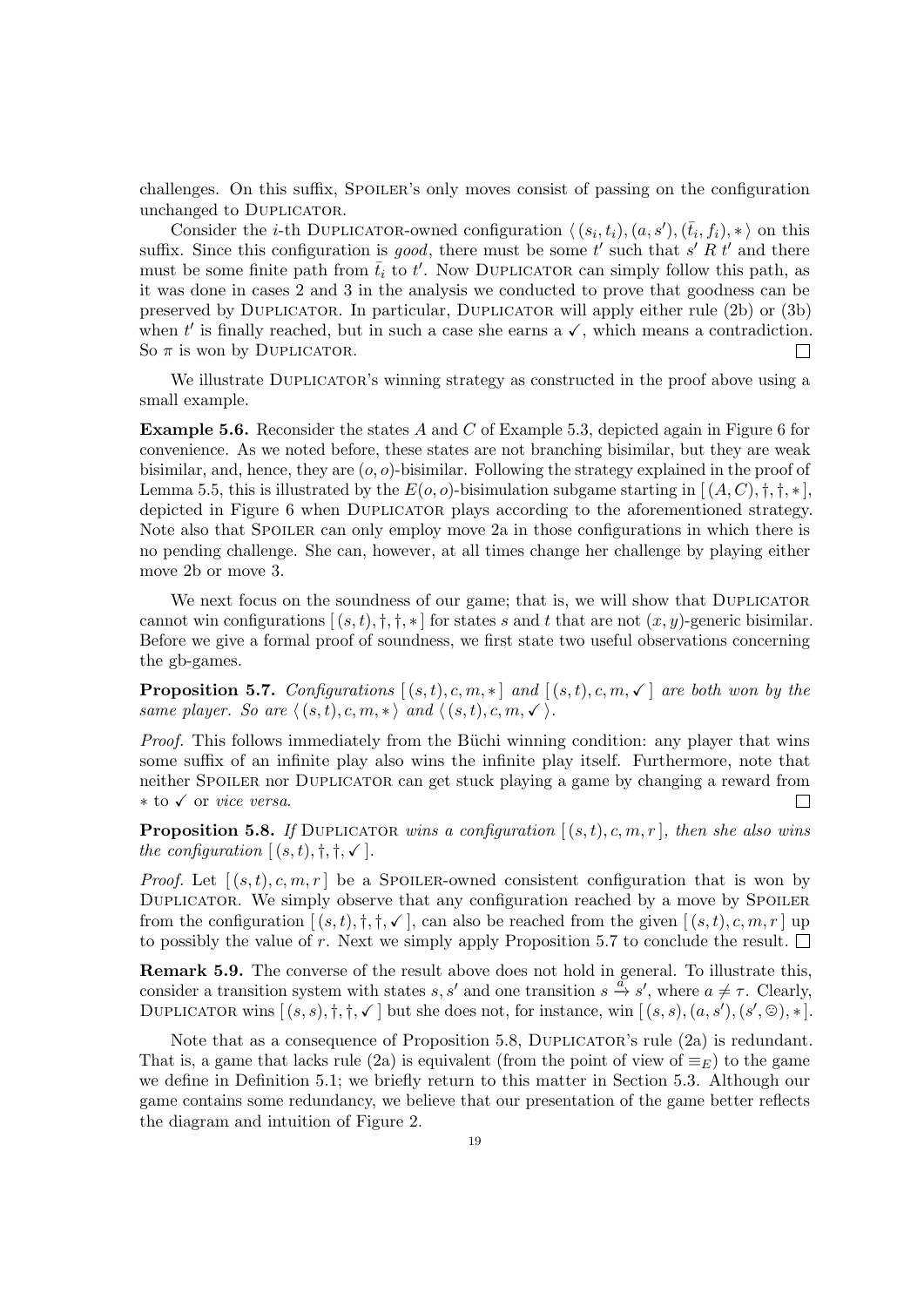

<span id="page-19-0"></span>Figure 6: The (solitaire) game underlying  $A \equiv_{E(o,o)} C$  in which DUPLICATOR plays according to the (memoryless) winning strategy of Lemma [5.5.](#page-16-1) Spoiler-owned vertices are marked grey, Duplicator-owned vertices are not marked, and edges are annotated with the rule Spoiler or Duplicator used to move to the next configuration. The 'starting configuration' of the game is indicated by the  $\rightarrow \rightarrow$ symbol. For quick reference, the Labelled Transition System of Figure [3](#page-10-0) serving as the basis for this game is depicted in the below left corner.

<span id="page-19-3"></span>**Lemma 5.10** (Soundness). For all  $x, y \in \{o, b\}$ , the relation  $\equiv_{E(x,y)}$  is an  $(x, y)$ -generic bisimulation.

*Proof.* We proceed as follows: we construct a relation  $R \subseteq S \times S$  such that all pairs of states related by R represent some SPOILER-owned configuration that is won by DUPLICATOR. Next, we show that this relation is an  $(x, y)$ -generic bisimulation.

Fix some  $x, y \in \{o, b\}$  and define  $R \subseteq S \times S$  as follows:

$$
R = \{(s, t) | \text{Duplicator wins } | (s, t), \dagger, \dagger, \dagger, \dagger \}
$$

We show that R meets the conditions of Definition [4.5.](#page-11-2) First observe that symmetry of R follows from Proposition [5.7](#page-18-1) and the fact that starting from a configuration  $[(s,t),\dagger,\dagger,\ast]$ , SPOILER has the same options as when starting from configuration  $[(t, s), \dagger, \dagger, *]$ .

Suppose s R t, and assume that  $s \stackrel{a}{\rightarrow} s'$  holds. It suffices to prove that R meets the transfer condition, i.e. either:

<span id="page-19-2"></span><span id="page-19-1"></span>T1  $a = \tau$  and  $s' R t$ , or T2  $t \rightarrow x, R, s$   $t_1 \stackrel{a}{\rightarrow} t_2 \rightarrow y, R, s'$  t' for some  $t_1, t_2, t'$  such that s' R t'.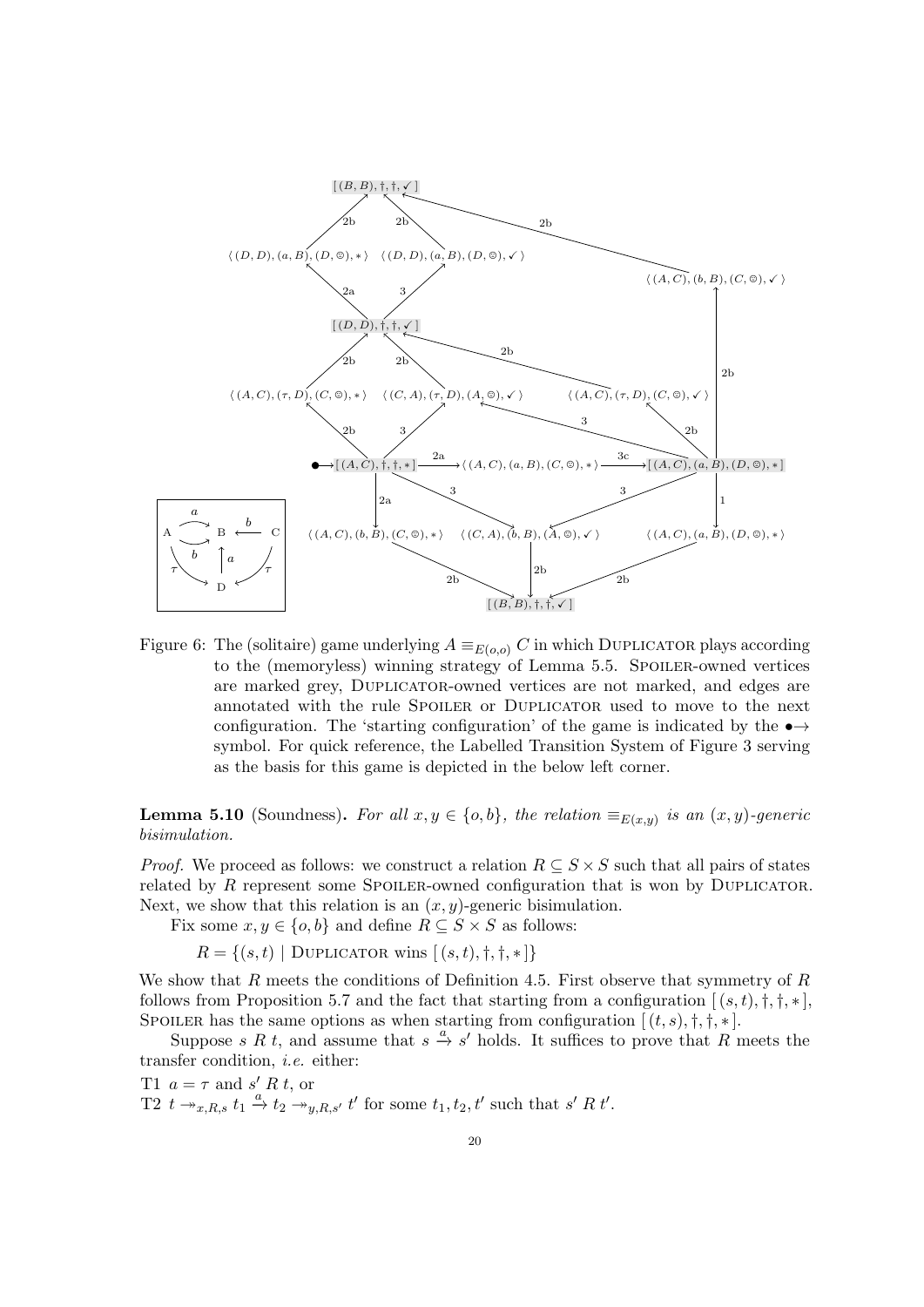Since s R t, we know that DUPLICATOR wins  $[(s,t), \dagger, \dagger, *]$ . Fix a strategy  $\rho$  for DUPLICATOR that is winning from this configuration. Now, consider a play  $\pi$  that emerges by DUPLICATOR playing according to  $\rho$  and SPOILER using her rule [\(2a\)](#page-14-1) to move from  $[(s,t), \dagger, \dagger, *]$  to  $\langle (s, t), (a, s'), (t, \mathbb{G})_n^* \rangle$  and her rule [\(1\)](#page-14-0) on all subsequent non-† configurations. Note that, by assumption,  $s \xrightarrow{a} s'$  holds, so SPOILER's rule [\(2a\)](#page-14-1) is applicable, and a play  $\pi$  of the required form therefore is guaranteed to exist.

We will show that  $\pi$  contains all information necessary for concluding that either [\(T1\)](#page-19-1) or [\(T2\)](#page-19-2) holds. Notice that since DUPLICATOR wins  $\pi$ , the play  $\pi$  must have a prefix  $\pi'$  of the following form (for some  $n \geq 0$  and appropriately chosen  $s_i, t_i, \bar{t}_i, f_i$  and  $t'$ ):

$$
\pi' = \begin{array}{l} [(s, t), \dagger, \dagger, *] \\ \langle (s_0, t_0), (a, s'), (\bar{t}_0, f_0), * \rangle \\ [(s_1, t_1), (a, s'), (\bar{t}_1, f_1), *] \\ \dots \\ \langle (s_n, t_n), (a, s'), (\bar{t}_n, f_n), * \rangle \\ [(s', t'), \dagger, \dagger, \checkmark] \end{array}
$$

where either  $t' = \bar{t}_n$ , or t' is an immediate  $\tau$ -successor or a-successor of  $\bar{t}_n$ . Moreover, for all odd *i*, we have  $\overline{t}_i = \overline{t}_{i+1}$  and, for even  $i < n-1$ , either  $\overline{t}_i \stackrel{\tau}{\to} \overline{t}_{i+2}$  or  $\overline{t}_i \stackrel{a}{\to} \overline{t}_{i+2}$ . Fix this prefix  $\pi'$ . Note that  $[(s', t'), \dagger, \dagger, \ell']$  is again won by DUPLICATOR, and by Proposition [5.7](#page-18-1) and by definition of R we find  $s' R t'$ . We next distinguish cases, essentially based on the length of  $\pi'$ .

In case  $n = 0$ , DUPLICATOR must have either used rule [\(1\)](#page-14-4) or rule [\(2b\)](#page-14-9). If DUPLICATOR used rule [\(1\)](#page-14-4), then  $a = \tau$  and  $t' = \bar{t}_0 = t$ , and thus R meets transfer condition [\(T1\)](#page-19-1). When DUPLICATOR used rule [\(2b\)](#page-14-9), then we must have had  $t = \bar{t}_0 \stackrel{a}{\rightarrow} t'$ , in which case R meets transfer condition [\(T2\)](#page-19-2).

In case  $n > 0$ , we find  $\bar{t}_0 \to \bar{t}_{k-1} \stackrel{a}{\to} \bar{t}_k \to t'$  for some k so it suffices to prove that also  $\bar{t}_0 \twoheadrightarrow_{x,R,s} \bar{t}_{k-1} \stackrel{a}{\to} \bar{t}_k \twoheadrightarrow_{y,R,s'} \overline{t}'$ . We distinguish two cases:

- (1) For all  $i \leq n$ , we have  $f_i = \mathfrak{D}$  in  $\pi'$ . In that case, we find that DUPLICATOR only played according to rules [\(3a\)](#page-14-7) or [\(3c\)](#page-14-8) for all *i*-th DUPLICATOR owned configurations  $(i < n)$  and rule [\(2b\)](#page-14-9) for its *n*-th configuration. Consider the sequence of transitions  $\dot{t} = \bar{t}_0 \xrightarrow{\tau} \bar{t}_2 \xrightarrow{\tau} \cdots \xrightarrow{\tau} \bar{t}_n \xrightarrow{a} t'.$ 
	- Case  $x = 0$ . Then we can immediately conclude  $t \to x, R, s \bar{t}_n \stackrel{a}{\to} t' \to y, R, s' t'$  and since  $s' R t'$ , R meets transfer condition [\(T2\)](#page-19-2).
	- Case  $x = b$ . Then also  $\mathfrak{S} \notin E(x, y)$  and therefore DUPLICATOR can only have applied rule [\(3a\)](#page-14-7). In that case we have  $s_i = s$  and  $t_i = \bar{t}_i$  for all  $i \leq n$ . Furthermore, since DUPLICATOR wins all configurations on  $\pi'$ , she also wins all configurations  $[(s,t_i), (a, s'), (\bar{t}_i, \mathcal{O}), *]$ . By Proposition [5.8,](#page-18-2) she also wins  $[(s,t_i), \dagger, \dagger, *]$  so we find s R  $t_i$  (and therefore s R  $\bar{t}_i$ ) for all  $i \leq n$ . As a result, we find that  $t \Longrightarrow_{x,R,s} \bar{t}_n$  holds and therefore  $t \to_{x,R,s} \bar{t}_n \stackrel{a'}{\to} t' \to_{y,R,s'} t'$ , which, together with s' R t', is all we needed for concluding that  $R$  meets transfer condition  $(T2)$ .
- (2) There is some  $k$   $(1 \leq k \leq n)$  such that  $f_k = \mathcal{Q}$  in  $\pi'$ ; fix the smallest k with this property. We note that k must be odd since the first configuration with a  $\odot$  is owned by SPOILER. Observe that this means that  $\bar{t}_{k-1} \stackrel{a}{\rightarrow} \bar{t}_{k+1}$  must hold since DUPLICATOR used either rule [\(2a\)](#page-14-5) or rule [\(2c\)](#page-14-6) at configuration  $\langle (s_{k-1}, t_{k-1}), (a, s'),(\bar{t}_{k-1}, f_{k-1}), *\rangle$ . At all other configurations (except for the last), Duplicator can only have played rule [\(3a\)](#page-14-7) or [\(3c\)](#page-14-8), meaning we must have had  $\bar{t}_i \stackrel{\tau}{\rightarrow} \tilde{t}_{i+2}$  for all  $i \neq k-1$ . For the last configuration,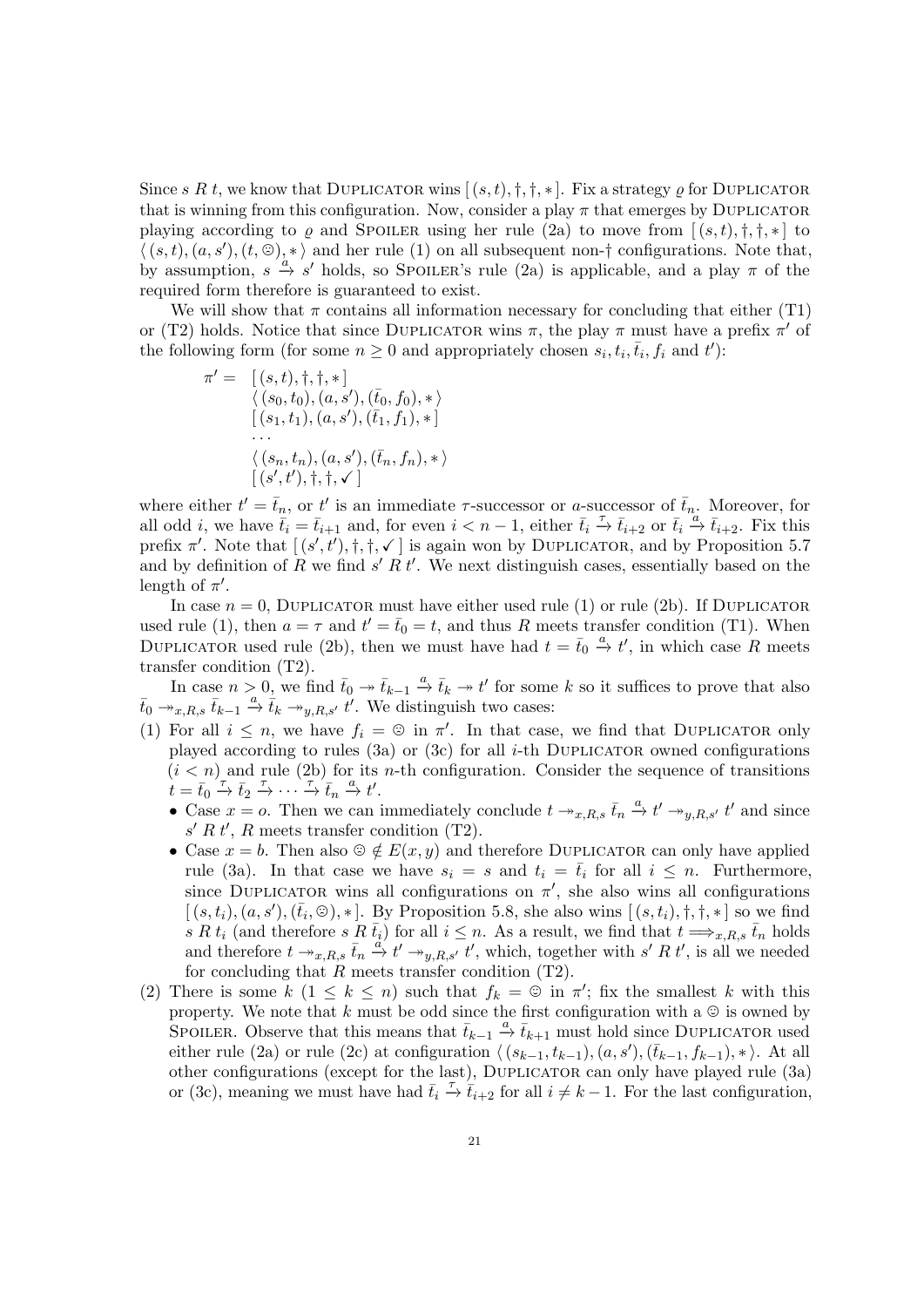DUPLICATOR could only have used rule [\(3b\)](#page-14-10). First, consider the sequence of transitions  $t = \bar{t}_0 \stackrel{\tau}{\rightarrow} \bar{t}_2 \stackrel{\tau}{\rightarrow} \cdots \stackrel{\tau}{\rightarrow} \bar{t}_{k-1}.$ 

- Case  $k = 1$ . Then  $t = \bar{t}_{k-1}$  and since s R t we can then immediately conclude that  $t \rightarrow_{x,R,s} \bar{t}_{k-1}$  holds.
- Case  $k > 1$ . Following the argument we used in case 1 (reading  $k 1$  for n), we conclude that  $t \rightarrow x.R.s$   $t_{k-1}$ .

Second, consider the sequence of transitions  $\bar{t}_{k+1} \stackrel{\tau}{\to} \bar{t}_{k+3} \stackrel{\tau}{\to} \cdots \stackrel{\tau}{\to} \bar{t}_n \stackrel{\tau}{\to} t'$ . Then we can use similar arguments as in case 1 (observing that  $y = b$  implies that DUPLICATOR could only have used rule [\(3a\)](#page-14-7)), to conclude that  $\bar{t}_{k+1} \rightarrow_{y,R,s'} \bar{t}_n$ . Moreover, from  $\overline{t}_{k+1} \rightarrow_{y,R,s'} \overline{t}_n, \overline{t}_n \stackrel{\tau}{\rightarrow} t'$  and  $\overline{s'} R t'$ , we also obtain  $\overline{t}_{k+1} \rightarrow_{y,R,s'} t'$ .

Concluding, we find that we have  $t \to_{x,R,s} \bar{t}_{k-1} \stackrel{\alpha}{\to} \bar{t}_{k+1} \stackrel{g_1,\epsilon,s}{\to}_{y,R,s'} t'$ . Since we already had established that we have  $s' R t'$ , we conclude that R meets transfer condition [\(T2\)](#page-19-2). In both cases R meets the transfer condition. Thus, R is an  $(x, y)$ -generic bisimulation relation, and therefore, since for any  $s, t \in S$  such that  $s \equiv_{E(x,y)} t$  we have s R t, we also have  $s \trianglelefteq_{(x,y)} t$ .  $\perp$ 

We are now in a position to prove our claimed correspondence.

**Theorem 5.2.** For all 
$$
x, y \in \{o, b\}
$$
, we have  $s \trianglelefteq_{(x,y)} t$  iff  $s \equiv_{E(x,y)} t$ .

Proof. The implication from left to right follows from Lemma [5.5.](#page-16-1) The implication from right to left follows from Lemma [5.10.](#page-19-3)  $\Box$ 

<span id="page-21-0"></span>5.3. Relating Branching and Generic Bisimulation Games. As we have shown in the previous section, our generic bisimulation game exactly characterises  $(x, y)$ -generic bisimilarity. More specifically, this implies that  $\equiv_{\emptyset}$  coincides with branching bisimilarity. Since we already have a game that captures branching bisimilarity, one may wonder what the relation between  $\equiv_0$  and that game is. In this section, we formally relate the game play in the generic bisimulation game to the game play in the branching bisimulation game.

First, observe that by definition, the game for  $\equiv_{\emptyset}$  consists of all rules by SPOILER, but only rules  $(1)$ ,  $(2a)$ ,  $(2b)$ ,  $(3a)$  and  $(3b)$  of DUPLICATOR. Intuitively, this one-but-last move coincides with Duplicator's third rule in the branching bisimulation game. Rule [\(2b\)](#page-14-9) can be seen to match with Duplicator's second rule in the bb-game. However, rule [\(2a\)](#page-14-5) and [\(3b\)](#page-14-10) have no counterpart in the bb-game. From these observations, we can expect that every strategy in a bb-game has a matching strategy in our gb-game, but not vice versa.

We next formalise these arguments. Consider the abstraction function  $f$  which maps configurations in the gb-game to configurations in the bb-game, where  $f$  is defined by  $f((s,t), c, m, r) = (s,t), c, r$ . The function f can be lifted from configurations to plays in the natural manner. Using  $f$ , we can claim that the generic game simulates the branching bisimulation game. More formally, we establish that any strategy of DUPLICATOR in the bb-game induces a 'matching' strategy in the ∅-gb-game that is such that, after abstraction using  $f$ , all plays resulting from this matching strategy are plays in the bb-game. This would allow us to conclude that a winning strategy for Duplicator in the bb-game induces a winning strategy for her in the generic game.

<span id="page-21-1"></span>**Proposition 5.11.** For every strategy  $\rho_{bb}$  of DUPLICATOR in the bb-game, there is a strategy  $\varrho_{qb}$  of DUPLICATOR in the Ø-gb-game such that for every  $\varrho_{qb}$ -consistent play  $\pi$ ,  $f(\pi)$  is a  $\rho_{bb}$ -consistent play in the bb-game.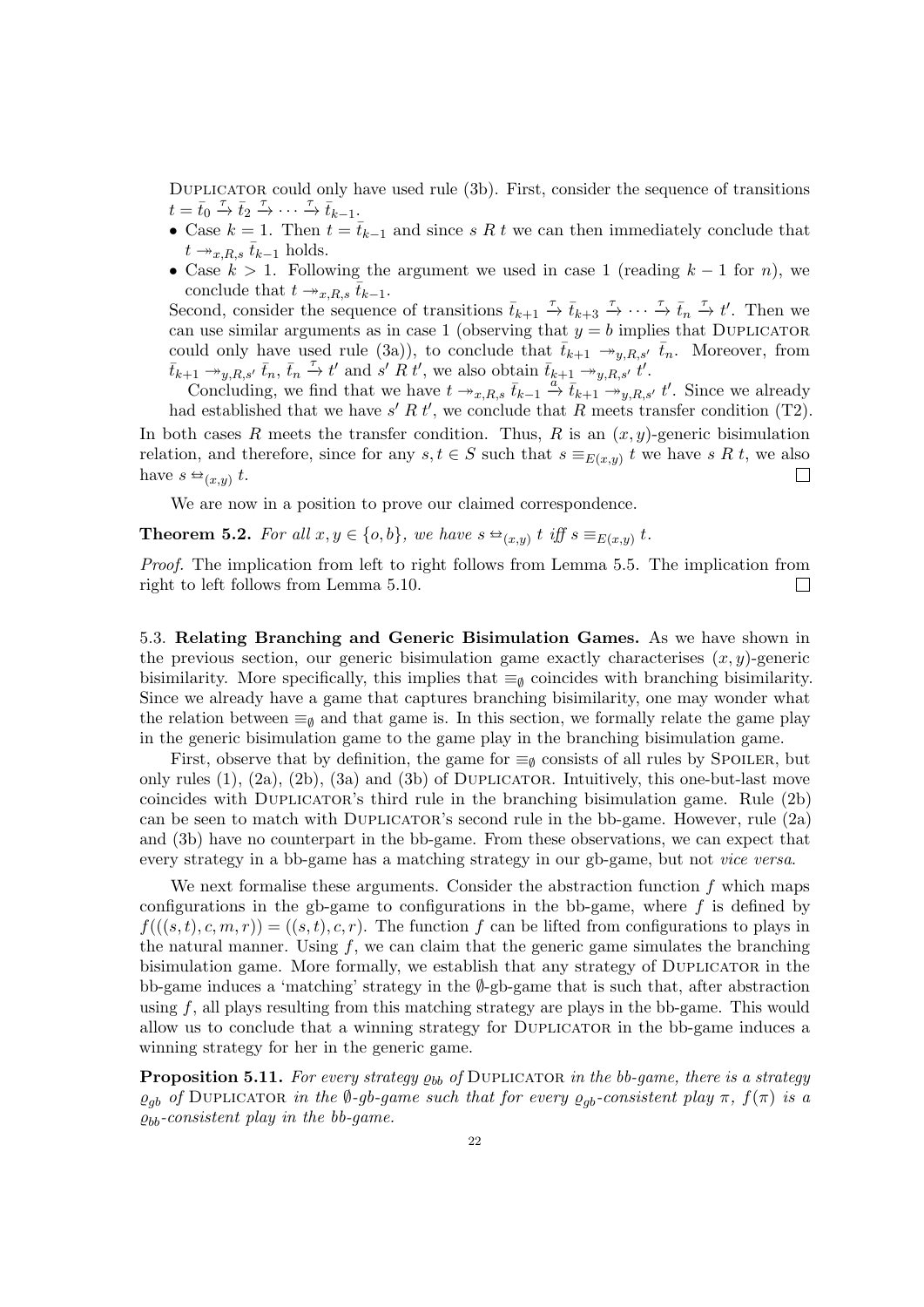*Proof.* Let  $\varrho_{bb}$  be an arbitrary strategy of DUPLICATOR in the bb-game. Consider the partial strategy  $\varrho_{ab}$ , defined as follows:

$$
= \frac{\varrho_{gb}(\langle (s,t), (a,s'), (t,\circledcirc), r \rangle)}{\begin{cases} \left[ (s,t'), (a,s'), (t',\circledcirc), r' \right] & \text{iff } \varrho_{bb}(\langle (s,t), (a,s'), r \rangle) = \left[ (s,t'), (a,s'), r' \right] \\ \left[ (s',t'), \dagger, \dagger, \checkmark \right] & \text{iff } \varrho_{bb}(\langle (s,t), (a,s'), r \rangle) = \left[ (s',t'), \dagger, \checkmark \right] \end{cases}}
$$

One can check that  $\varrho_{gb}$  is well-defined. Now, consider an arbitrary play  $\pi$  starting in some configuration  $[(s,t),\dagger,\dagger,\ast]$  that is consistent with  $\varrho_{qb}$ . We next use induction on the length of the prefix of  $\pi$  to show that  $f(\pi)$  is a play in the bb-game that is consistent with  $\rho_{bb}$  and  $\pi$  satisfies the following invariant for all configurations  $((s_0, t_0), c_0, m_0, r_0)$  on  $\pi$ :

 $c_0 = m_0 = \dagger$ , or  $m_0 = (t_0, \circledcirc)$  and  $c_0 = (a, s'_0)$  for some  $a, s'_0$  such that  $s_0 \stackrel{a}{\rightarrow} s'_0$ 

Clearly, the prefix of length 1 of  $\pi$ , *viz.*  $[(s, t), \dagger, \dagger, *]$ , induces a prefix of length 1, *viz.*  $f([ (s,t),\dagger,\dagger,\ast] )$  of some play in the bb-game that is consistent with  $\rho_{bb}$ . Moreover, the single configuration on this prefix satisfies the invariant.

Next, assume that a given prefix  $\pi'$  of length n of  $\pi$  induces a prefix  $f(\pi')$  of a play, consistent with  $\varrho_{bb}$ , in the bb-game, and we assume that on this prefix  $\pi'$ , the above invariant holds. Consider the prefix  $\pi'$   $((s', t'), c', m', r')$  of  $\pi$ . We show that all configurations on this prefix meet the invariant and, second, we show that also  $f(\pi'((s',t'),c',m',r'))$  is a prefix of a play, consistent with  $\rho_{bb}$ , in the bb-game.

Suppose  $[(s_0, t_0), c_0, m_0, r_0]$  is the last configuration on  $\pi'$ . Since DUPLICATOR and SPOILER alternate their moves, we find that  $((s', t'), c', m', r')$  is a configuration owned by Duplicator. We analyse the rule used by Spoiler and show that she could have played to a similar configuration in the bb-game:

- If SPOILER used her first rule, then  $c_0 \neq \dagger$  and by our invariant,  $c_0 = (a, s'_0)$  for some  $s_0 \stackrel{a}{\rightarrow}$  $s'_0$ , and  $m_0 = (t_0, \odot)$ . Thus SPOILER played to configuration  $\langle (s_0, t_0), (a, s'_0), (t_0, \odot), * \rangle$ . Note that this configuration again meets the invariant. Moreover, observe that configuration  $f(\langle (s_0, t_0), (a, s'_0), (t_0, \odot), *\rangle) = \langle (s_0, t_0), (a, s'_0), *\rangle$  is a configuration Spoiler could have reached from  $[(s_0, t_0), (a, s'_0), r_0]$  in the bb-game using her first rule, since  $s_0 \stackrel{a}{\rightarrow} s'_0$ follows from our invariant.
- If SPOILER used her second rule, then  $c_0 = \dagger$  or  $c_0 \neq c'$ . We first analyse the case when  $c_0 = \dagger$ . Then for some  $s'_0$  such that  $s_0 \stackrel{a}{\rightarrow} s'_0$ , Spoiler played to  $\langle (s_0, t_0), (a, s'_0), (t_0, \odot), * \rangle$ . Note that the resulting configuration again adheres to the invariant. Moreover, in the bb-game, SPOILER could have played to  $\langle (s_0, t_0), (a, s'_0), * \rangle$ .

If  $c_0 \neq c'$  then she played to configuration  $\langle (s_0, t_0), (a, s'_0), (t_0, \mathcal{O}), \checkmark \rangle$  for some  $a, s'_0$ such that  $s_0 \stackrel{a}{\rightarrow} s'_0$  and  $c_0 \neq (a, s'_0)$ . Again, the resulting configuration satisfies our invariant. It immediately follows that SPOILER could have played to  $\langle (s_0, t_0), (a, s_0), \checkmark \rangle$ in the bb-game.

• If SPOILER used her third rule, then she must have played to  $\langle (t_0, s_0), (a, t'_0), (s_0, \odot), \checkmark \rangle$ for some  $a, t'_0$  such that  $t_0 \stackrel{a}{\rightarrow} t'_0$ . This configuration satisfies the invariant. Moreover, we find that SPOILER could have played to  $\langle (t_0, s_0), (a, t'_0), \checkmark \rangle$  in the branching bisimulation game.

Next, suppose that  $\langle (s_0, t_0), c_0, m_0, r_0 \rangle$  is the last configuration on  $\pi'$ . First note that  $\varrho_{gb}$  is defined for  $(\langle (s_0, t_0), c_0, m_0, r_0 \rangle)$  since, by our invariant, we find that  $m_0 = c_0 = \dagger$ , or  $m_0 = (t_0, \textcircled{e})$  and  $c_0 = (a, s'_0)$  for some  $a, s'_0$  satisfying  $s_0 \xrightarrow{a} s'_0$ . Since configuration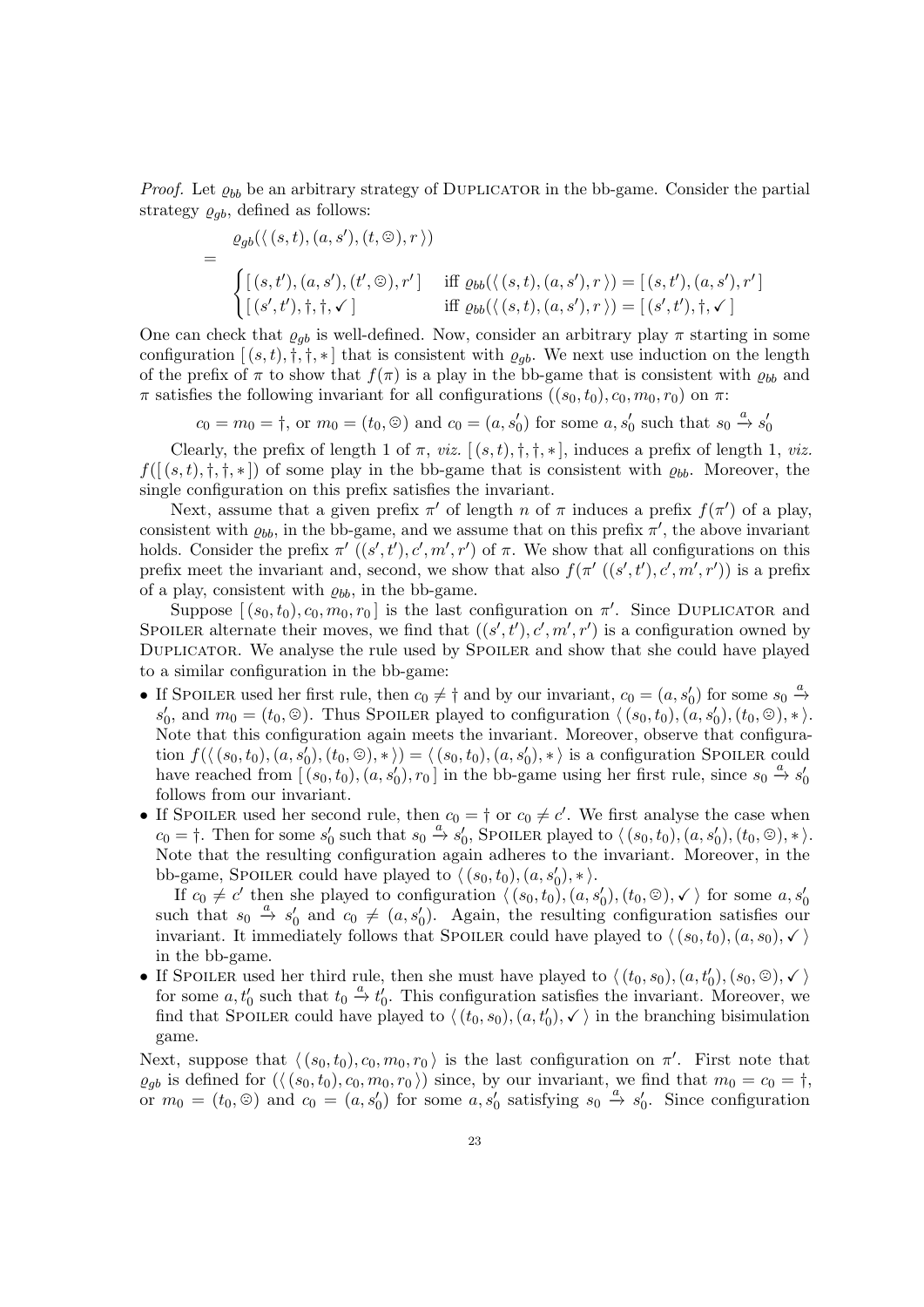$f(\langle (s_0, t_0), c_0, m_0, r_0 \rangle)$  is the last configuration on  $f(\pi')$  and DUPLICATOR's strategy from  $\langle (s_0, t_0), c_0, m_0, r_0 \rangle$  matches  $f(\langle (s_0, t_0), c_0, m_0, r_0 \rangle)$ , the result follows immediately.

Consequently, in both cases we find that  $f(\pi'((s',t'),c',m',r'))$  is a prefix of length  $n+1$  of a play consistent with  $\rho_{bb}$ . We thus find that all prefixes of  $\pi$  induce prefixes of  $f(\pi)$  that are  $\rho_{bb}$ -consistent and we thus conclude that  $f(\pi)$  is a play consistent with  $\rho_{bb}$  in the bb-game.  $\Box$ 

From the above proposition, we find that whenever DUPLICATOR wins the bb-game, she also wins the generic game. This follows from the fact that any winning strategy by Duplicator in the bb-game induces a winning strategy for Duplicator in the gb-game.

For the reverse, we first observe that DUPLICATOR can follow an *eager* strategy in the  $\equiv_{\emptyset}$  game: whenever she uses rule [\(2a\)](#page-14-5) to play to a configuration  $[(s_0, t_0), (a, s'_0), (t_0, \odot), *]$ she could also have used rule [\(2b\)](#page-14-9) to play to configuration  $[(s_0, t_0), \dagger, \dagger, \mathbf{\checkmark}]$  instead without changing the outcome of the play. This follows immediately from Proposition [5.8.](#page-18-2) We say that DUPLICATOR follows an *eager* strategy if she never uses rule  $(2a)$ . The following result essentially follows immediately from the above.

**Lemma 5.12.** If DUPLICATOR wins a configuration  $[(s,t), \dagger, \dagger, *]$ , she has an eager winning strategy to win this configuration.

Observe that Duplicator's rule [\(3b\)](#page-14-10) is only 'enabled' once she plays rule [\(2a\)](#page-14-5). As a consequence, this rule is effectively disabled on all plays in which Duplicator follows an eager strategy. Thus, if DUPLICATOR wins a configuration  $[(s,t),t,t^*]$  she can do so without using rules [\(2a\)](#page-14-5) and [\(3b\)](#page-14-10).

Next, consider an augmentation function q which takes configurations from the bb-game and yields configurations in the gb-game, where  $g(((s,t),c,r)) = ((s,t),c,(t,\odot),r)$  if  $c \neq \dagger$ and  $q((s,t), \dagger, r) = (s,t), \dagger, \dagger, r$ . We again lift q from configurations to plays in the natural manner.

<span id="page-23-1"></span>**Proposition 5.13.** For every eager strategy  $\varrho_{qb}$  of DUPLICATOR in the gb-game, there is a strategy  $\varrho_{bb}$  of DUPLICATOR in the bb-game such that for every  $\varrho_{bb}$ -consistent play  $\pi$ ,  $g(\pi)$ is a  $\varrho_{ab}$ -consistent play in the gb-game.

Proof. Analogous to the proof of Proposition [5.11.](#page-21-1)

As a result, every eager strategy in the gb-game induces a strategy in the bb-game. We then have the following result.

 $\Box$ 

# <span id="page-23-0"></span>**Theorem 5.14.** We have  $s \equiv_b t$  iff  $s \equiv_\emptyset t$ .

Proof. The implication from left to right follows from Proposition [5.11.](#page-21-1) This can be seen as follows: assuming that  $s \equiv_b t$  holds, then DUPLICATOR has a strategy to win configuration  $[(s,t),\dagger,*]$ . Consequently, DUPLICATOR has a strategy in the gb-game such that every play  $\pi$  that is consistent with this play induces a play  $f(\pi)$  in the bb-game that is consistent with DUPLICATOR's winning strategy. Since  $f(\pi)$  is won by DUPLICATOR in the bb-game,  $\pi$  is won by her in the gb-game. Therefore, DUPLICATOR wins  $[(s,t),\dagger,\dagger,\ast]$  in the gb-game and thus  $s \equiv_{\emptyset} t$ .

Using identical arguments, the implication from right to left can be shown to follow from Proposition [5.13.](#page-23-1) П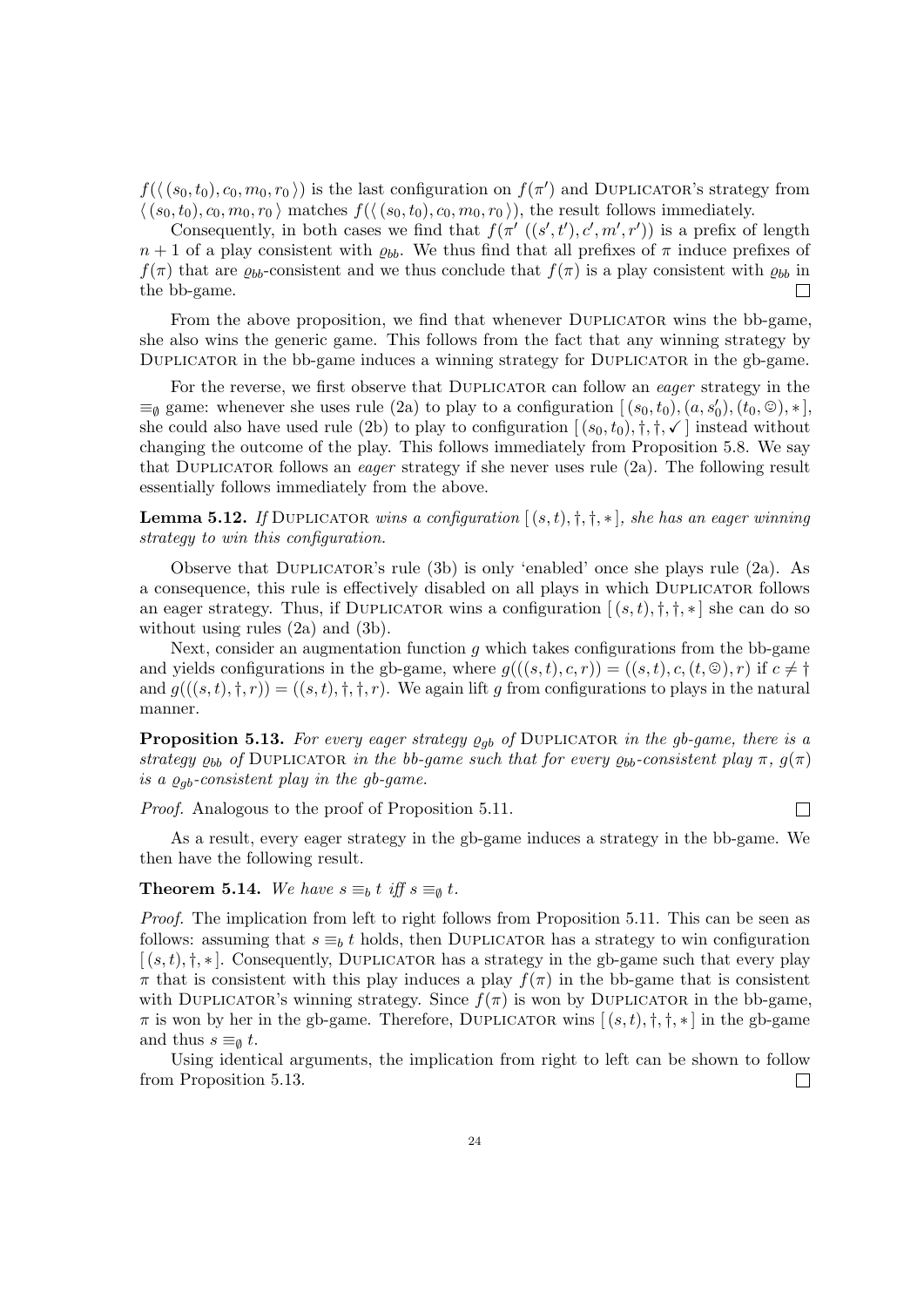<span id="page-24-0"></span>5.4. Variations on the Generic Bisimulation Games. We finish this section with a brief discussion on two possible alternative definitions for our gb-game. The definition we presented in Section [5.1](#page-13-1) is, as we illustrated in the previous subsection, closely related to the bb-game we presented in Section [3.](#page-4-0)

A first alternative definition that is similar in spirit to the current definition is obtained by uncoupling 'termination' from the walk along the edges in the transition system. More specifically, we can drop DUPLICATOR's rules  $(2b)$  and  $(3b)$  and rephrase rule  $(1)$  as follows: • move to  $[(s'_0, s), \dagger, \dagger, \checkmark]$  if  $a = \tau$  or  $f = \mathcal{D}$ .

The resulting game definition is more concise than the original one. While it is not too hard to see that the resulting game is still the same as the original game play, the additional round that DUPLICATOR needs to conclude matching SPOILER's challenge makes that it is a bit more involved to show that it generalises the bb-game.

The second alternative we present is further removed from our current definition. Rather than parameterising Duplicator's rules, one can also parameterise the rules of Spoiler. This means that DUPLICATOR's role is reduced to updating the partial match, moving along the transition system taking a number of  $\tau$  actions and the action occurring in SPOILER's challenge. Depending on the relation that is being characterised, SPOILER can 'prematurely' decide to pose a new challenge to DUPLICATOR and continue the game play from a fresh position. This way,  $e.g.$  branching bisimilarity is captured by allowing SPOILER to pose new challenges at any point in the game play, whereas, e.g.  $\eta$ -bisimilarity is captured by allowing SPOILER to pose new challenges so long as the configurations contain partial matches of the form  $(s, \mathcal{D})$ . Formally, the game is as follows.

**Definition 5.15.** For each  $E \subseteq \{\emptyset, \emptyset\}$ , a dual generic bisimulation (dgb) game on an LTS  $L$  (or  $E$ -dgb-game) is played by SPOILER and DUPLICATOR on an arena of SPOILER-owned configurations  $[(s,t), c, m, r]$  and DUPLICATOR-owned configurations  $\langle (s, t), c, m, r \rangle$ , where  $(s,t) \in$  Position,  $c \in$  Challenge<sub>†</sub>,  $m \in$  Match<sub>†</sub> and  $r \in$  Reward. We write  $((s,t), c, m, r)$  if we do not care about the owner of the configuration. SPOILER's and DUPLICATOR's moves are given by the following rules:

- SPOILER moves from a configuration  $[(s,t), c, m, r]$  by:
	- (1) if  $c \neq \dagger$ , moving to  $\langle (s, t), c, m, r \rangle$ , or
	- (2) if  $c = \dagger$ , either:
		- selecting  $s \xrightarrow{a} s'$  and moving to  $\langle (s,t), (a, s'), (t, \textcircled{s}), * \rangle$ , or
		- selecting  $t \stackrel{a}{\rightarrow} t'$  and moving to  $\langle (t, s), (a, t'), (s, \odot), \checkmark \rangle$ .
	- (3) if  $c \neq \dagger$ ,  $m = (\bar{t}, \circledcirc)$  and  $\circledcirc \notin E$ , either: – selecting  $s \overset{\alpha}{\rightarrow} s'$  and moving to  $\langle (s,\bar{t}), (a, s'), (\bar{t}, \odot), \checkmark \rangle$ , or – selecting  $\overline{t} \stackrel{a}{\rightarrow} t'$  and moving to  $\langle (\overline{t}, s), (a, t'), (s, \circledcirc), \checkmark \rangle$ .
	- (4) if  $c = (a, s')$ ,  $m = (\bar{t}, \odot)$  and  $\odot \notin E$ , either:  $-\text{ selecting } s' \xrightarrow{b} s'' \text{ and moving to } \langle (s',\bar{t}), (b, s''), (\bar{t}, \textcircled{S}), \checkmark \rangle$ <br>  $-\text{ selecting } \bar{t} \xrightarrow{b} t' \text{ and moving to } \langle (\bar{t}, s'), (b, t'), (s', \textcircled{S}), \checkmark \rangle$
- DUPLICATOR responds from a configuration  $\langle (u, v), (a, u'), (\bar{v}, f), r \rangle$  by:
	- (1) not moving if  $a = \tau$  or  $f = \mathcal{Q}$  and continuing in  $[(u', \bar{v}), \dagger, \dagger, \sqrt{\ }]$ , or
	- (2) moving  $\overline{v} \stackrel{a}{\rightarrow} v'$  if available and continuing in  $[(u, v), (a, u'), (v', \stackrel{\frown}{\circ} ), *]$  if  $f = \circledcirc$ , or
	- (3) moving  $\bar{v} \stackrel{\tau}{\rightarrow} v'$  if available and continuing in configuration  $[(u, v), (a, u'), (v', f), *]$ .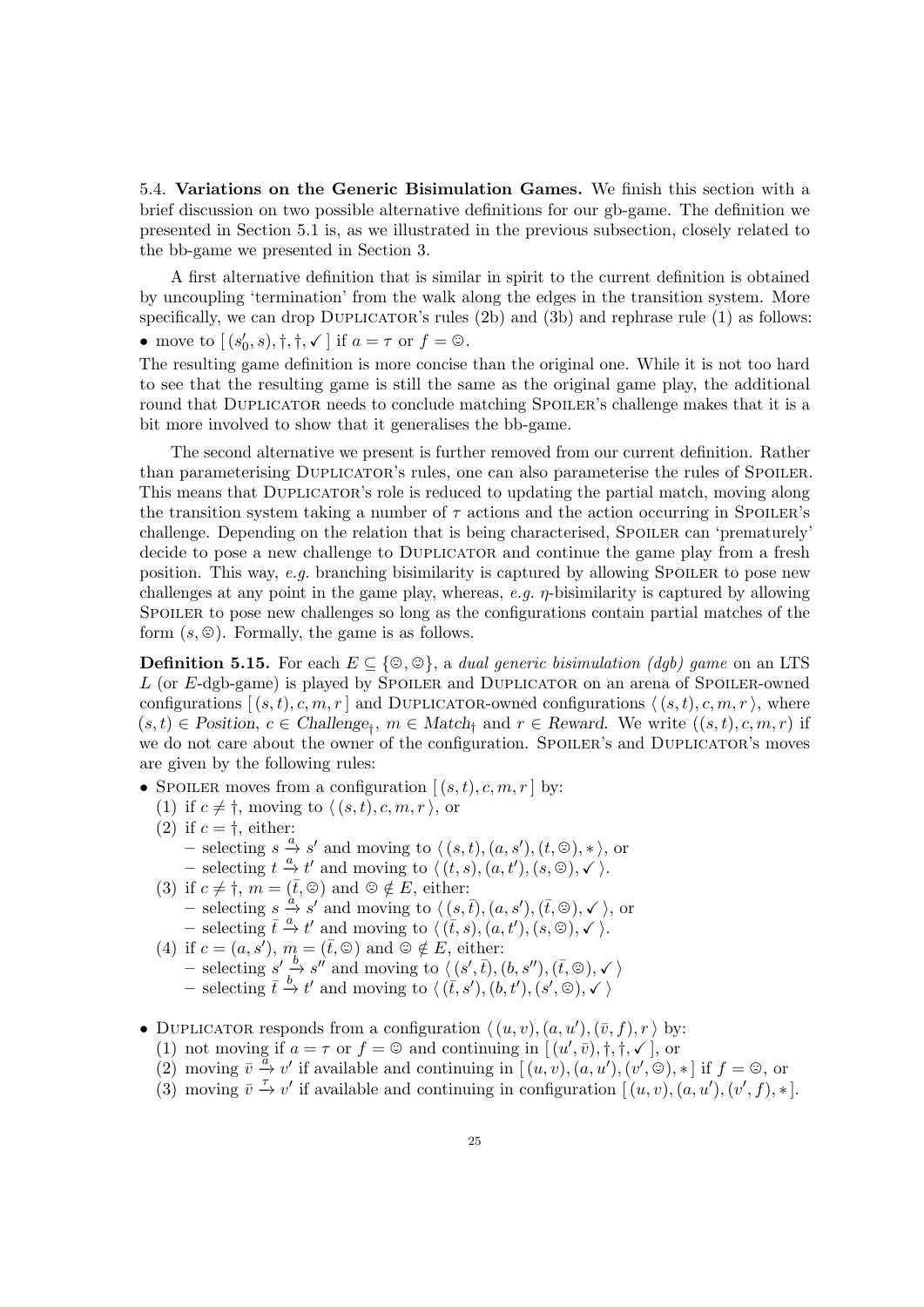DUPLICATOR wins a finite play starting in a configuration  $((s,t), c, m, r)$  if Spoiler gets stuck, and she wins an infinite play if the play yields infinitely many  $\checkmark$  rewards. All other plays are won by Spoiler. We say that a configuration is won by a player when she has a strategy that wins all plays starting in it. Full plays of the game start in a configuration  $[(s,t),\dagger,\dagger,\ast]$ ; we say that DUPLICATOR wins the E-dgb-game for a position  $(s,t)$ , if the configuration  $[(s,t),\dagger,\dagger,\ast]$  is won by her; in this case, we write  $s \equiv_{dE} t$ . Otherwise, we say that SPOILER wins that game.

We claim, without further proof, that the dual generic game characterises (again) branching bisimilarity, when  $E = \emptyset$ ; weak bisimilarity, when  $E = \{\circledcirc, \circledcirc\}; \eta$ -bisimilarity, when  $E = \{ \circledcirc\};$  and delay bisimilarity, whenever  $E = \{ \circledcirc\}.$ 

## 6. EXTENSIONS

<span id="page-25-0"></span>In this section we investigate how our generic bisimulation games can be modified to obtain other relations.

We observe that all relations discussed so far are not sensitive to divergences, in the sense that a state in which a divergence (an infinite  $\tau$ -path) is possible, cannot be distinguished from a state in which no divergence is possible, but which otherwise exhibits the exact same behaviour. Our first modification of our game is thus to make it such that it can distinguish divergent states from non-divergent states. For the branching bisimulation case our modified game characterises branching bisimilarity with explicit divergence (also sometimes called divergence preserving branching bisimilarity). Second, we show that, with minimal changes, our game can be modified to obtain the simulation counterparts of the bisimulations we discussed so far.

6.1. Explicit Divergences. Intuitively, branching bisimulation with explicit divergence imposes the following additional constraint on top of branching bisimulation. Whenever there is a divergent path from one of the states in a related pair for which all states on that path are related, the related state is also part of such a divergent path. In other words, these branching bisimulations will preserve the existence of infinite executions of internal actions through states with the same (behavioural) potentials.

Note that this is not the simplest possible way of defining a refinement of branching bisimulation that captures divergences. In fact, there are several competing proposals in the literature. For instance, the one studied by Bergstra  $et$  al. [\[4\]](#page-37-6) simply imposes that in order to be related by such a bisimulation, whenever one of the states is divergent, *i.e.*, admits an infinite sequence of  $\tau$ -steps, then the other is too. This, however, produces a coarser divergence sensitive branching bisimulation than the one we study in this section, which is essentially based on [\[30,](#page-38-2) [32,](#page-38-1) [29,](#page-38-0) [35\]](#page-39-1). In addition to the (technical) argument that the resulting relation is a congruence for parallel composition and distinguishes livelocked states from deadlocked states [\[31\]](#page-38-21), it is argued that branching bisimulations are able to see (up to branching bisimulation itself) all the intermediate states along a computation, and therefore this idea should be preserved when considering divergent computations. Other authors preferred the opposite approach, where an even coarser treatment of divergence to that in [\[4\]](#page-37-6) is proposed. For instance, Walker made a quite detailed study of bisimulation and divergence in [\[33\]](#page-38-22), where a notion of *local divergence* that takes into account the possibility of executing new observable actions in the future, is considered. This notion was already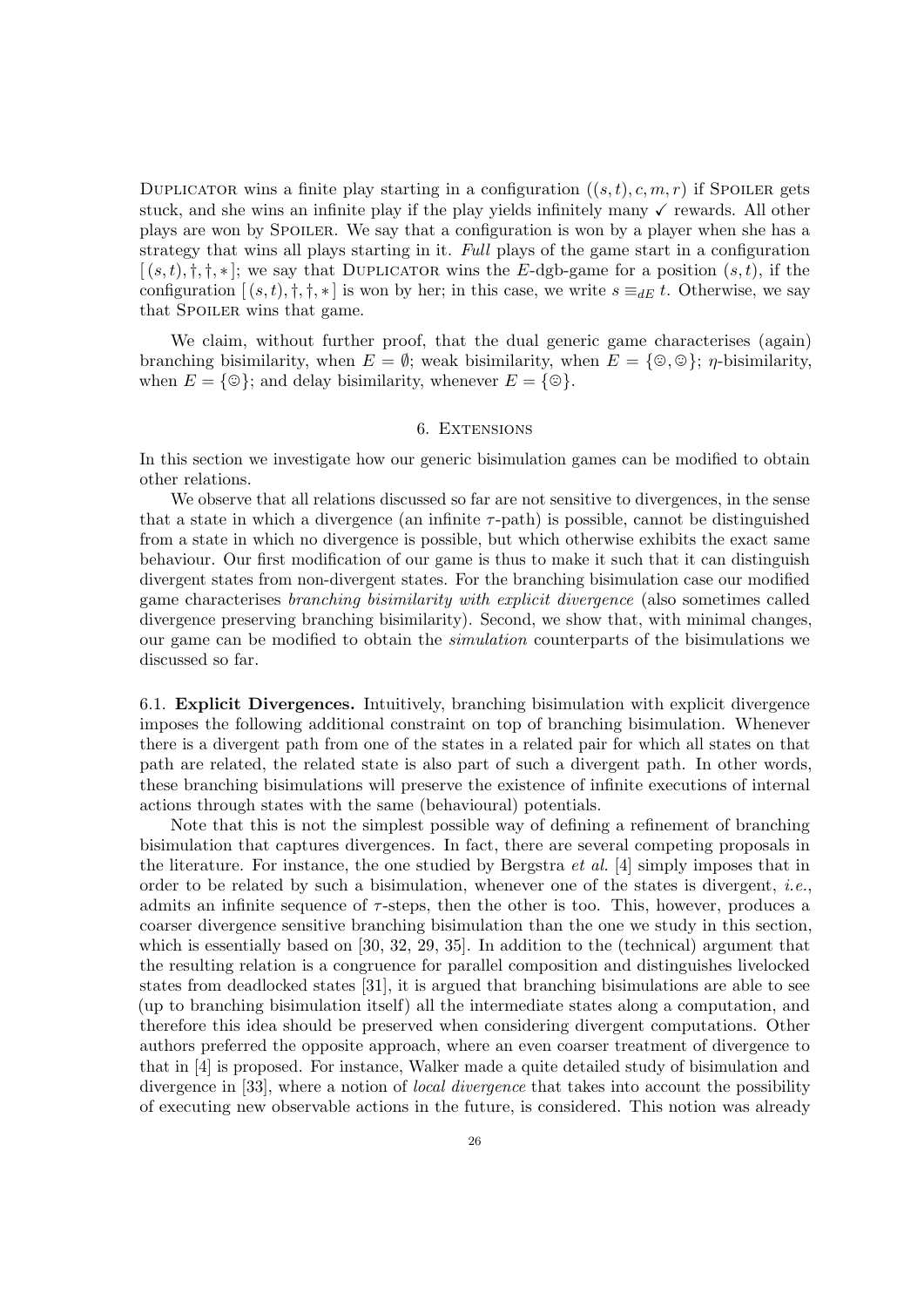proposed by Hennessy and Plotkin as early as in 1980 [\[17\]](#page-38-23), although its development had to wait ten more years.

There are also various formalisations of branching bisimilarity with explicit divergence. Van Glabbeek et al. investigated these variations in [\[30\]](#page-38-2), proving that all such variations were in essence equivalent. We here use one of their (many) equivalent characterisations:

<span id="page-26-0"></span>**Definition 6.1** ([\[30,](#page-38-2) Condition D<sub>4</sub>]). A symmetric relation  $R \subseteq S \times S$  is a branching bisimulation with explicit divergence if and only if  $R$  is a branching bisimulation and for all s R t, if there is an infinite sequence  $s = s_0 \stackrel{\tau}{\to} s_1 \stackrel{\tau}{\to} s_2 \cdots$ , then there is a state t' such that  $t \rightarrow t'$  and for some k,  $s_k R t'$ . We write  $s \leftrightarrow_b^{\text{ed}} t$  iff there is a branching bisimulation with evolvisit divergence R such that  $s R t$ explicit divergence  $R$  such that  $s R t$ .

We here opt to use condition  $D_4$  instead of, *e.g.* their condition D, in which all states on the divergent paths are related. Partly, this is to allow for local arguments in the game based definition and the corresponding proof, and partly because not all their conditions turn out to generalise straightforwardly to our  $(x, y)$ -generic bisimulation. For the moment we defer a discussion on this topic to Section [6.2.](#page-31-1)

In the previous section we have presented our  $(x, y)$ -generic bisimulation as a natural way of capturing, in a generic way, four kinds of bisimulation capturing abstraction. We continue this generalising approach in this section, defining  $(x, y)$ -generic bisimulation with explicit divergences by adding the constraint on divergent computations from Definition [6.1](#page-26-0) to our definition of  $(x, y)$ -generic bisimulation from Definition [4.5.](#page-11-2)

**Definition 6.2.** A symmetric relation  $R \subseteq S \times S$  is an  $(x, y)$ -generic bisimulation with explicit divergence if and only if R is an  $(x, y)$ -generic bisimulation and for all s R t, if there is an infinite sequence  $s = s_0 \stackrel{\tau}{\to} s_1 \stackrel{\tau}{\to} s_2 \cdots$ , then there is a state t' such that  $t \to^+ t'$  and for some k,  $s_k R t'$ . We write  $s \stackrel{\text{def}}{=} \binom{x}{(x,y)} t$  iff there is an  $(x, y)$ -generic bisimulation with explicit divergence  $R$  such that  $s R t$ .

Let us next argue why this is an adequate way of defining a divergence sensitive extension of all the instances of our  $(x, y)$ -generic bisimulation. One could argue that we are adding a condition which is too strong for some of the relations since it originates from the branching bisimulation case. However, the added condition uses the transitive  $\tau$ -closure and refers to the particular relation we are defining in each case, and therefore it allows to consider the intermediate states along a divergent computation with respect to the corresponding equivalence. Essentially, we are just applying a 'categorical' approach, by asking for the preservation of divergent computations including the 'observation' of the semantical information that we are capturing in each case. Moreover, in this way we are obtaining a uniformly defined extension of all the instances of our  $(x, y)$ -generic bisimulation, something that cannot be claimed if for any reason we would prefer the alternative finer (or coarser) extension for some (but not all) of the instances of our  $(x, y)$ -generic bisimulation.

Note that with the above definition at hand, it is not too hard to prove that  $\oplus_{(d,y)}^{ed}$ is an equivalence relation. Moreover, it follows immediately that any relation  $R$  that is a  $(b, b)$ -generic bisimulation with explicit divergence is also a branching bisimulation with explicit divergence. Also,  $\triangleq_{(x,y)}^{ed}$  has the stuttering property.

<span id="page-26-1"></span>**Lemma 6.3.** Let  $x, y \in \{o, b\}$ . Then  $\triangleq_{(x,y)}^{ed}$  satisfies the stuttering property (Definition [2.5\)](#page-4-2).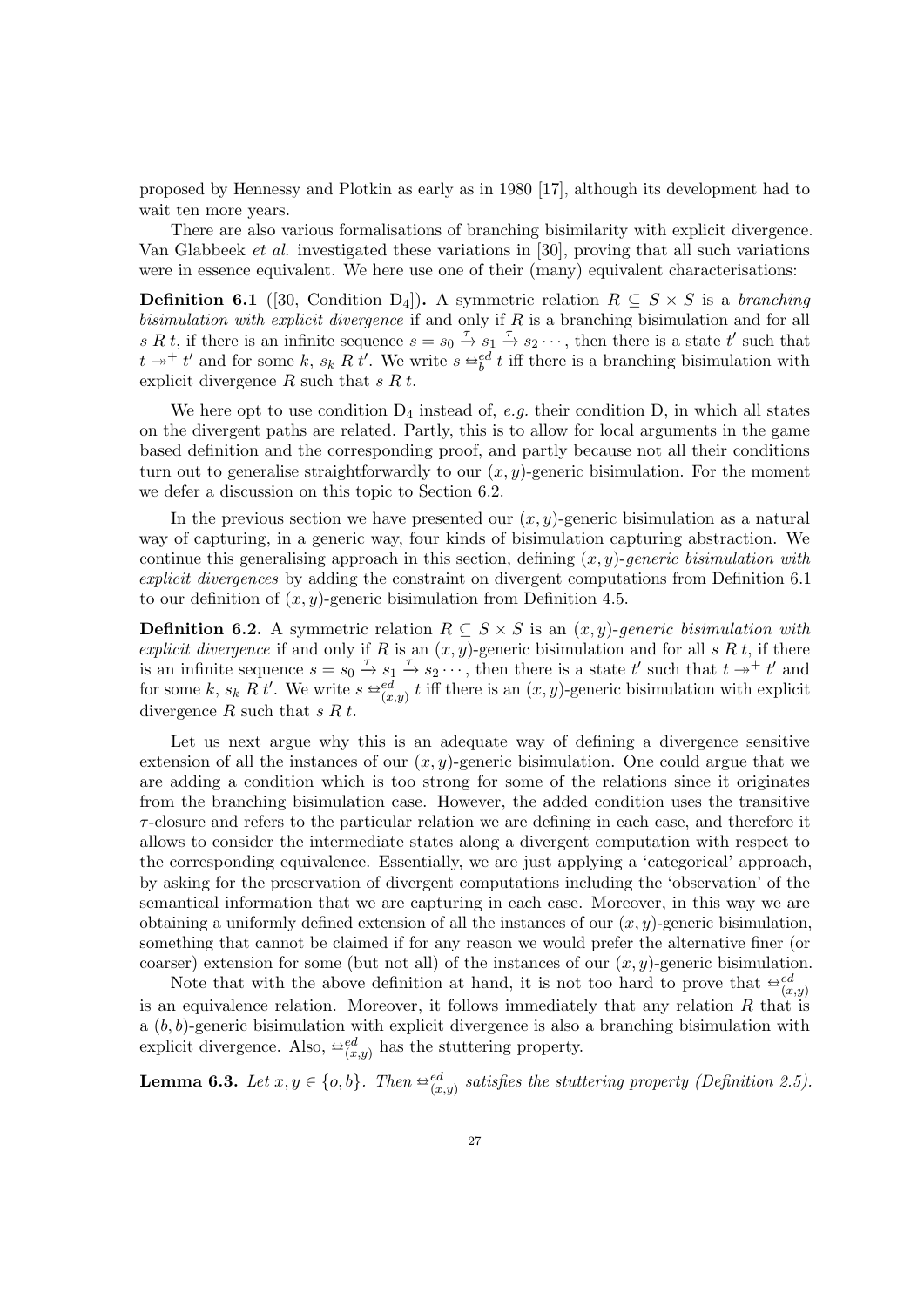*Proof.* Let  $t_0 \stackrel{\tau}{\to} t_1 \cdots \stackrel{\tau}{\to} t_k$  with  $t_0 \stackrel{\leftarrow} {\to}^{ed}_{(x,y)} t_k$ . We define relation R as follows:

$$
R = \{(t_0, t_i), (t_i, t_0) \mid 0 \le i < k\} \cup \triangleq_{(x, y)}^{ed}
$$

We can prove that R is a  $(x, y)$ -generic bisimulation relation with explicit divergence. Proving the transfer condition for all pairs  $t_0 R t_i$  is again analogous to the proof of [\[25,](#page-38-18) Lemma 4.9.2. For condition  $D_4$  we sketch the proof. We distinguish two cases. Suppose  $i > 0$  (for  $i = 0$  the result follows immediately from reflexivity).

- $t_0$  R  $t_i$ . Suppose there exists an infinite sequence  $t_0 = \bar{t}_0 \stackrel{\tau}{\rightarrow} \bar{t}_1 \stackrel{\tau}{\rightarrow} \cdots$ . First, observe that  $t_0 \stackrel{\triangle}{=} \frac{e^{ed}}{(x,y)} t_k$ , so there exists  $t_k \rightarrow^+ t'$  and  $\ell$  such that  $t' \stackrel{\triangle}{=} \frac{e^{ed}}{(x,y)} \bar{t}_{\ell}$ . Since  $t_i \rightarrow t_k$ , also  $t_i \rightarrow t'.$
- $t_i$  R  $t_0$ . Suppose there exists an infinite sequence  $t_i = \bar{t}_0 \stackrel{\tau}{\rightarrow} \bar{t}_1 \stackrel{\tau}{\rightarrow} \cdots$ . Since  $i > 0$  and  $t_0 \to t_i$ , also  $t_0 \to^+ t_i$ , and the result follows from  $t_i \stackrel{\triangle}{\to}^{\text{ed}}_{(x,y)} t_i$  due to reflexivity.

In the remainder of this section we present a generic game characterisation of  $(x, y)$ generic bisimilarity with explicit divergence and prove its correctness, seeing that the proofs presented in [\[9\]](#page-38-8), for the particular case of branching bisimilarity can be easily transferred to the general case. We first recall the branching bisimulation with explicit divergence game introduced in [\[9\]](#page-38-8).

<span id="page-27-0"></span>Definition 6.4. A branching bisimulation with explicit divergence (bbed) game on an LTS L is played by players SPOILER and DUPLICATOR on an arena of SPOILER-owned configurations  $[(s,t), c, r]$  and DUPLICATOR-owned configurations  $\langle (s,t), c, r \rangle$ , where  $((s,t), c, r) \in$ Position  $\times$  Challenge<sub>†</sub>  $\times$  Reward, and Position, Challenge<sub>†</sub> and Reward are as before. By convention, we write  $((s, t), c, r)$  if we do not care about the owner of the configuration.

- SPOILER moves from a configuration  $[(s,t),c,r]$  by:
	- (1) selecting  $s \stackrel{a}{\to} s'$  and moving to  $\langle (s, t), (a, s'), * \rangle$  if  $c = (a, s')$  or  $c = \dagger$ , and to  $\langle (s,t), (a, s'), \checkmark \rangle$ , otherwise; or
	- (2) picking some  $t \stackrel{d}{\to} t'$  and moving to  $\langle (t, s), (a, t'), \checkmark \rangle$ .
- DUPLICATOR responds from a configuration  $\langle (u, v), (a, u'), r \rangle$  by:
	- (1) not moving if  $a = \tau$  and continuing in configuration  $[(u', v), \dagger, *]$ , or,
	- (2) moving  $v \stackrel{a}{\rightarrow} v'$  if available and continuing in configuration  $((u', v'), \dagger, \checkmark)$ , or
	- (3) moving  $v \to v'$  if available and continuing in configuration  $\left[ \frac{\partial u}{\partial y}, \frac{\partial v}{\partial x}, u' \right], *$ ].

DUPLICATOR wins a finite play starting in a configuration  $((s, t), c, r)$  if Spoiler gets stuck, and she wins an infinite play if the play yields infinitely many  $\checkmark$  rewards. All other plays are won by SPOILER. We say that a configuration is won by a player when she has a strategy that wins all plays starting in it. Full plays of the game start in a configuration  $[(s,t), \dagger, *]$ ; we say that DUPLICATOR wins the bbed-game for a position  $(s, t)$ , if the configuration  $[(s,t),\dagger,*]$  is won by it; in this case, we write  $s \equiv_b^{ed} t$ . Otherwise, we say that SPOILER wins that game.

Comparing this definition with Definition [3.7,](#page-7-1) it is hard to pinpoint the difference due to the similarities between the games. In fact, the only difference is in Duplicator's first rule (rule [\(1\)](#page-8-0) in Definition [3.7\)](#page-7-1), in which idling in response to an internal move is no longer rewarded, whereas it was in the bb-game. As we proved in [\[9\]](#page-38-8), this single change is sufficient to capture branching bisimulation with explicit divergence. We here only repeat this result.

**Theorem 6.5.** We have  $\triangleq_b^{ed} = \equiv_b^{ed}$ .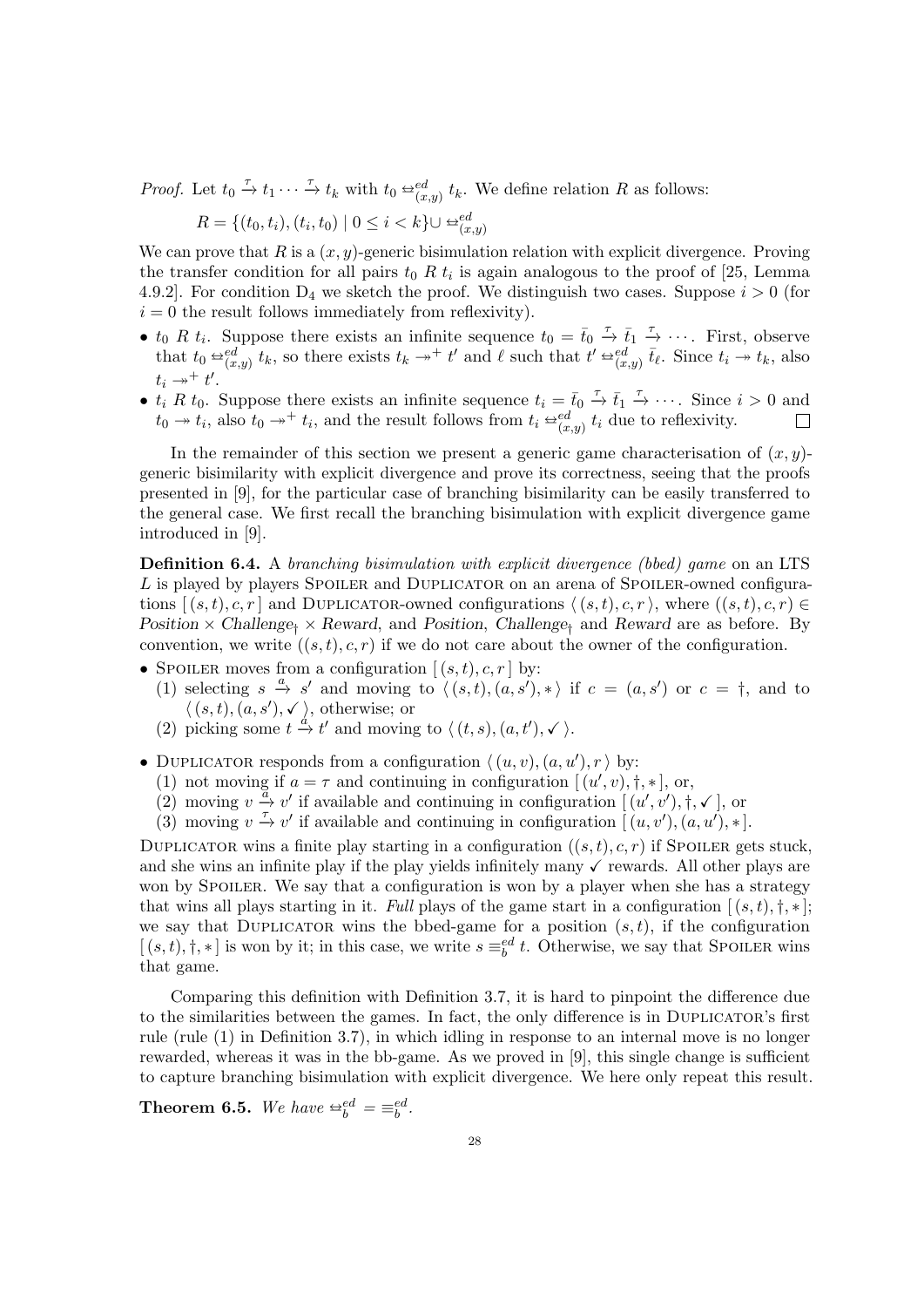While the formal proof of correctness of this game in [\[9\]](#page-38-8) is fairly involved, the intuition is quite simple. First, observe that in order to check a divergence, SPOILER can challenge DUPLICATOR by presenting the internal steps on the divergence one by one. DUPLICATOR is forced to reply to infinitely many of these internal steps by an internal step of her own, otherwise she loses the game since she does not collect infinitely many  $\checkmark$  rewards. Instead, in the original bb-game Duplicator could win by replying to a divergence by just remaining idle, because her first rule also rewarded her with a  $\checkmark$ . We also need to check that when not rewarding 'isolated'  $\tau$  moves that DUPLICATOR replies to by remaining idle, DUPLICATOR cannot (incorrectly) be declared loser of a game. This cannot happen, simply because an infinite play that is not checking a divergence will include infinitely many challenges that correspond to visible actions, and Duplicator should match all of them, so that she will collect infinitely many  $\checkmark$  rewards that she needs to win the play, even if she does not get the  $\checkmark$  rewards corresponding to the idling responses to  $\tau$  moves.

We next use the idea from Definition [6.4](#page-27-0) to introduce the *generic bisimulation with* explicit divergence (gbed) game.

<span id="page-28-11"></span>**Definition 6.6.** Let  $E \subseteq \{\emptyset, \emptyset\}$ . A generic bisimulation with explicit divergence (gbed) *game* (or  $E$ -bisimulation game with explicit divergences) on an LTS  $L$  is played by players SPOILER and DUPLICATOR on an arena of SPOILER-owned configurations  $[(s,t), c, m, r]$  and DUPLICATOR-owned configurations  $\langle (s, t), c, m, r \rangle$ , where  $(s, t) \in$  Position,  $c \in$  Challenge<sub>†</sub>,  $m \in Match_{\dagger}$ ,  $r \in Reward$ , and Position, Challenge<sub>†</sub>, Reward and Match<sub>†</sub> are as before. We write  $((s, t), c, m, r)$  if we do not care about the owner of the configuration.

- <span id="page-28-1"></span><span id="page-28-0"></span>• From a configuration  $[(s,t), c, m, r]$ , Spoiler can:
	- (1) move to  $\langle (s, t), c, m, * \rangle$  if  $c \neq \dagger$ , or
	- (2) for some  $s \stackrel{a}{\rightarrow} s'$ , move to either:
		- (a)  $\langle (s, t), (a, s'), (t, \mathcal{D}), * \rangle$ , if  $c = \dagger$ , or
		- (b)  $\langle (s, t), (a, s'), (t, \odot), \checkmark \rangle$ , if  $c \neq (a, s')$
	- (3) for some  $t \stackrel{\alpha}{\to} t'$ , move to:  $\langle (t, s), (a, t'), (s, \mathcal{O}), \checkmark \rangle$ .
- <span id="page-28-8"></span><span id="page-28-7"></span><span id="page-28-5"></span><span id="page-28-4"></span><span id="page-28-3"></span><span id="page-28-2"></span>• From a configuration  $\langle (u, v), (a, u'), (\bar{v}, f), r \rangle$ , DUPLICATOR can:
	- (1) move to  $[(u', \bar{v}), \dagger, \dagger, \ast]$  when  $a = \tau$ , or
	- (2) if  $f = \bigcirc$  and  $\overline{v} \xrightarrow{a} v'$ , move to one of the following:
		- (a)  $[(u', v'), (a, u'), (v', \mathcal{D}), *]$ , in any case, or
		- (b)  $\left[ (u', v'), \dagger, \dagger, \sqrt{} \right]$ , in any case, or
		- (c)  $[(u, v), (a, u'), (v', \mathbb{G}), *]$ , only if  $\mathbb{G} \in E$
	- (3) for some  $\overline{v} \stackrel{\overbrace{\tau}}{\rightarrow} v'$ , move to one of the following:
		- (a)  $[(u, v'), (a, u'), (v', f), *]$ , in any case, or
		- (b)  $[(u', v'), \dagger, \dagger, \checkmark]$ , only if  $f = \mathcal{O}$
		- (c)  $[(u, v), (a, u'), (v', f), *],$  only if  $f \in E$

<span id="page-28-10"></span><span id="page-28-9"></span><span id="page-28-6"></span>DUPLICATOR wins a finite play starting in a configuration  $((s,t), c, m, r)$  if Spoiler gets stuck, and she wins an infinite play if the play yields infinitely many  $\checkmark$  rewards. All other plays are won by Spoiler. We say that a configuration is won by a player when she has a strategy that wins all plays starting in it. Full plays of the game start in a configuration  $[(s,t),\dagger,\dagger,\ast]$ ; we say that DUPLICATOR wins the game for a position  $(s,t)$ , if the configuration  $[(s,t),\dagger,\dagger,\ast]$  is won by her. In this case, we write  $s \equiv_{E}^{ed} t$ . Otherwise, we say that SPOILER wins that game.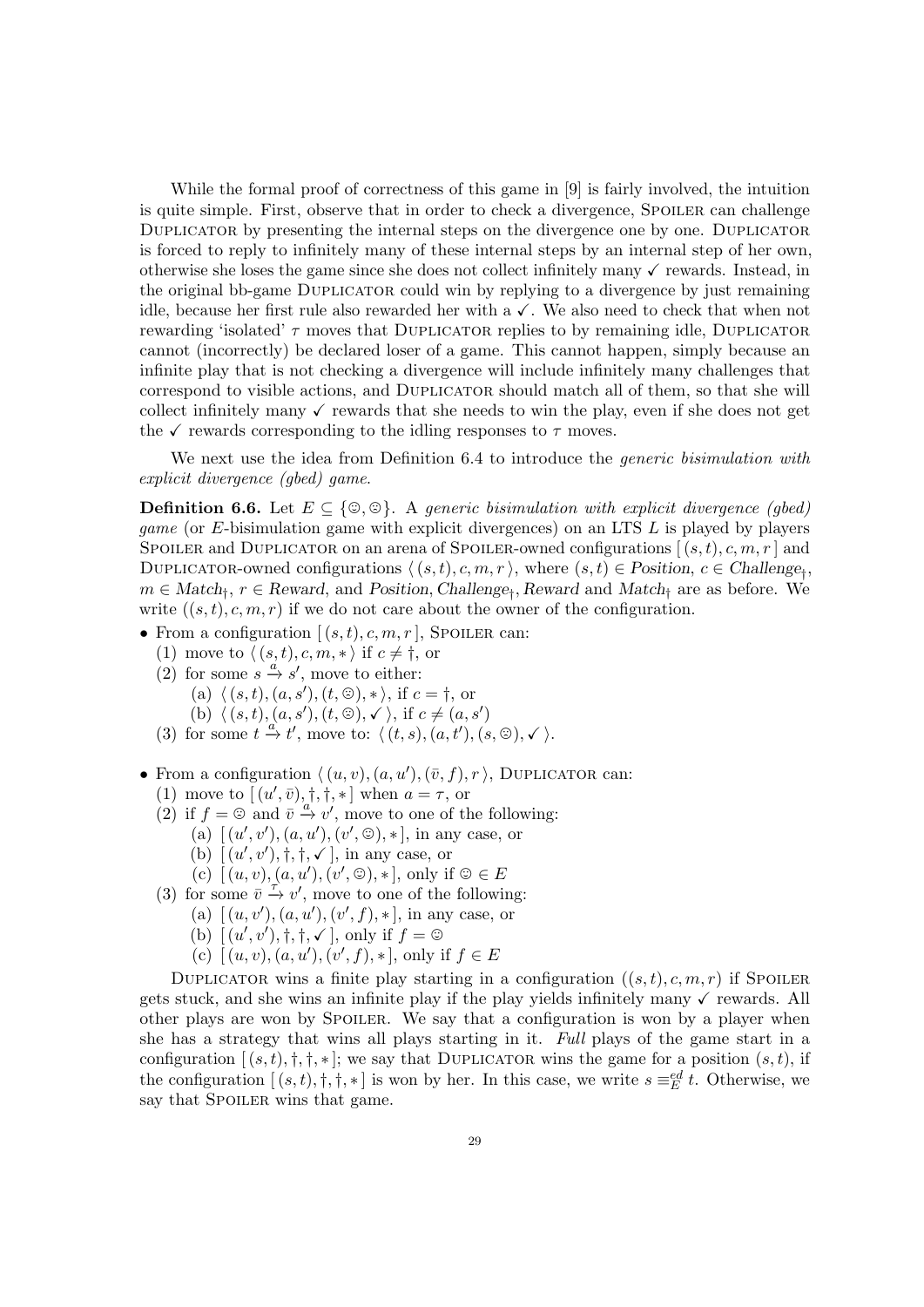As before for the bb-game, the modification compared to Definition [5.1](#page-14-11) is marginal: only the  $\checkmark$  reward in DUPLICATOR's rule [\(1\)](#page-14-4) has been turned into  $*$ . The idea here is the same as for the bbed-game.

We next prove that for all  $x, y \in \{o, b\}$  the relation induced by the  $E(x, y)$ -bisimulation game exactly captures  $(x, y)$ -generic bisimilarity with explicit divergence. We split the proof obligations into three separate lemmata, first addressing completeness (Lemma [6.7\)](#page-29-0) and next addressing soundness (Lemmata [6.8](#page-30-0) and [6.9\)](#page-30-1).

<span id="page-29-0"></span>**Lemma 6.7** (Completeness). For all  $x, y \in \{o, b\}$ , whenever we have  $s \triangleq_{(x,y)}^{ed} t$ , we also have  $s \equiv_{E(x,y)}^{ed} t$ .

Proof. We again design a partial strategy for DUPLICATOR for the gbed-game that starts in  $[(s,t),\dagger,\dagger,\ast]$ . We first construct a DUPLICATOR strategy using the same construction as used for defining the strategy in the proof of Lemma [5.5](#page-16-1) to win the corresponding gb-game, but using  $\stackrel{\leftrightarrow}{=}{}_{(x,y)}^d$  instead of  $\stackrel{\leftrightarrow}{=}{}_{(x,y)}^d$  as relation R in the construction. However, if we do not change anything in this strategy, it could be the case that SPOILER now wins the gbed-game, since the strategy does not take divergences into account. Let us see which changes are needed to guarantee that DUPLICATOR will also win the gbed-game.

First, note that all the positions along any play consistent with that winning strategy for DUPLICATOR contain two  $\triangleq_{(x,y)}$  equivalent states, reusing the proof in Lemma [5.10.](#page-19-3) Second, observe that we start from a configuration  $[(s,t),\dagger,\dagger,\ast]$  containing two  $\oplus_{(x,y)}^{ed}$  equivalent states, and in order to be able to repeat our arguments after any move of  $\text{D}\text{UPLICATOR}$ , we must preserve the  $\cong_{(x,y)}^{ed}$  relation, and not just  $\cong_{(x,y)}$ , as in the proof of Lemma [5.5.](#page-16-1)

If we apply the strategy that we have defined for the gb-game, the only case in which DUPLICATOR loses the game is that in which she is generating infinitely many  $\dagger$  challenges, but only finitely many  $\checkmark$  rewards. In particular, there would be some suffix of a play in which DUPLICATOR generates infinitely many  $\dagger$  challenges, but no  $\checkmark$  reward. We consider that suffix as a full play, and denote by  $(s_0, t_0)$  the position at the configuration that suffix starts.

Let us first make a few observations about the moves played by both players along this suffix:

- SPOILER only plays moves  $(1)$  or  $(2a)$ ;
- DUPLICATOR only plays move  $(1)$

We analyse why this must be the case. First, observe that in SPOILER's moves [\(2b\)](#page-28-3) and [\(3\)](#page-28-4) and DUPLICATOR's moves [\(2b\)](#page-28-5) and [\(3b\)](#page-28-6) immediately a  $\checkmark$  is rewarded, which is a contradiction to the assumption that there are no  $\checkmark$  rewards on the suffix. Now, suppose DUPLICATOR plays any of the moves  $(2a)$ ,  $(2c)$ ,  $(3a)$ , or  $(3c)$ . In each of these cases, when playing according to the strategy defined in the proof of Lemma [5.5,](#page-16-1) when this move is played, eventually the  $\checkmark$  is obtained through either DUPLICATOR's move [\(2b\)](#page-28-5) or [\(3b\)](#page-28-6).<sup>[3](#page-29-1)</sup>

Now, since Duplicator is always playing using rule [\(1\)](#page-28-2), all challenges involved in the considered infinite suffix concern  $\tau$  actions (by definition of rule [\(1\)](#page-28-2)), and generate a divergent sequence  $s_0 \stackrel{\tau}{\to} s_1 \stackrel{\tau}{\to} s_2 \stackrel{\tau}{\to} \cdots$ , and DUPLICATOR always responds by leaving  $t_0$ the same, so that the invariance of  $\triangleq_{(x,y)}^{ed}$  implies that  $s_i \triangleq_b^{ed} t_0$ , for all i. But then, by definition of  $\triangleq_{(x,y)}^{ed}$ , there must be some sequence of transitions  $t_0 \rightarrow^+ t'$  such that for some

<span id="page-29-1"></span><sup>3</sup>This can be checked using a tedious but elementary analysis on the cases in the defined strategy.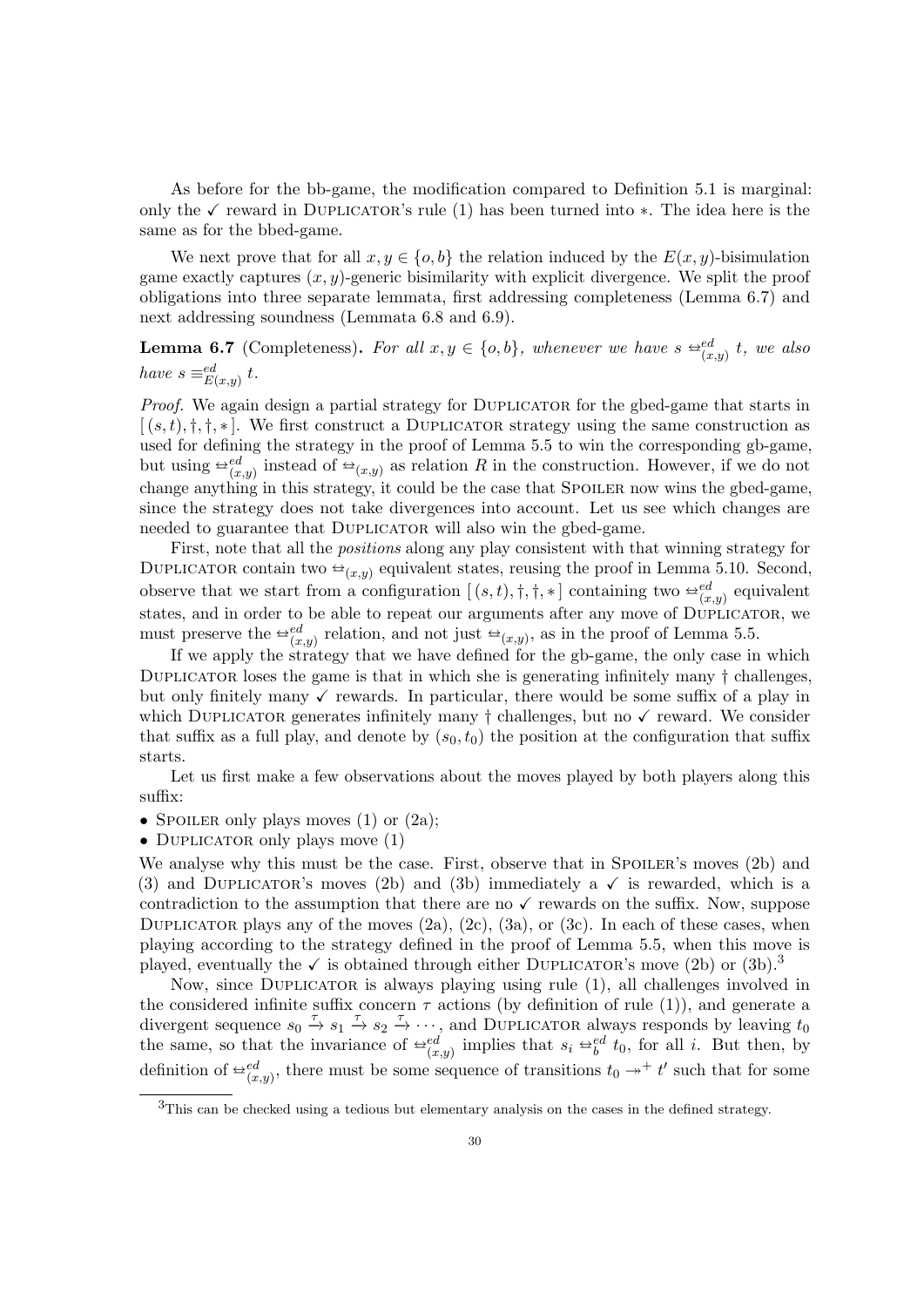k,  $s_k \stackrel{\leftrightarrow}{=} \stackrel{ed}{(x,y)} t'$ . Write this sequence as  $t_0 \stackrel{\tau}{\to} t_1 \stackrel{\tau}{\to} \cdots \stackrel{\tau}{\to} t_\ell = t'$  (for  $\ell > 0$ ). Since  $s_i \stackrel{\leftrightarrow}{=} \stackrel{ed}{(x,y)} t_0$ for all *i*, and  $\triangleq_{(x,y)}^{ed}$  is an equivalence relation, we have  $s_i \triangleq_{(x,y)}^{ed} s_j$  for all *i*, *j*. In a similar vein, we can also conclude  $t_0 \stackrel{\leftrightarrow}{} e_{(x,y)}^d t_\ell$ . Since  $\stackrel{\leftrightarrow}{} e_{(x,y)}^d$  has the stuttering property according to Lemma [6.3,](#page-26-1) we now find that  $t_i \triangleq_{(x,y)}^{ed} t_j$  for all  $0 \leq i, j \leq \ell$ , and hence  $s_0 \triangleq_{(x,y)}^{ed} t_i$  for  $0 \leq i \leq \ell$ .

This allows us to modify the strategy Duplicator plays from the configurations  $\langle (s_0, t_i), (\tau, s_1), (t_i, \mathcal{D}), * \rangle$  for  $i < \ell - 1$  in such a way that she plays the  $\tau$ -step from  $t_i$  using rule  $(3a)$  to  $[(s_0, t_{i+1}), (\tau, s_1), (t_i, \otimes), *]$ . From  $\langle (s_0, t_{\ell-1}), (\tau, s_1), (t_{\ell-1}, \otimes), * \rangle$ , she now plays to  $[(s_1, t_1), \dagger, \dagger, \checkmark].$ 

Note that all configurations that we play to in this changed strategy are good. From  $[(s_1, t_\ell), \dagger, \dagger, \dagger)$ , DUPLICATOR can proceed as she would from  $[(s_1, t_\ell), \dagger, \dagger, \dagger)$ , and apply the same modifications as described above.

In this way we get a revised strategy for DUPLICATOR that will allow her to win the gbed-game that starts in  $[(s,t),\dagger,\dagger,\ast]$ , thus proving  $s \equiv_{E(x,y)}^{ed} t$ . П

We continue by showing that the relation induced by the *gbed*-game is, in fact, an  $(x, y)$ -generic bisimulation (without the divergence requirement). Note that this result follows more or less by design since the gbed-game is stricter than our original gb-game since it rejects plays that were once winning for DUPLICATOR.

# <span id="page-30-0"></span>**Lemma 6.8.** For all  $x, y \in \{o, b\}$ , the relation  $\equiv_{E(x,y)}^{ed}$  is an  $(x, y)$ -generic bisimulation.

*Proof.* Since the  $E(x, y)$ -bisimulation with explicit divergence games are obtained from the corresponding  $E(x, y)$ -bisimulation games simply by turning some  $\checkmark$  rewards into  $\ast$ , and in this way any configuration that is won by Duplicator at the former is also a winning configuration for her at the latter, we can repeat the reasoning in the proof of Lemma [5.10](#page-19-3) substituting the  $\checkmark$  reward by a  $*$  reward whenever DUPLICATOR resorts to choosing her first option, to obtain the proof that  $\equiv_{E(x,y)}^{ed}$  is an  $(x, y)$ -generic bisimulation.  $\Box$ 

The following lemma confirms that our new game is indeed capable of discerning states that are divergent and states that are non-divergent. More specifically, it states that the relation induced by  $\equiv_{E(x,y)}^{ed}$  meets divergence condition D<sub>4</sub>.

<span id="page-30-1"></span>**Lemma 6.9.** Let  $s \equiv_{E(x,y)}^{ed} t$ , and assume that we have a divergent sequence  $s = s_0 \stackrel{\tau}{\rightarrow} s_1 \stackrel{\tau}{\rightarrow} s_2$  $s_2 \stackrel{\tau}{\rightarrow} \cdots$ . Then there is some t' and some k such that  $t \rightarrow^+ t'$  and  $s_k \equiv_{E(x,y)}^{ed} t'.$ 

*Proof.* Towards a contradiction, suppose that for all t' for which  $t \rightarrow t'$ , and for all k, we have  $s_k \neq_{E(x,y)}^{ed} t'$ . Consider Spoiler's partial strategy to use rule [\(2a\)](#page-28-1) with challenge  $s_i \stackrel{\tau}{\rightarrow} s_{i+1}$  for all configurations of the form  $[(s_i, t'), \dagger, \dagger, r]$ , and for configurations of the form  $[(s_i,t'),(\tau,s_{i+1}),(\bar{t},f),r]$ , with  $t \to^+ \bar{t}$ , use rule [\(1\)](#page-28-0) when  $t' = t$ , and when  $t' \neq t$ , the strategy that mimics SPOILER's winning strategy for  $[(s_i, t'), \dagger, \dagger, \ast]$ . Note that since DUPLICATOR wins  $[(s_0, t), t, t, *]$ , all plays consistent with DUPLICATOR's winning strategy visit SPOILER-owned configurations for which the above strategy is defined.

Consider the play that emerges from  $[(s_0, t), \dagger, \dagger, \ast]$  by following SPOILER's strategy and DUPLICATOR's winning strategy. Since SPOILER would only make moves generated by  $\tau$ transitions when following her fixed strategy, DUPLICATOR can only reply using  $\tau$  transitions as well. Moreover, to win the play she needs to collect infinitely many  $\checkmark$  rewards. In order to collect the first of them, she needs to sometime apply either rule [\(2b\)](#page-28-5) or [\(3b\)](#page-28-6). When doing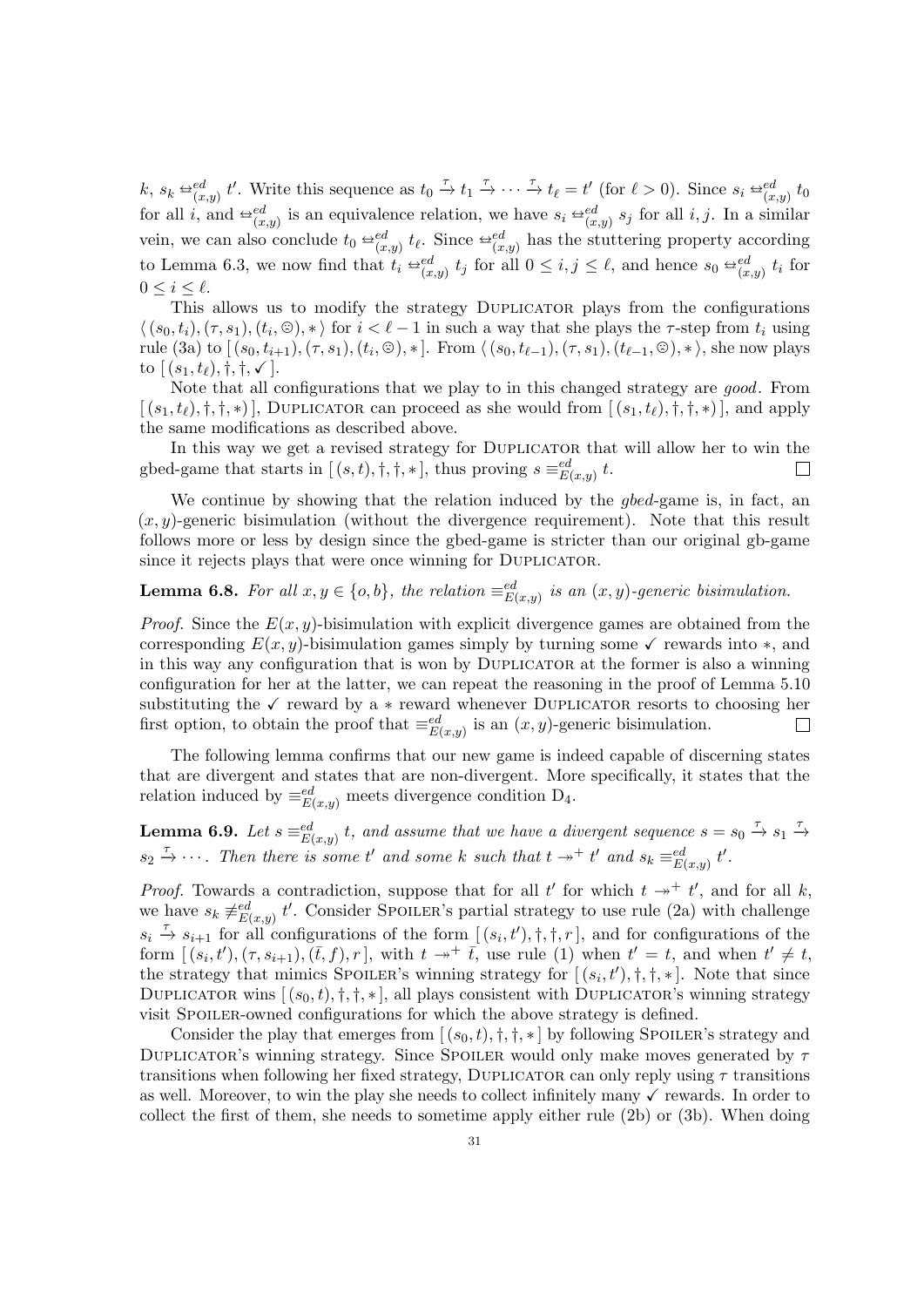this she is advancing her state by executing a  $\tau$  transition, thus moving to a configuration with position  $(s_k, t')$ , for some  $k \geq 0$  and  $t'$  such that  $t \rightarrow t'$ . But by definition, SPOILER's strategy is winning for configurations with such positions, and therefore the play is won by SPOILER. As a result we find  $s_0 \neq_{E(x,y)}^{ed} t$ , which contradicts our assumptions. So there must be some k and some t' such that  $t \rightarrow t'$  and  $s_k \equiv_{E(x,y)}^{ed} t'.$ 

By combining the three preceding lemmata, we can next conclude that the gbed-game characterises our relational definition of  $(x, y)$ -generic bisimilarity with explicit divergence.

<span id="page-31-0"></span>**Theorem 6.10.** For all  $x, y \in \{o, b\}$ , we have  $\triangleq_{(x,y)}^{ed} = \equiv_{E(x,y)}^{ed}$ .

Proof. The implication from left to right follows from Lemma [6.7,](#page-29-0) the implication from right to left follows from Lemmata [6.8](#page-30-0) and [6.9.](#page-30-1) П

Example 6.11. Recall the labelled transition system from Figure [1](#page-7-0) (depicted left below), with the corresponding gbed-game with  $E = \emptyset$  (shown right below).



Observe that  $s_0$  and  $t_1$  are branching bisimilar, but not branching bisimilar with explicit divergence. SPOILER tries to show they are not equivalent by challenging DUPLICATOR with  $\tau$  transitions from  $t_1$ , and subsequently  $t_0$  using her rule [\(2a\)](#page-28-1). Since in  $s_0$  DUPLICATOR cannot play any  $\tau$  transitions, she can only respond with her move [\(1\)](#page-28-2), and she loses since she never gains any  $\checkmark$  reward.

In Section [7,](#page-34-0) we present a larger application of the gbed-game.

<span id="page-31-1"></span>6.2. A Note on Divergence Conditions. Branching bisimilarity with explicit divergence can be defined in terms of a relational characterisation as we did in the previous section, but also in terms of a modal characterisation or in terms of coloured traces. The relational characterisation of branching bisimilarity with explicit divergence essentially builds on the relational definition of branching bisimulation, adding an orthogonal divergence condition to it. The literature, however, defines several incomparable divergence conditions which are all used to this effect. It turns out that all of these alternatives (referred to as condition  $D, D_0$ ,  $D_1$ ,  $D_2$ ,  $D_3$  and  $D_4$ ) give rise to the same behavioural equivalence relation, see [\[30\]](#page-38-2).

Our definition of  $(x, y)$ -generic bisimilarity with explicit divergence is based on divergence condition  $D_4$ , see also Definition [6.1.](#page-26-0) Yet, a natural question is whether the alternative divergence conditions also give rise to equivalent characterisations for our  $(x, y)$ -generic bisimilarity with explicit divergence. The answer to this question is negative: using condition  $D_2$  gives rise to a different behavioural relation than condition  $D_4$ .

Formally condition  $D_2$  requires of a relation R that for every s R t for which we have  $s = s_0 \stackrel{\tau}{\rightarrow} s_1 \stackrel{\tau}{\rightarrow} \ldots$ , there is some immediate  $\tau$ -successor t' of t such that  $s_k R t'$  for some k. Note that this strengthens condition  $D_4$ , which requires that  $t'$  is some state that can be reached via one or more  $\tau$ -steps.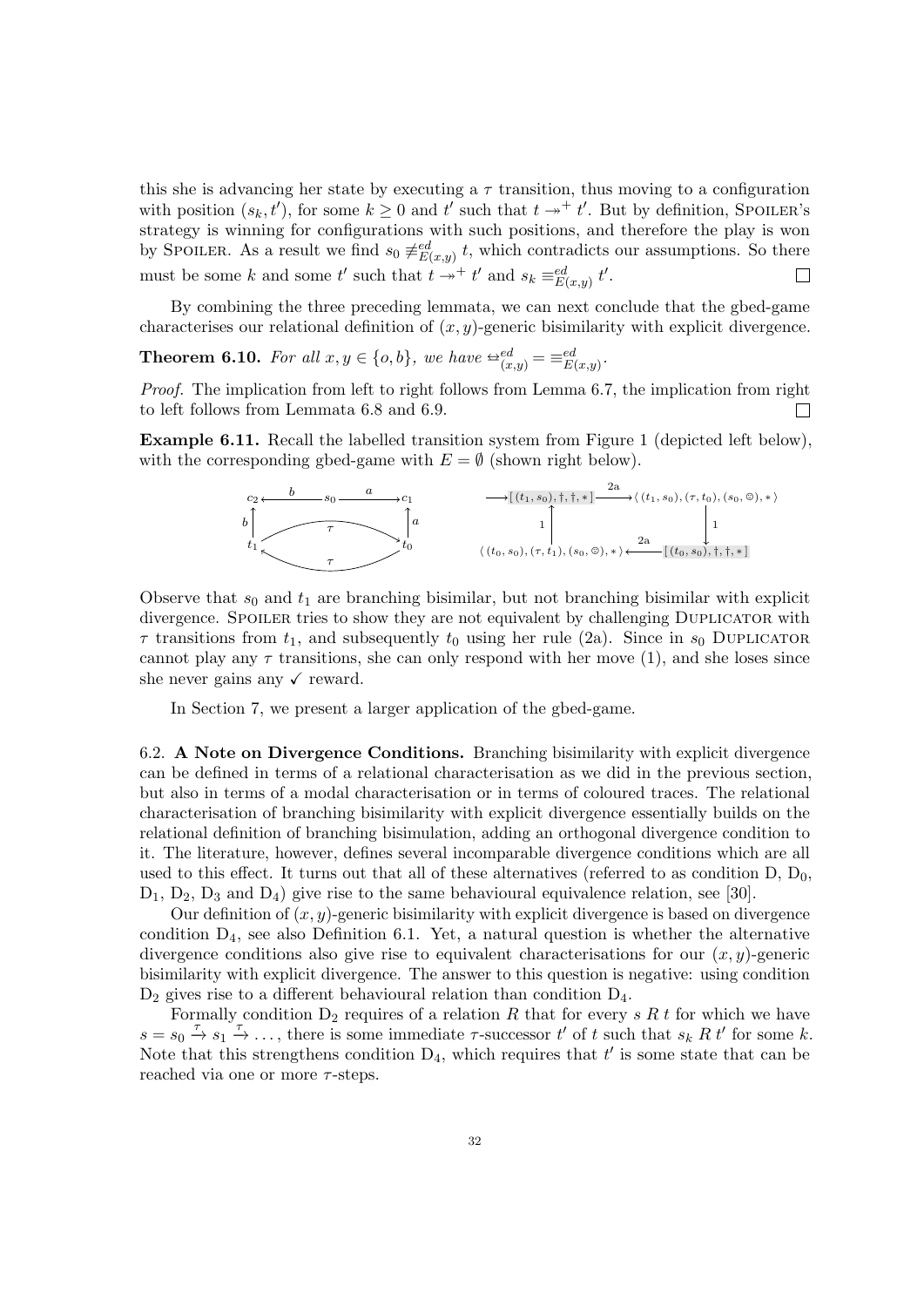

<span id="page-32-0"></span>Figure 7: An illustration of the difference between condition  $D_2$  and  $D_4$ .

The difference between these two conditions is illustrated through the transition system depicted in Figure [7.](#page-32-0) While we cannot expect the divergence condition  $D_2$  and  $D_4$  for  $(b, b)$ generic bisimilarity with explicit divergence to give different results, they do give different results for  $(o, o)$ -generic bisimilarity with explicit divergence. First, observe that we have  $0 \triangleq_{(0,0)} 5$ . States 0 and 5 can, however, not be related through a weak bisimulation relation that meets condition  $D_2$ . The offending behaviour here is exactly the divergent computation  $5 \stackrel{\tau}{\rightarrow} 8 \stackrel{\tau}{\rightarrow} 8 \stackrel{\tau}{\rightarrow} \ldots$  which cannot be mimicked from state 0 because state 1 cannot be related to any state on the divergent computation. On the other hand, we do have  $0 \stackrel{\leftrightarrow}{}^{\text{ed}}_{(o,o)} 5$ . This can be seen using our game characterisation: if SPOILER challenges DUPLICATOR to mimic the divergent computation from state 5, then Duplicator can respond by moving from state 0 to state 3 using rule [\(3c\)](#page-28-10) and subsequently using rule [\(2b\)](#page-28-5).

The above observation raises several questions. For instance, it is not clear whether there is a game characterisation of  $(x, y)$ -generic bisimilarity with explicit divergence based on divergence condition  $D_2$ . The same can be asked for some of the other divergence conditions. Moreover, one can wonder for which of the conditions the various instances of  $(x, y)$ -generic bisimilarity with explicit divergence would coincide; do they all give rise to equivalence relations, etcetera. We defer answering these questions to future research.

6.3. Simulation Games. So far we have considered four bisimulation relations and showed that explicit divergences can be added orthogonally. All of these relations are equivalence relations. When checking an implementation relation, sometimes it is desirable to drop the symmetry requirement, and use simulation relations instead. In this section we sketch how our generic bisimulation game can be adapted to reflect the corresponding simulation relations. We here forego a formal treatment, since most of the required modifications are straightforward, and the corresponding proofs only require minor changes compared to what we have presented so far.

The similarity versions of the four instances of our generic bisimulation already appeared in the preliminary version of [\[29\]](#page-38-0), and some of them we also mentioned later, see, e.g. [\[14\]](#page-38-24), where the induced bisimilarity notions were studied in depth. Of course, these similarity notions generate *preorders*, although the corresponding kernels would again provide equivalence relations. Van Glabbeek and Weijland [\[32\]](#page-38-1) also briefly mention the possibility of defining  $\eta$ , delay- and branching bisimulation preorders with explicit divergences. However, in this case the starting point is not a simulation relation, but the corresponding bisimulation equivalence, that does not (still) take into account divergences. Then, the treatment of these divergences induces a finer preorder, where behaviours without divergences are 'better' than the equivalent (up to divergences) ones that contain some divergent computations. Also, the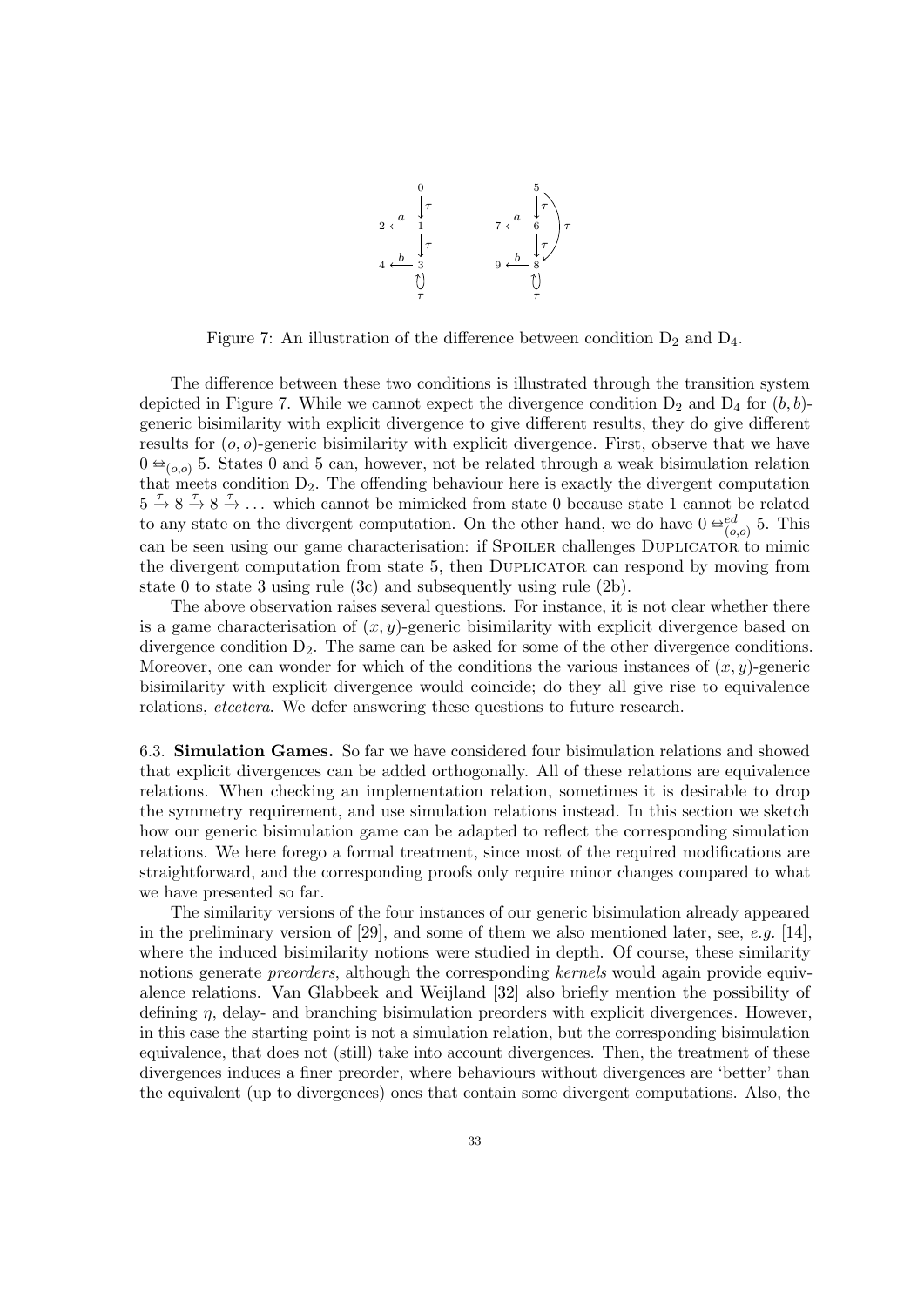notion of divergence preserving branching simulation defined in [\[24\]](#page-38-25) comes quite close to a branching bisimulation preorder with explicit divergences.

We next define *generic simulation*, by dropping the symmetry requirement from Definition [4.5.](#page-11-2)

**Definition 6.12.** A relation  $R \subseteq S \times S$  is an  $(x, y)$ -generic simulation, whenever s R t and  $s \stackrel{a}{\rightarrow} s'$  imply either:

- $a = \tau$  and s' R t, or
- there exist states  $t', t_1, t_2$  such that  $t \to_{x,R,s} t_1 \stackrel{a}{\to} t_2 \to_{y,R,s'} t'$  and  $s' R t'$ .

Now, for the corresponding values of x and y, we write  $s \leq_{(x,y)} t$  and say that s is  $(x, y)$ . simulated by t iff there is an  $(x, y)$ -generic simulation R such that s R t. Typically, we simply write  $\leq_{(x,y)}$  to denote  $(x, y)$ -generic similarity, and we write  $\sim_{(x,y)}$  to denote the  $(x, y)$ -generic simulation equivalence  $\leq_{(x,y)} \cap \leq_{(x,y)}^{-1}$ .

As before, we have the following correspondences for  $R \subseteq S \times S$ :

- $R$  is a weak simulation iff it is an  $(o, o)$ -generic simulation;
- R is a delay simulation iff it is an  $(o, b)$ -generic simulation;
- R is an  $\eta$ -simulation iff it is a  $(b, o)$ -generic simulation;
- $R$  is a branching simulation iff it is a  $(b, b)$ -generic simulation.

Van Glabbeek already proved in [\[29\]](#page-38-0), using his testing characterisations, that the preorders induced by the first two classes of simulations above are the same, and that this is also the case for those preorders induced by the latter two. Next we provide a direct proof based on the definition of our (coinductive) generic simulations.

<span id="page-33-0"></span>**Proposition 6.13.** For all  $x, y, z \in \{o, b\}$  we have  $s \leq_{(z,x)} t \Leftrightarrow s \leq_{(z,y)} t$ .

*Proof.* For each relation R we define the derived relation  $R^*$  by

 $R^{\leftarrow} = \{ (s, t) \mid \exists t' \colon t \to t' \land s \mathrel{R} t' \}.$ 

Let us see that whenever R is a  $(z, o)$ -generic simulation, the derived relation  $R^*$  is too. Indeed, when we have s  $R^*$  t, we will have some t' with both  $t \to t'$  and s R t'. Now, if  $s \stackrel{a}{\to} s'$ , then there exist states  $t'', t'_1, t'_2$  such that  $t' \twoheadrightarrow_{z,R,s} t'_1 \stackrel{a}{\to} t'_2 \twoheadrightarrow_{o,R,s'} t''$  and  $s' R t''$ . We also have  $t' \rightarrow z, R^*, s' \rightarrow t'_1 \stackrel{a}{\rightarrow} t'_2$ , since for each intermediate state  $t''$  in the computation  $t \to t'$  we always have s  $R^{\leftarrow} t'''$ . And from s' R  $t''$  we can infer s'  $R^{\leftarrow} t_2'$ . In this way we finally obtain  $t' \rightarrow z R^-, s \ t'_1 \stackrel{a}{\rightarrow} t'_2 \rightarrow z R^-, s' \ t'_2 \ with \ s' R^+ \ t'_2$ . But since the last weak transition in the obtained weak computation is an empty transition, we also have  $t' \twoheadrightarrow_{z,R^*,s} t'_1 \stackrel{a}{\to} t'_2 \twoheadrightarrow_{b,R^*,s'} t'_2$  with  $s' R^{*} t'_2$ , thus proving that  $R^{*}$  is also a  $(z, b)$ -generic simulation.  $\Box$ 

A generic weak simulation game can be obtained from Definition [3.7](#page-7-1) by disallowing SPOILER to choose her third option.

We remark that we could use this game characterisation to provide an alternative proof for Proposition [6.13](#page-33-0) along the following line of reasoning. Observe that DUPLICATOR can avoid the use of move [\(2c\)](#page-28-8) even when playing an E-simulation game with  $\mathcal{Q} \in E$ . The moves that she plays when playing those games are always valid for the  $E'$ -game, where  $E' = E \setminus \{\circledcirc\}$ , hence proving the desired game equivalence.

Note that when playing move  $(2a)$  instead of move  $(2c)$ , DUPLICATOR allows the next challenge from SPOILER to correspond to the reached pair of states  $(u', v')$ , instead of some pair  $(u', v'')$ , with  $v' \rightarrow v''$ , that she could propose after playing the sequence of [\(3c\)](#page-14-8) moves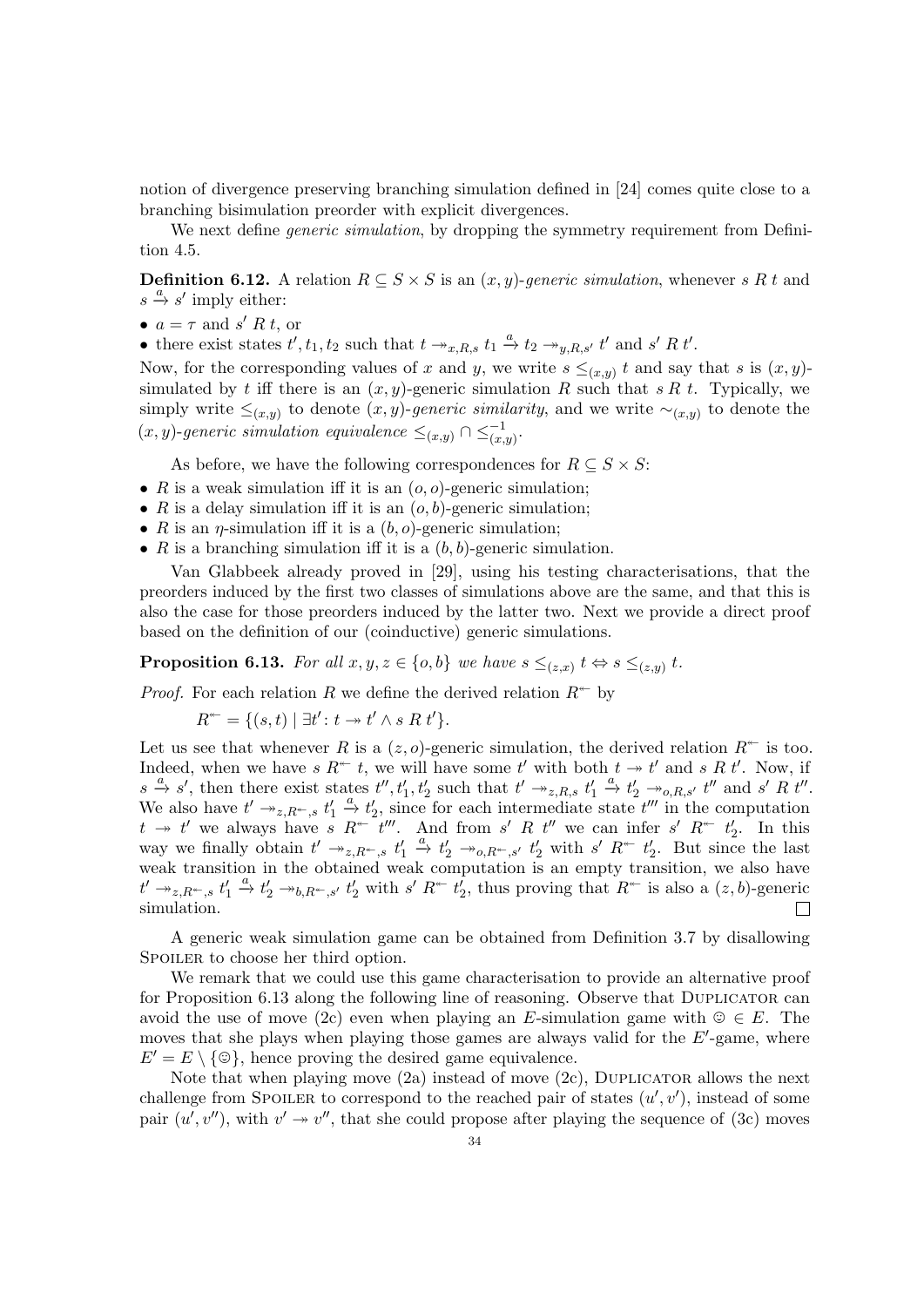corresponding to that weak computation. In the case of the simulation game SPOILER can, however, not take any advantage from a new challenge starting from  $(u', v')$  instead of  $(u', v'')$ , since her move always uses a transition  $u' \stackrel{a}{\rightarrow} u''$ , and then DUPLICATOR can start her reply playing the moves corresponding to the weak computation  $v' \rightarrow v''$  again.<sup>[4](#page-34-1)</sup>

Example 6.14. If we now reconsider the example we took from [\[19\]](#page-38-20) in Figure [3](#page-10-0) on page [11,](#page-10-0) we note that state 0 is not branching simulated by state 5, which can be proved following the same arguments as used in that section. Instead, state 5 is branching simulated by state 0, as the last can copy any move from the former, eventually arriving at states that are trivially equivalent.

A game characterisation of the simulation equivalences can equally straightforwardly be obtained from our definitions, by only allowing Spoiler to choose her third option for her moves (in the bisimulation game) during the first round of the game, and disallowing this option in any subsequent rounds. Of course, the corresponding simulation equivalence relation that one obtains in this way is coarser than the corresponding bisimulation: SPOILER has a much bigger power if she can switch the board at any round.

Similarly, by combining the modification to obtain the gbed-game (Definition [6.6\)](#page-28-11) with the change needed to obtain the simulation game, we could obtain games for the corresponding simulation relations with explicit divergence and the corresponding simulation equivalence by restricting SPOILER's options.

# 7. A Small Application

<span id="page-34-0"></span>The game characterisation we discussed in the preceding sections first and foremost provide a useful operational understanding of the four weak bisimulations. In particular, our games allow for a nice intuitive operational explanation of the *inequivalence* of states: SPOILER's winning strategy essentially guides one to the offending states. Our operational explanation of the inequivalence of states can be used complementary to a distinguishing formula, if available for the equivalence used to compare the two states.<sup>[5](#page-34-2)</sup>

A distinguishing formula is a modal formula that holds for exactly one of the two (inequivalent) transition systems being compared and it provides a high-level explanation for their inequivalence. By high-level, we mean that it will not only hold for one of the two transition systems at hand, but by their nature, it will also hold for every transition system that is equivalent to the one for which it holds. Since such transition systems are in general structurally quite different, the formula can therefore only explain the difference between the two given transition systems in terms of their capabilities and not in terms of their structure.

In contrast, SPOILER's winning strategy is specific for the two given transition systems and therefore provides a much more fine-grained explanation as to the inequivalence of the two transition systems than a distinguishing formula. Such a structure-based operational

<span id="page-34-1"></span><sup>&</sup>lt;sup>4</sup>In the bisimulation game, of course, SPOILER is much stronger, as she can pose a challenge using any transition  $v' \stackrel{a}{\rightarrow} v'''$ , changing the side on which she plays.

<span id="page-34-2"></span><sup>&</sup>lt;sup>5</sup>We are not aware of distinguishing formulae for  $\eta$ -bisimulation and delay-bisimulation, nor of any of their divergence-aware variants or their simulation equivalence variants. Distinguishing formulae for branching bisimulation can be found in [\[19\]](#page-38-20) and distinguishing formulae for branching bisimulation with explicit divergence are studied in [\[30\]](#page-38-2). For weak bisimulation, distinguishing formulae are essentially obtained by a 'weak' Hennessy-Milner logic.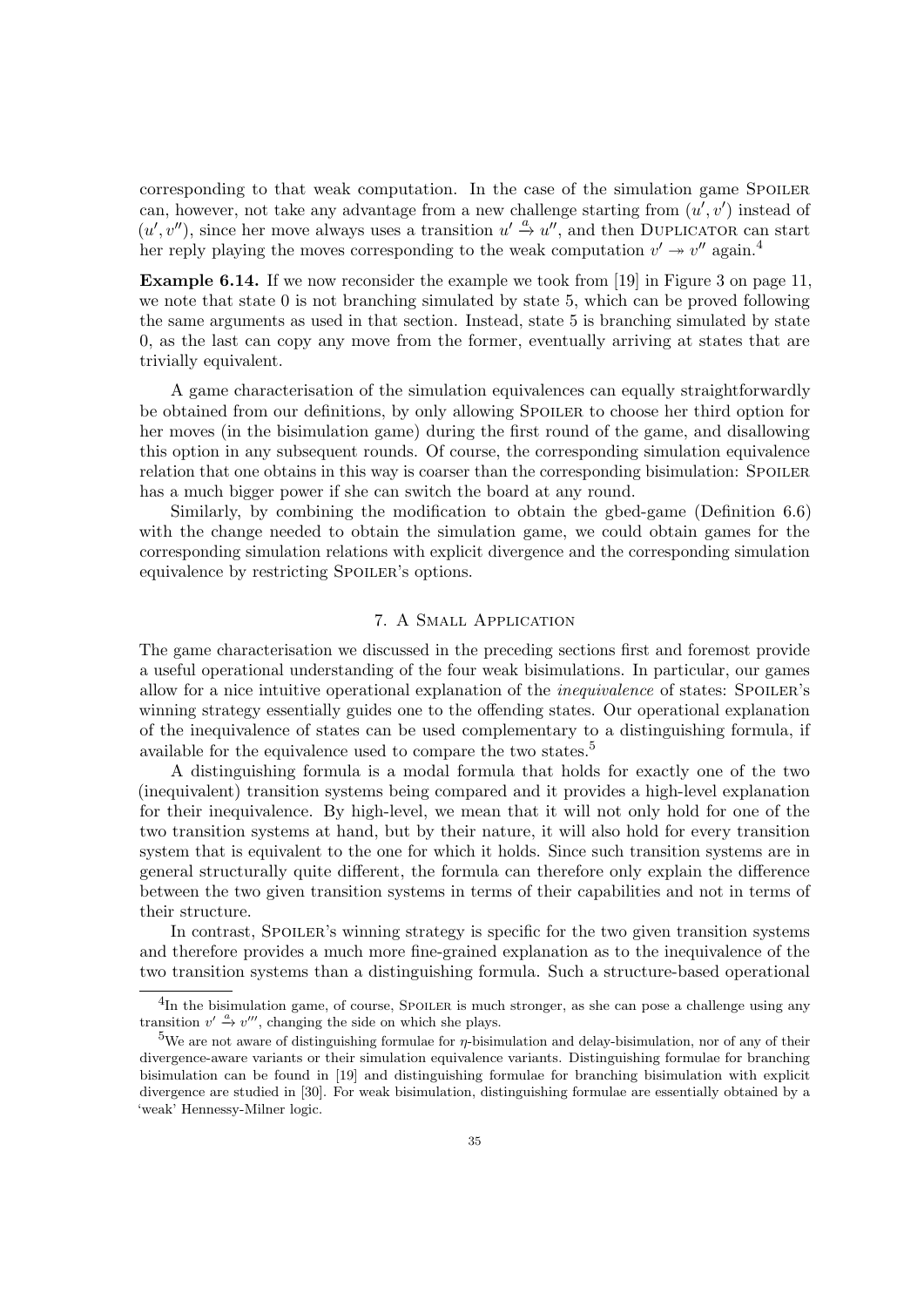explanation of inequivalence can be more accessible than a distinguishing formula, pointing at concrete states that cause the inequivalence. We will forego a precise comparison between the game-theoretical and the various logical approaches, leaving a comparison and deeper connections between the two approaches to future work. Instead, we will illustrate some of the differences between the two techniques through two examples.

As a first example, reconsider the LTSs of Figure [3](#page-10-0) on page [11,](#page-10-0) taken from [\[19\]](#page-38-20). The distinguishing formula given in [\[19\]](#page-38-20) for illustrating that states 0 and 5 are not branching bisimilar is  $\neg((tt/b)tt)\langle a\rangle tt)$ . This formula explains the inequivalence between states 0 and 5 by asserting that state 0 (for which the formula fails) may 'engage in an a-step, while in all intermediate states (state 0 in this case) a b-step is available' [\[19\]](#page-38-20), whereas this is not true of state 5 (for which the formula holds).[6](#page-35-0)

Of course, conceptually, the argument is the same as the strategy we gave on page [10,](#page-10-0) but it is given in a syntax and semantics that is quite remote from the concept of a transition system. Whereas the formula explains the inequivalence in terms of high-level concepts such as 'behavioural potentials', i.e. the ability to execute certain behaviour, the game-theoretical approach works at the level of the excution of concrete states and transitions.

Next we give another example that illustrates how the bbed-game (and, of course, the gbed-game) can be put to use to explain inequivalence of states in a more involved setting. Consider the LTS below, which depicts a simple specification of a one-place buffer for exchanging two types of message  $(d_1 \text{ and } d_2)$ .



Suppose one tries to implement this one-place buffer using the Alternating Bit Protocol (see Figure [8\)](#page-36-1), only to find out that states  $\tilde{A}$  and 0 are not branching bisimilar with explicit divergence. Note that states A and 0 are branching bisimilar, so the difference must be in the lack of divergence in the specification. Indeed, a distinguishing formula states just that: formula tt  $\langle r(d_1) \rangle$  ( $\Delta t$ ),<sup>[7](#page-35-1)</sup> holds in state 0 but not in state A. The formula concisely explains the inequivalence, but it does not point at a concrete cause for the divergence in the involved transition systems and which states are involved. In this case, SPOILER's winning strategy can be used to 'play' against the designer of the implementation in a way similar to that of [\[26\]](#page-38-6), allowing the designer to better understand the reason why this implementation is not satisfactory. By solving the (automatically generated) bbed-game we obtain a winning strategy for player SPOILER, which can be used in an interactive setting as follows:

Spoiler moves A --r(d1)--> B You respond with  $0 -r(d1) \rightarrow 1$ Spoiler switches positions and moves 1 --tau--> 3 You respond by not moving

<span id="page-35-0"></span><sup>&</sup>lt;sup>6</sup>Informally, a formula of the form  $\phi\langle a \rangle \psi$  states that there is a finite  $\tau$ -path on which  $\phi$  holds until action a, after which  $\psi$  holds. By nesting these until-operators one can state more complex properties:  $tt/b$ t means that a b-action can be 'weakly' executed, and using this formula as the first argument in  $((tt/b)tt)(a)tt)$ , we state that a can be fired as first visible action, possibly after an internal computation that only passes intermediate states where b can be weakly executed.

<span id="page-35-1"></span><sup>&</sup>lt;sup>7</sup>The unary divergence predicate  $\Delta \phi$  of [\[30\]](#page-38-2) holds in a state iff it admits an infinite  $\tau$ -path on which  $\phi$ holds.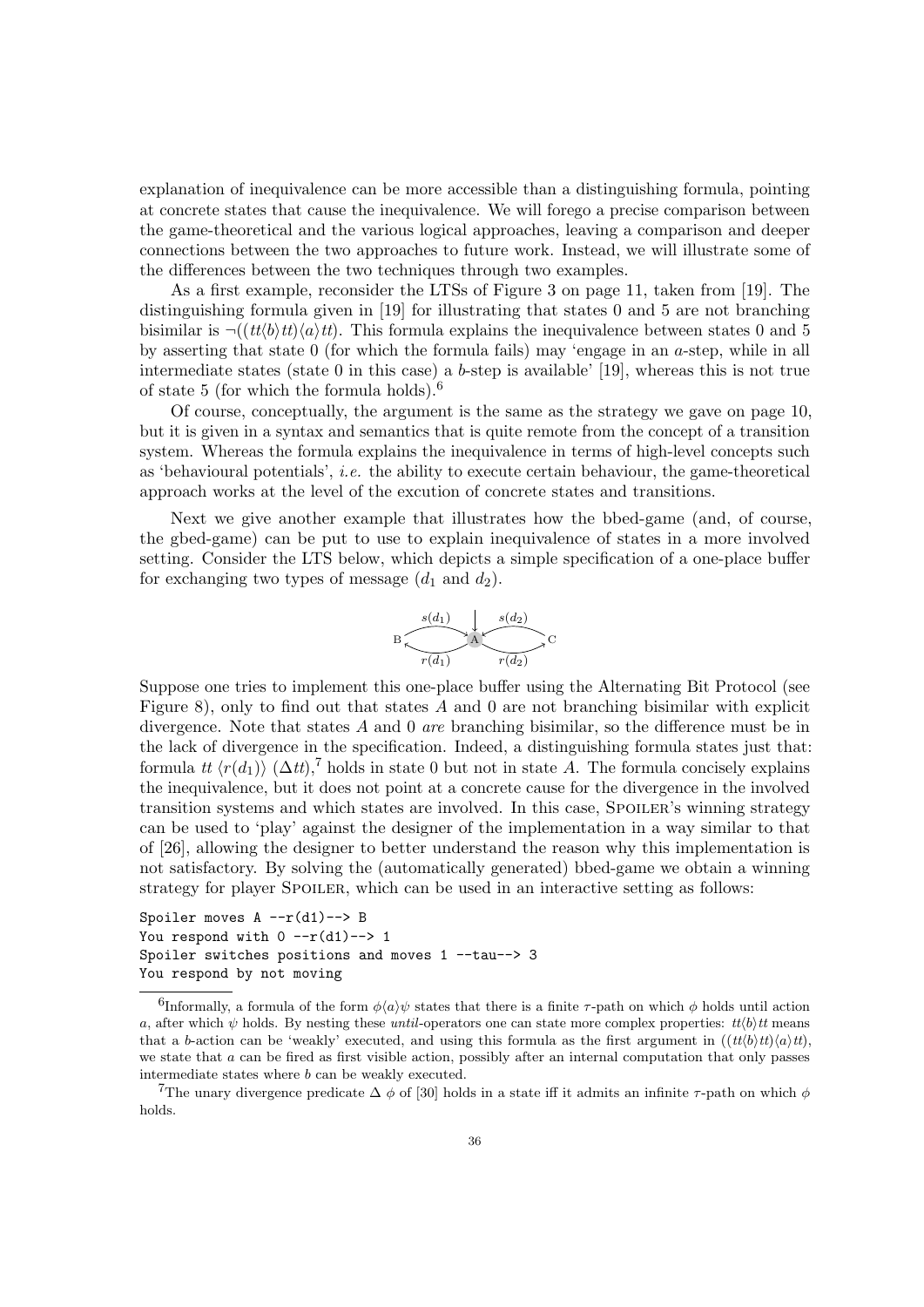```
...
Spoiler moves 19 --tau--> 1
You respond by not moving
You explored all options. You lose.
```
In a similar vein, one can check also that states  $B$  and  $9$  are not branching bisimilar with explicit divergence.



<span id="page-36-1"></span>Figure 8: The ABP with two messages; unlabelled transitions are  $\tau$  transitions.

# 8. Closing Remarks

<span id="page-36-0"></span>In this paper we introduced a generic, game-theoretic definition of weak bisimulation relations. In particular, we showed how our games can be instantiated to obtain games that characterise branching-,  $\eta$ -, delay- and weak bisimilarity. We also illustrated that our generic bisimulation games generalise the branching bisimulation games we presented in [\[9\]](#page-38-8).

The definition that we have presented does not require any transitive closure of  $\tau$ transitions in the game definition, so that a 'local' assessment is obtained when two states are found to be inequivalent. Any sequence of  $\tau$ -transitions is handled explicitly in the game, in a step-by-step fashion. This enables a more straightforward use of our generic bisimulation games for debugging whenever states are not equivalent.

We generalised our generic bisimulation games to deal with divergence as a first-class citizen: no precomputation of divergences, and subsequent modification of the game, is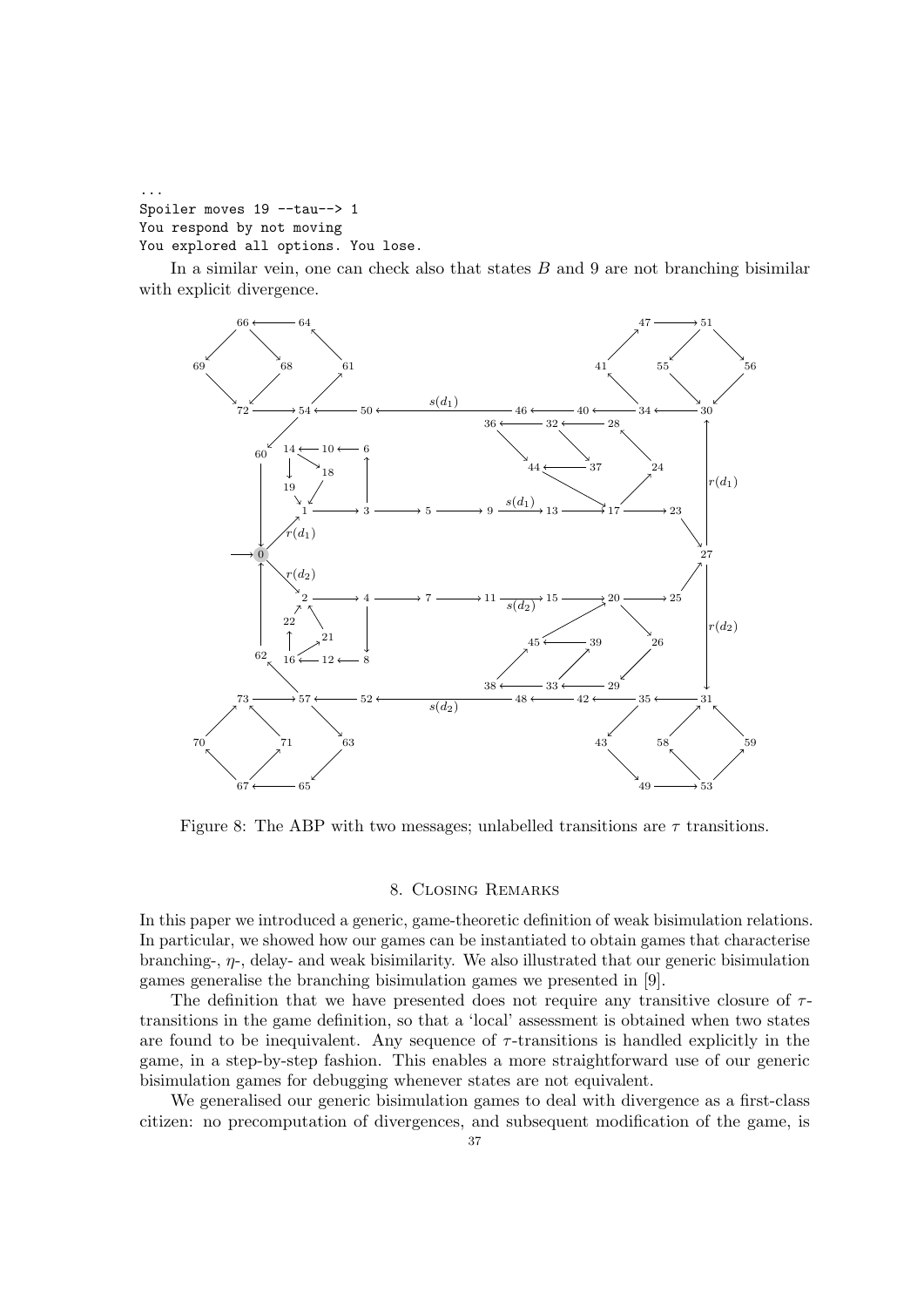needed. In particular, we showed that our game, when suitably instantiated, characterises branching bisimulation with explicit divergences, just as it was the case for the game we previously presented in [\[9\]](#page-38-8).

Additionally, we illustrated the (simple) generalisation of our games to cover simulation relations.

Future work. We have experimented with a prototype of the game-theoretic definitions of branching bisimulation (also with explicit divergence), both using an interactive, commandline application, as well as with a graphical user interface. We intend to make a proper implementation available in the mCRL2 toolset [\[7\]](#page-37-1).

In this paper, we have used condition  $D_4$  from [\[30\]](#page-38-2) to obtain an extension sensitive to divergence. As we illustrated in Section [6.2,](#page-31-1) using any of their other conditions is non-trivial; indeed, it is far from immediate that the use of any of their other conditions would produce equivalent relations. These conditions should be explored further to answer the questions raised in this paper. Additionally, the notion of divergence considered in this paper is not the only notion of divergence considered in the literature. One could, for example, drop the requirement that vertices on divergent paths are related [\[4\]](#page-37-6). Game-based characterisations for this and other notions such as *divergence sensitive branching bisimulation* [\[10\]](#page-38-11), but also notions such as the next-preserving branching bisimulations of [\[34\]](#page-39-2) can be studied. Finally, it would be interesting to extend the approach of [\[8\]](#page-38-15) and investigate whether the games we have studied in this paper can be applied to Büchi automata or parity games, *i.e.* models other than labelled transition systems.

Acknowledgements and Dedicatory. The authors would like to thank the reviewers for their constructive feedback and their insights which enabled us to improve the paper considerably. The first author wants to dedicate this paper to the memory of his mother Virginia, that passed away during its elaboration.

### **REFERENCES**

- <span id="page-37-2"></span>[1] J.R. Andersen, N. Andersen, S. Enevoldsen, M.M. Hansen, K.G. Larsen, S.R. Olesen, J. Srba, and J.K. Wortmann. CAAL: Concurrency Workbench, Aalborg Edition. In ICTAC, volume 9399 of Lecture Notes in Computer Science, pages 573–582. Springer, 2015.
- <span id="page-37-4"></span>[2] J.C.M. Baeten and R.J. van Glabbeek. Another look at abstraction in process algebra. In T. Ottmann, editor, Proc. ICALP'87, volume 267 of LNCS, pages 84–94. Springer, 1987.
- <span id="page-37-5"></span>[3] T. Basten. Branching bisimilarity is an equivalence indeed! Inform. Process. Lett., 58(3):141–147, May 1996.
- <span id="page-37-6"></span>[4] J.A. Bergstra, J.W. Klop, and E.R. Olderog. Failures without chaos: A new process semantics for fair abstraction. In Formal Description of Programming Concepts III - Proceedings of the IFIP TC2/WG 2.2 Working Conference, pages 77–103. North Holland, 1987.
- <span id="page-37-0"></span>[5] S.C.C. Blom, W.J. Fokkink, J.F. Groote, I. van Langevelde, B. Lisser, and J.C. van de Pol. µCRL: A toolset for analysing algebraic specifications. In Proc. CAV'01, volume 2102 of LNCS, pages 250–254, 2001.
- <span id="page-37-3"></span>[6] P.E. Bulychev, I.V. Konnov, and V.A. Zakharov. Computing (bi)simulation relations preserving CTL\*-X for ordinary and fair Kripke structures. Inst. for Syst. Progr., Russian Acad. of Sci., Math. Meth. and Algor., 12, 2007.
- <span id="page-37-1"></span>[7] S. Cranen, J.F. Groote, J.J.A. Keiren, F.P.M. Stappers, E.P. de Vink, J.W. Wesselink, and T.A.C. Willemse. An overview of the mCRL2 toolset and its recent advances. In Proc. TACAS'13, volume 7795 of LNCS, pages 199–213, 2013.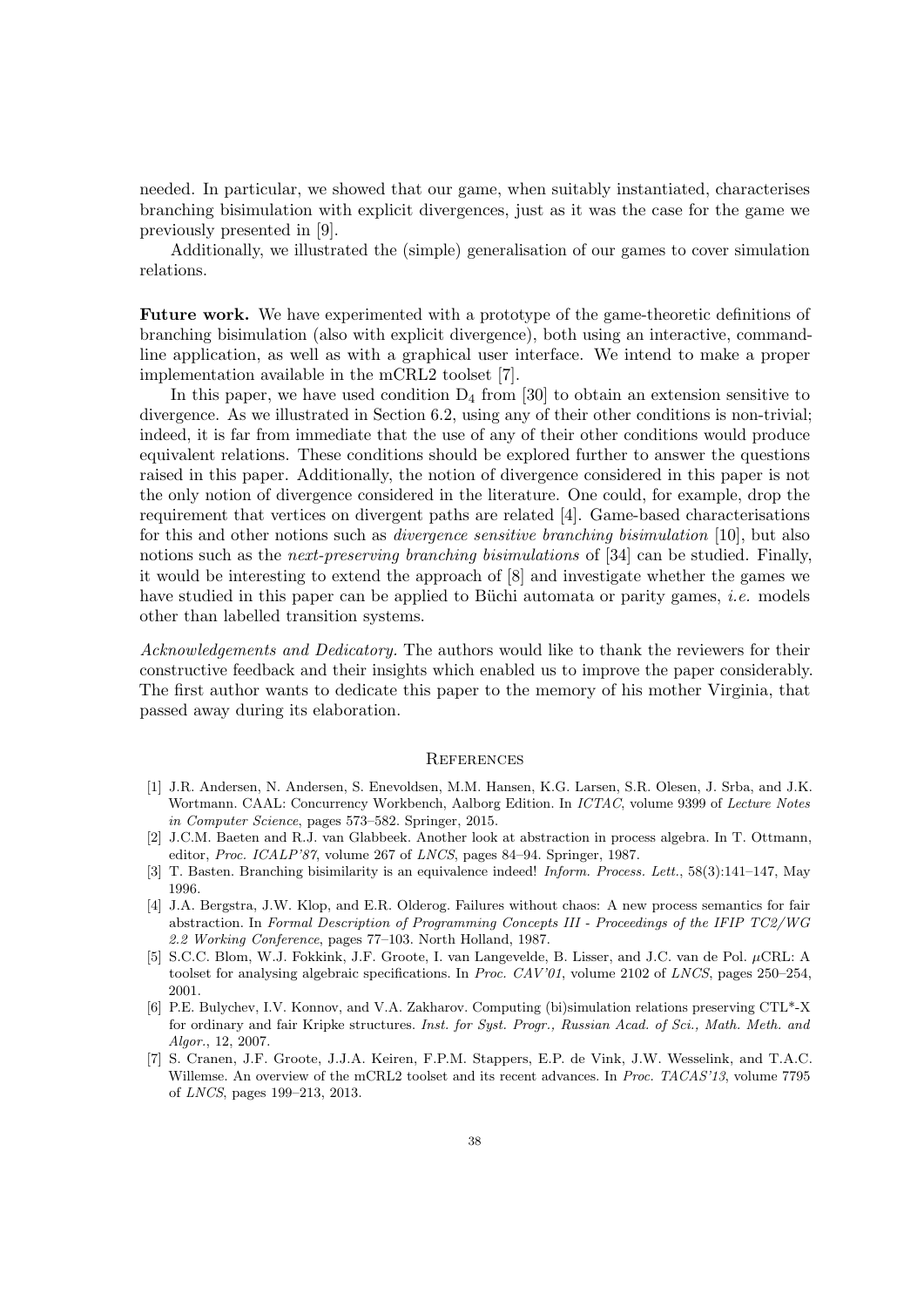- <span id="page-38-15"></span>[8] S. Cranen, J.J.A. Keiren, and T.A.C. Willemse. Parity game reductions. Acta Informatica, pages 1–44, 8 2017.
- <span id="page-38-8"></span>[9] D. de Frutos Escrig, J.J.A. Keiren, and T.A.C. Willemse. Branching bisimulation games. In E. Albert and I. Lanese, editors, Proc. FORTE'16, pages 142–157. Springer, 2016.
- <span id="page-38-11"></span>[10] R. de Nicola and F.W. Vaandrager. Three logics for branching bisimulation. J. ACM, 42(2):458–487, March 1995.
- <span id="page-38-13"></span>[11] K. Etessami, Th. Wilke, and R.A. Schuller. Fair simulation relations, parity games, and state space reduction for Büchi automata. In *ICALP*, volume 2076 of *Lecture Notes in Computer Science*, pages 694–707. Springer, 2001.
- <span id="page-38-14"></span>[12] C. Fritz and Th. Wilke. Simulation relations for alternating parity automata and parity games. In Developments in Language Theory, volume 4036 of Lecture Notes in Computer Science, pages 59–70. Springer, 2006.
- <span id="page-38-3"></span>[13] H. Garavel, F. Lang, R. Mateescu, and W. Serwe. CADP 2011: a toolbox for the construction and analysis of distributed processes. Int. Journ. on Softw. Tools for Techn. Transfer, 15(2):89–107, April 2013.
- <span id="page-38-24"></span>[14] R. Gerth, R. Kuiper, D. Peled, and W. Penczek. A partial order approach to branching time logic model checking. Inform. and Comput., 150(2):132–152, 1999.
- <span id="page-38-5"></span>[15] T. Gibson-Robinson, P. Armstrong, A. Boulgakov, and A.W. Roscoe. FDR3: a parallel refinement checker for CSP. International Journal on Software Tools for Technology Transfer, 18(2):149–167, 2016.
- <span id="page-38-19"></span>[16] E. Grädel, W. Thomas, and T. Wilke, editors. Automata Logics, and Infinite Games, volume 2500 of LNCS. Springer, 2002.
- <span id="page-38-23"></span>[17] M. Hennessy and G.D. Plotkin. A term model for CCS. In Mathematical Foundations of Computer Science 1980 (MFCS'80), Proceedings of the 9th Symposium, volume 88 of Lecture Notes in Computer Science, pages 261–274. Springer, 1980.
- <span id="page-38-12"></span>[18] M. Hutagalung, N. Hundeshagen, D. Kuske, M. Lange, and E. Lozes. Multi-buffer simulations for trace ´ language inclusion. In GandALF, volume 226 of EPTCS, pages 213–227, 2016.
- <span id="page-38-20"></span>[19] H. Korver. Computing distinguishing formulas for branching bisimulation. In Proc. CAV'92, volume 575, pages 13–23. Springer, 1992.
- <span id="page-38-4"></span>[20] R. Milner. A Calculus of Communicating Systems, volume 92 of LNCS. Springer, 1980.
- <span id="page-38-16"></span>[21] R. Milner. A modal characterisation of observable machine-behaviour. In E. Astesiano and C. Bhm, editors, CAAP '81, volume 112 of LNCS, pages 25–34. Springer Berlin Heidelberg, 1981.
- <span id="page-38-10"></span>[22] K.S. Namjoshi. A simple characterization of stuttering bisimulation. In Proc. FSTTCS'97, volume 1346 of LNCS, pages 284–296. Springer, 1997.
- <span id="page-38-17"></span>[23] D. Park. Concurrency and automata on infinite sequences. In Proc. TCS'81, volume 104 of LNCS, pages 167–183. Springer, 1981.
- <span id="page-38-25"></span>[24] M.A. Reniers, R. Schoren, and T.A.C. Willemse. Results on embeddings between state-based and event-based systems. Comput. J., 57(1):73–92, 2014.
- <span id="page-38-18"></span>[25] D. Sangiorgi. Introduction to Bisimulation and Coinduction. Cambridge Universtity Press, 2012.
- <span id="page-38-6"></span>[26] P. Stevens and C. Stirling. Practical model-checking using games. In Proc. TACAS'98, volume 1384 of LNCS, pages 85–101. Springer, 1998.
- <span id="page-38-9"></span>[27] C. Stirling. Bisimulation, modal logic and model checking games. Logic Journal of IGPL, 7(1):103–124, January 1999.
- <span id="page-38-7"></span>[28] W. Thomas. On the Ehrenfeucht-Fraïssé game in theoretical computer science. In Proc. TAPSOFT'93, volume 668 of LNCS, pages 559–568. Springer, 1993.
- <span id="page-38-0"></span>[29] R.J. van Glabbeek. The linear time - Branching time spectrum II. In E. Best, editor, CONCUR'93, volume 715 of LNCS, pages 66–81. Springer, 1993. An extended preliminary version can be reached at [http://citeseerx.ist.psu.edu/viewdoc/summary?doi=10.1.1.29.1931.](http://citeseerx.ist.psu.edu/viewdoc/summary?doi=10.1.1.29.1931)
- <span id="page-38-2"></span>[30] R.J. van Glabbeek, B. Luttik, and N. Trçka. Branching bisimilarity with explicit divergence. Fundam. Inform., 93(4):371–392, 2009.
- <span id="page-38-21"></span>[31] R.J. van Glabbeek, B. Luttik, and N. Trçka. Computation tree logic with deadlock detection. Logical Methods in Computer Science, 5(4), 2009.
- <span id="page-38-1"></span>[32] R.J. van Glabbeek and W.P. Weijland. Branching time and abstraction in bisimulation semantics. J. ACM, 43(3):555-600, May 1996.
- <span id="page-38-22"></span>[33] D.J. Walker. Bisimulation and divergence. Inf. Comput., 85(2):202–241, 1990.